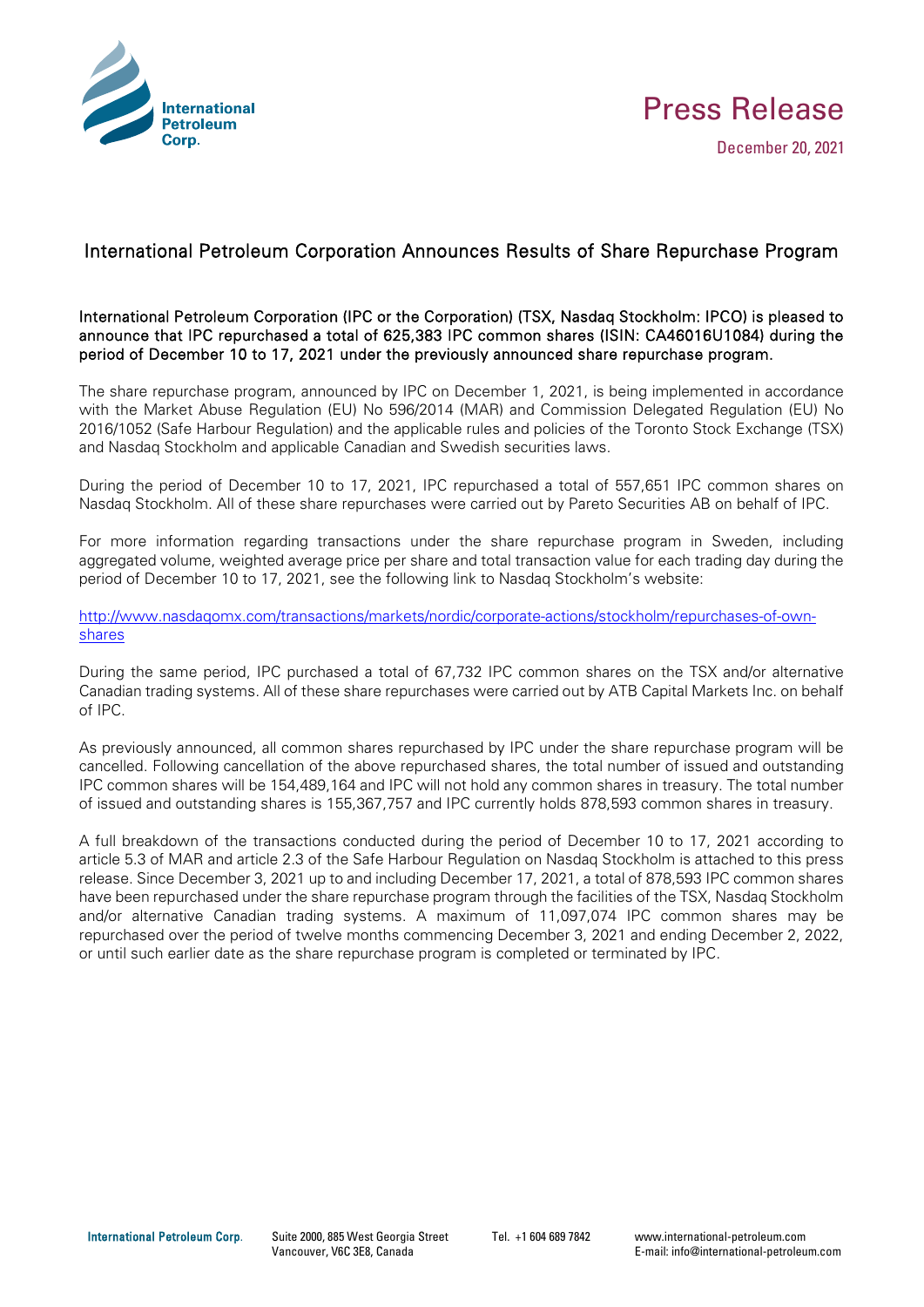*International Petroleum Corp. (IPC) is an international oil and gas exploration and production company with a high quality portfolio of assets*  located in Canada, Malaysia and France, providing a solid foundation for organic and inorganic growth. IPC is a member of the Lundin Group *of Companies. IPC is incorporated in Canada and IPC's shares are listed on the Toronto Stock Exchange (TSX) and the Nasdaq Stockholm exchange under the symbol "IPCO".* 

For further information, please contact:

Rebecca Gordon

VP Corporate Planning and Investor Relations rebecca.gordon@international-petroleum.com Tel: +41 22 595 10 50

Robert Eriksson Media Manager

reriksson@rive6.ch Tel: +46 701 11 26 15

## Forward-Looking Statements

This press release contains statements and information which constitute "forward-looking statements" or "forward-looking information" (within the meaning of applicable securities legislation). Such statements and information (together, "forward-looking statements") relate to future events, including the Corporation's future performance, business prospects or opportunities. Actual results may differ materially from those expressed or implied by forward-looking statements. The forward-looking statements contained in this press release are expressly qualified by this cautionary statement. Forward-looking statements speak only as of the date of this press release, unless otherwise indicated. IPC does not intend, and does not assume any obligation, to update these forward-looking statements, except as required by applicable laws.

Or

All statements other than statements of historical fact may be forward-looking statements. Any statements that express or involve discussions with respect to predictions, expectations, beliefs, plans, projections, forecasts, guidance, budgets, objectives, assumptions or future events or performance (often, but not always, using words or phrases such as "seek", "anticipate", "plan", "continue", "estimate", "expect", "may", "will", "project", "forecast", "predict", "potential", "targeting", "intend", "could", "might", "should", "believe", "budget" and similar expressions) are not statements of historical fact and may be "forward-looking statements". Forward-looking statements include, but are not limited to, statements with respect to: continuation of the share repurchase program, including the number of common shares to be acquired and cancelled; the ability to IPC to acquire common shares under the share repurchase program, including the timing of any such purchases; and the return of value to IPC's shareholders as a result of any common share repurchases.

The forward-looking statements are based on certain key expectations and assumptions made by IPC, including expectations and assumptions concerning: prevailing commodity prices and currency exchange rates; applicable royalty rates and tax laws; interest rates; future well production rates and reserve and contingent resource volumes; operating costs; the timing of receipt of regulatory approvals; the performance of existing wells; the success obtained in drilling new wells; anticipated timing and results of capital expenditures; the sufficiency of budgeted capital expenditures in carrying out planned activities; the timing, location and extent of future drilling operations; the successful completion of acquisitions and dispositions; the benefits of acquisitions; the state of the economy and the exploration and production business in the jurisdictions in which IPC operates and globally; the availability and cost of financing, labour and services; and the ability to market crude oil, natural gas and natural gas liquids successfully.

Although IPC believes that the expectations and assumptions on which such forward-looking statements are based are reasonable, undue reliance should not be placed on the forward-looking statements because IPC can give no assurances that they will prove to be correct. Since forward-looking statements address future events and conditions, by their very nature they involve inherent risks and uncertainties. Actual results could differ materially from those currently anticipated due to a number of factors and risks. These include, but are not limited to: the risks associated with the oil and gas industry in general such as operational risks in development, exploration and production; delays or changes in plans with respect to exploration or development projects or capital expenditures; the uncertainty of estimates and projections relating to reserves, resources, production, revenues, costs and expenses; health, safety and environmental risks; commodity price fluctuations; interest rate and exchange rate fluctuations; marketing and transportation; loss of markets; environmental risks; competition; incorrect assessment of the value of acquisitions; failure to complete or realize the anticipated benefits of acquisitions or dispositions; the ability to access sufficient capital from internal and external sources; failure to obtain required regulatory and other approvals; and changes in legislation, including but not limited to tax laws, royalties and environmental regulations. Readers are cautioned that the foregoing list of factors is not exhaustive.

Additional information on these and other factors that could affect IPC, or its operations or financial results, are included in the management's discussion and analysis (MD&A) for the nine months ended September 30, 2021 (See "Cautionary Statement Regarding Forward-Looking Information" therein), the Corporation's Annual Information Form (AIF) for the year ended December 31, 2020 (See "Cautionary Statement Regarding Forward- Looking Information", "Reserves and Resources Advisory" and " Risk Factors" therein) and other reports on file with applicable securities regulatory authorities, including previous financial reports, management's discussion and analysis and material change reports, which may be accessed through the SEDAR website (www.sedar.com) or IPC's website (www.international-petroleum.com).

## **Currency**

All dollar amounts in this press release are expressed in United States dollars, except where otherwise noted. References herein to USD mean United States dollars. References herein to CAD mean Canadian dollars.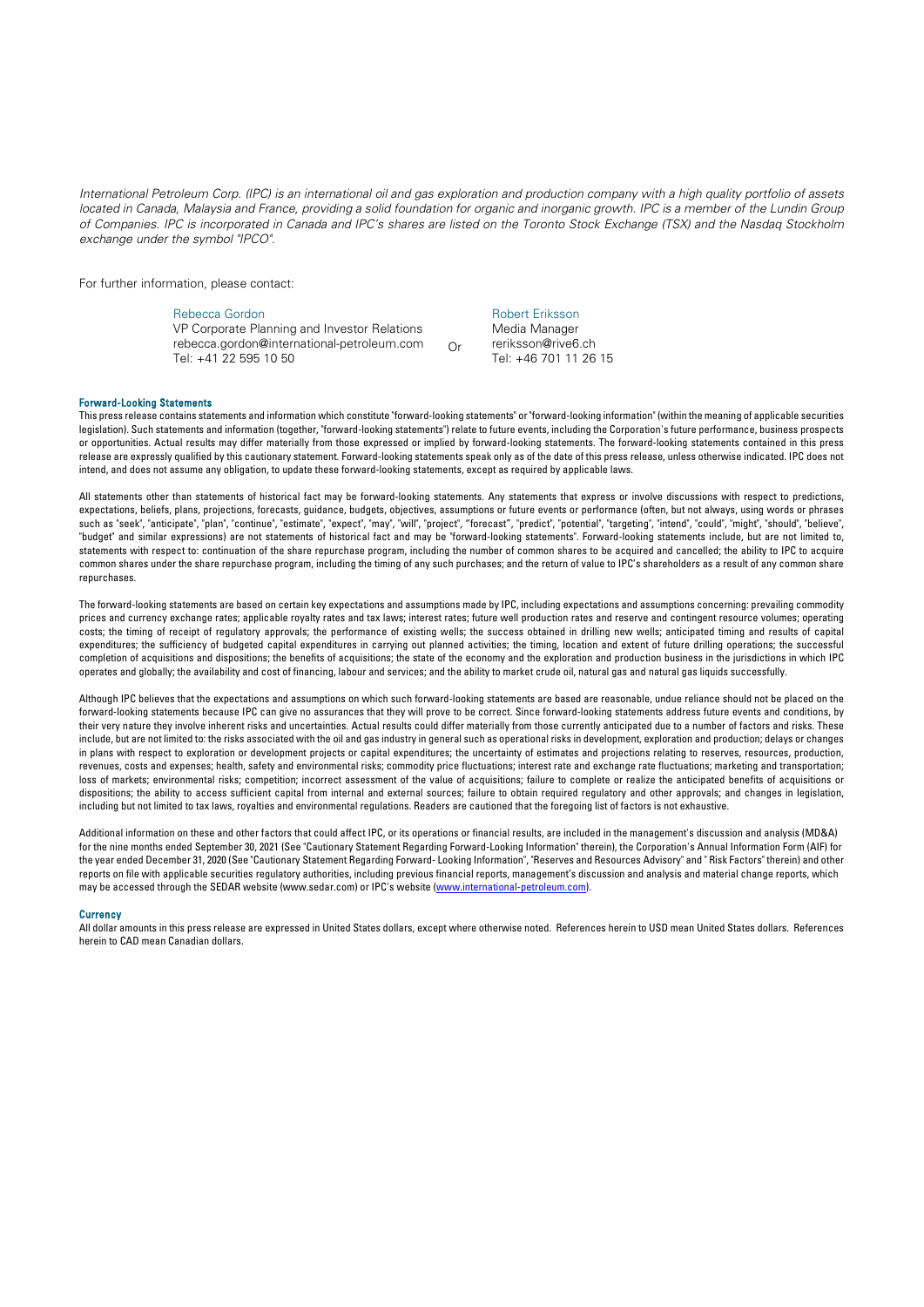## **APPENDIX**

During the period of December 10 to 17, 2021, International Petroleum Corporation (IPC) repurchased a total of 557,651 IPC common shares (ISIN: CA46016U1084) on Nasdaq Stockholm. All of these share repurchases were carried out by Pareto Securities AB on behalf

| <b>Date and Time</b> | Quantity | Price (SEK) | Symbol      | <b>Exchange</b> |
|----------------------|----------|-------------|-------------|-----------------|
| 17/12/2021 16:46     | 300      | 48.9200     | <b>IPCO</b> | <b>XSTO</b>     |
| 17/12/2021 16:41     | 505      | 48.9200     | <b>IPCO</b> | <b>XSTO</b>     |
| 17/12/2021 16:41     | 148      | 48.9200     | <b>IPCO</b> | <b>XSTO</b>     |
| 17/12/2021 16:41     | 505      | 48.9200     | <b>IPCO</b> | <b>XSTO</b>     |
| 17/12/2021 16:41     | 219      | 48.9200     | <b>IPCO</b> | <b>XSTO</b>     |
| 17/12/2021 16:41     | 1,250    | 48.9200     | <b>IPCO</b> | <b>XSTO</b>     |
| 17/12/2021 16:41     | 375      | 48.8600     | <b>IPCO</b> | <b>XSTO</b>     |
| 17/12/2021 16:41     | 505      | 48.8600     | <b>IPCO</b> | <b>XSTO</b>     |
| 17/12/2021 16:41     | 183      | 48.8600     | <b>IPCO</b> | <b>XSTO</b>     |
| 17/12/2021 16:41     | 505      | 48.8600     | <b>IPCO</b> | <b>XSTO</b>     |
| 17/12/2021 16:41     | 505      | 48.8600     | <b>IPCO</b> | <b>XSTO</b>     |
| 17/12/2021 16:12     | 561      | 48.9000     | <b>IPCO</b> | <b>XSTO</b>     |
| 17/12/2021 16:08     | 789      | 48.9000     | <b>IPCO</b> | <b>XSTO</b>     |
| 17/12/2021 16:08     | 1,550    | 48.9000     | <b>IPCO</b> | <b>XSTO</b>     |
| 17/12/2021 15:44     | 1,550    | 48.9000     | <b>IPCO</b> | <b>XSTO</b>     |
| 17/12/2021 15:44     | 544      | 48.9000     | <b>IPCO</b> | <b>XSTO</b>     |
| 17/12/2021 15:44     | 1,006    | 48.9000     | <b>IPCO</b> | <b>XSTO</b>     |
| 17/12/2021 15:44     | 2,200    | 48.9000     | <b>IPCO</b> | <b>XSTO</b>     |
| 17/12/2021 15:44     | 600      | 48.9000     | <b>IPCO</b> | <b>XSTO</b>     |
| 17/12/2021 15:44     | 350      | 48.9000     | <b>IPCO</b> | <b>XSTO</b>     |
| 17/12/2021 15:44     | 600      | 48.9000     | <b>IPCO</b> | <b>XSTO</b>     |
| 17/12/2021 15:44     | 600      | 48.9000     | <b>IPCO</b> | <b>XSTO</b>     |
| 17/12/2021 15:44     | 1,514    | 48.9000     | <b>IPCO</b> | <b>XSTO</b>     |
| 17/12/2021 15:44     | 36       | 48.9000     | <b>IPCO</b> | <b>XSTO</b>     |
| 17/12/2021 15:44     | 1,250    | 48.9000     | <b>IPCO</b> | <b>XSTO</b>     |
| 17/12/2021 15:41     | 100      | 48.9000     | <b>IPCO</b> | <b>XSTO</b>     |
| 17/12/2021 15:41     | 100      | 48.9000     | <b>IPCO</b> | <b>XSTO</b>     |
| 17/12/2021 15:41     | 100      | 48.9000     | <b>IPCO</b> | <b>XSTO</b>     |
| 17/12/2021 15:41     | 1,550    | 48.9000     | <b>IPCO</b> | <b>XSTO</b>     |
| 17/12/2021 15:41     | 89       | 48.9400     | <b>IPCO</b> | <b>XSTO</b>     |
| 17/12/2021 15:41     | 52       | 48.9400     | <b>IPCO</b> | <b>XSTO</b>     |
| 17/12/2021 15:41     | 147      | 48.9400     | <b>IPCO</b> | <b>XSTO</b>     |
| 17/12/2021 15:37     | 405      | 48.9400     | <b>IPCO</b> | <b>XSTO</b>     |
| 17/12/2021 15:37     | 405      | 48.9400     | <b>IPCO</b> | <b>XSTO</b>     |
| 17/12/2021 15:37     | 105      | 48.9400     | <b>IPCO</b> | <b>XSTO</b>     |
| 17/12/2021 15:36     | 300      | 48.9400     | <b>IPCO</b> | <b>XSTO</b>     |
| 17/12/2021 15:36     | 105      | 48.9400     | <b>IPCO</b> | <b>XSTO</b>     |
| 17/12/2021 15:36     | 25       | 48.9400     | <b>IPCO</b> | <b>XSTO</b>     |
| 17/12/2021 15:36     | 105      | 48.9400     | <b>IPCO</b> | <b>XSTO</b>     |
| 17/12/2021 15:36     | 300      | 48.9400     | <b>IPCO</b> | <b>XSTO</b>     |
| 17/12/2021 11:59     | 118      | 48.9400     | <b>IPCO</b> | <b>XSTO</b>     |
| 17/12/2021 11:59     | 287      | 48.9400     | <b>IPCO</b> | <b>XSTO</b>     |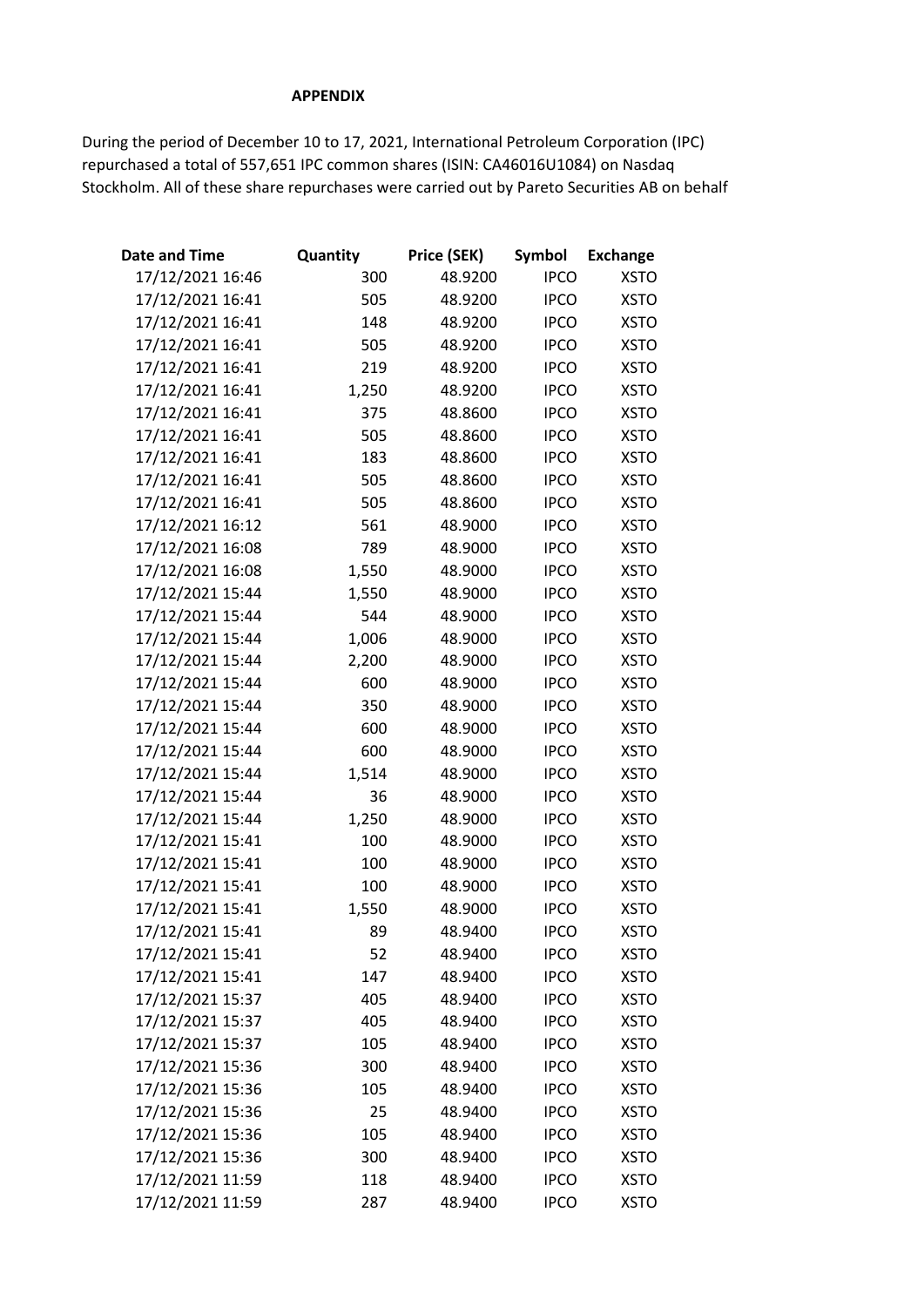| 17/12/2021 11:52 | 405   | 48.9400 | <b>IPCO</b> | <b>XSTO</b> |
|------------------|-------|---------|-------------|-------------|
| 17/12/2021 11:52 | 405   | 48.9400 | <b>IPCO</b> | <b>XSTO</b> |
| 17/12/2021 11:52 | 305   | 48.9400 | <b>IPCO</b> | <b>XSTO</b> |
| 17/12/2021 11:52 | 100   | 48.9400 | <b>IPCO</b> | <b>XSTO</b> |
| 17/12/2021 11:52 | 305   | 48.9400 | <b>IPCO</b> | <b>XSTO</b> |
| 17/12/2021 11:52 | 100   | 48.9400 | <b>IPCO</b> | <b>XSTO</b> |
| 17/12/2021 11:51 | 1,025 | 49.0000 | <b>IPCO</b> | <b>XSTO</b> |
| 17/12/2021 11:51 | 153   | 49.0000 | <b>IPCO</b> | <b>XSTO</b> |
| 17/12/2021 11:51 | 49    | 49.0000 | <b>IPCO</b> | <b>XSTO</b> |
| 17/12/2021 11:51 | 234   | 49.0000 | <b>IPCO</b> | <b>XSTO</b> |
| 17/12/2021 11:51 | 49    | 49.0000 | <b>IPCO</b> | <b>XSTO</b> |
| 17/12/2021 11:51 | 693   | 49.0000 | <b>IPCO</b> | <b>XSTO</b> |
| 17/12/2021 11:51 | 2,000 | 49.0000 | <b>IPCO</b> | <b>XSTO</b> |
| 17/12/2021 11:51 | 307   | 49.0000 | <b>IPCO</b> | <b>XSTO</b> |
| 17/12/2021 11:51 | 217   | 49.0000 | <b>IPCO</b> | <b>XSTO</b> |
| 17/12/2021 11:51 | 217   | 49.0000 | <b>IPCO</b> | <b>XSTO</b> |
| 17/12/2021 11:51 | 67    | 49.0000 | <b>IPCO</b> | <b>XSTO</b> |
| 17/12/2021 11:51 | 434   | 49.0000 | <b>IPCO</b> | <b>XSTO</b> |
| 17/12/2021 11:51 | 1,025 | 49.0000 | <b>IPCO</b> | <b>XSTO</b> |
| 17/12/2021 11:51 | 1,025 | 49.0000 | <b>IPCO</b> | <b>XSTO</b> |
| 17/12/2021 11:51 | 725   | 49.0000 | <b>IPCO</b> | <b>XSTO</b> |
| 17/12/2021 11:51 | 300   | 49.0000 | <b>IPCO</b> | <b>XSTO</b> |
| 17/12/2021 11:47 | 455   | 49.0000 | <b>IPCO</b> | <b>XSTO</b> |
| 17/12/2021 11:47 | 326   | 49.0000 | <b>IPCO</b> | <b>XSTO</b> |
| 17/12/2021 11:46 | 499   | 49.0000 | <b>IPCO</b> | <b>XSTO</b> |
| 17/12/2021 11:44 | 200   | 49.0000 | <b>IPCO</b> | <b>XSTO</b> |
| 17/12/2021 10:15 | 127   | 48.9400 | <b>IPCO</b> | <b>XSTO</b> |
| 17/12/2021 10:15 | 127   | 48.9400 | <b>IPCO</b> | <b>XSTO</b> |
| 17/12/2021 10:15 | 278   | 48.9400 | <b>IPCO</b> | <b>XSTO</b> |
| 17/12/2021 10:15 | 405   | 48.9400 | <b>IPCO</b> | <b>XSTO</b> |
| 17/12/2021 09:53 | 219   | 49.1600 | <b>IPCO</b> | <b>XSTO</b> |
| 17/12/2021 09:53 | 330   | 49.1600 | <b>IPCO</b> | <b>XSTO</b> |
| 17/12/2021 09:53 | 330   | 49.1600 | <b>IPCO</b> | <b>XSTO</b> |
| 17/12/2021 09:53 | 175   | 49.1600 | <b>IPCO</b> | <b>XSTO</b> |
| 17/12/2021 09:53 | 505   | 49.1600 | <b>IPCO</b> | <b>XSTO</b> |
| 17/12/2021 09:53 | 505   | 49.1600 | <b>IPCO</b> | <b>XSTO</b> |
| 17/12/2021 09:53 | 245   | 49.1600 | <b>IPCO</b> | <b>XSTO</b> |
| 17/12/2021 09:53 | 585   | 49.1600 | <b>IPCO</b> | <b>XSTO</b> |
| 17/12/2021 09:53 | 505   | 49.1600 | <b>IPCO</b> | <b>XSTO</b> |
|                  |       |         | <b>IPCO</b> | <b>XSTO</b> |
| 17/12/2021 09:16 | 505   | 48.8000 |             |             |
| 17/12/2021 09:12 | 493   | 48.8000 | <b>IPCO</b> | <b>XSTO</b> |
| 17/12/2021 09:12 | 1,600 | 48.8000 | <b>IPCO</b> | <b>XSTO</b> |
| 17/12/2021 09:12 | 493   | 48.8000 | <b>IPCO</b> | <b>XSTO</b> |
| 17/12/2021 09:12 | 493   | 48.8000 | <b>IPCO</b> | <b>XSTO</b> |
| 17/12/2021 09:12 | 12    | 48.8000 | <b>IPCO</b> | <b>XSTO</b> |
| 17/12/2021 09:12 | 505   | 48.8000 | <b>IPCO</b> | <b>XSTO</b> |
| 16/12/2021 16:32 | 252   | 49.6200 | <b>IPCO</b> | <b>XSTO</b> |
| 16/12/2021 15:21 | 243   | 48.8400 | <b>IPCO</b> | <b>XSTO</b> |
| 16/12/2021 15:21 | 243   | 48.8400 | <b>IPCO</b> | <b>XSTO</b> |
| 16/12/2021 15:21 | 262   | 48.8400 | <b>IPCO</b> | <b>XSTO</b> |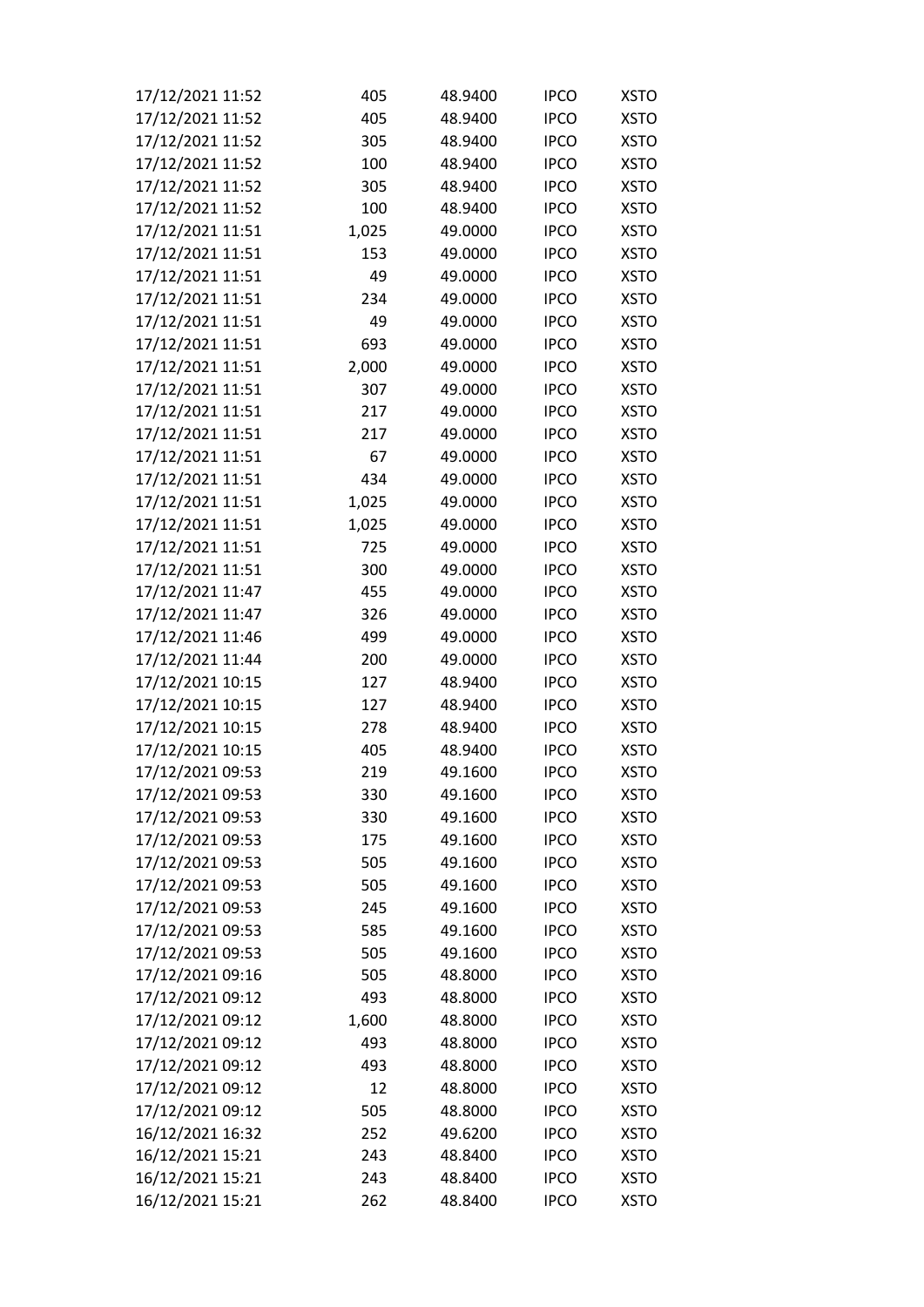| 16/12/2021 15:12 | 455   | 48.9600 | <b>IPCO</b> | <b>XSTO</b> |
|------------------|-------|---------|-------------|-------------|
| 16/12/2021 15:12 | 295   | 48.9600 | <b>IPCO</b> | <b>XSTO</b> |
| 16/12/2021 15:12 | 1,250 | 48.9600 | <b>IPCO</b> | <b>XSTO</b> |
| 16/12/2021 13:58 | 773   | 49.4000 | <b>IPCO</b> | <b>XSTO</b> |
| 16/12/2021 13:58 | 197   | 49.4000 | <b>IPCO</b> | <b>XSTO</b> |
| 16/12/2021 13:58 | 400   | 49.4000 | <b>IPCO</b> | <b>XSTO</b> |
| 16/12/2021 13:57 | 605   | 49.2600 | <b>IPCO</b> | <b>XSTO</b> |
| 16/12/2021 13:57 | 605   | 49.2600 | <b>IPCO</b> | <b>XSTO</b> |
| 16/12/2021 13:57 | 605   | 49.2600 | <b>IPCO</b> | <b>XSTO</b> |
| 16/12/2021 11:50 | 545   | 48.4600 | <b>IPCO</b> | <b>XSTO</b> |
| 16/12/2021 11:50 | 605   | 48.4600 | <b>IPCO</b> | <b>XSTO</b> |
| 16/12/2021 11:49 | 545   | 48.4600 | <b>IPCO</b> | <b>XSTO</b> |
| 16/12/2021 11:49 | 60    | 48.4600 | <b>IPCO</b> | <b>XSTO</b> |
| 16/12/2021 11:49 | 60    | 48.4600 | <b>IPCO</b> | <b>XSTO</b> |
| 16/12/2021 10:46 | 388   | 48.5000 | <b>IPCO</b> | <b>XSTO</b> |
| 16/12/2021 10:46 | 505   | 48.5000 | <b>IPCO</b> | <b>XSTO</b> |
| 16/12/2021 10:46 | 505   | 48.5000 | <b>IPCO</b> | <b>XSTO</b> |
| 16/12/2021 10:46 | 774   | 48.5000 | <b>IPCO</b> | <b>XSTO</b> |
| 16/12/2021 10:46 | 227   | 48.5000 | <b>IPCO</b> | <b>XSTO</b> |
| 16/12/2021 10:46 | 991   | 48.5000 | <b>IPCO</b> | <b>XSTO</b> |
| 16/12/2021 10:45 | 119   | 48.5000 | <b>IPCO</b> | <b>XSTO</b> |
| 16/12/2021 10:45 | 92    | 48.5000 | <b>IPCO</b> | <b>XSTO</b> |
| 16/12/2021 10:45 | 67    | 48.5000 | <b>IPCO</b> | <b>XSTO</b> |
| 16/12/2021 10:45 | 117   | 48.5000 | <b>IPCO</b> | <b>XSTO</b> |
| 16/12/2021 10:45 | 403   | 48.5000 | <b>IPCO</b> | <b>XSTO</b> |
| 16/12/2021 10:45 | 102   | 48.5000 | <b>IPCO</b> | <b>XSTO</b> |
| 16/12/2021 10:45 | 505   | 48.5000 | <b>IPCO</b> | <b>XSTO</b> |
| 16/12/2021 10:45 | 505   | 48.5000 | <b>IPCO</b> | <b>XSTO</b> |
| 16/12/2021 10:45 | 505   | 48.5000 | <b>IPCO</b> | <b>XSTO</b> |
| 16/12/2021 10:45 | 331   | 48.5000 | <b>IPCO</b> | <b>XSTO</b> |
| 16/12/2021 10:45 | 174   | 48.5000 | <b>IPCO</b> | <b>XSTO</b> |
| 16/12/2021 10:45 | 331   | 48.5000 | <b>IPCO</b> | <b>XSTO</b> |
| 16/12/2021 10:45 | 95    | 48.5000 | <b>IPCO</b> | <b>XSTO</b> |
| 16/12/2021 10:45 | 410   | 48.5000 | <b>IPCO</b> | <b>XSTO</b> |
| 16/12/2021 10:45 | 410   | 48.5000 | <b>IPCO</b> | <b>XSTO</b> |
| 16/12/2021 10:45 | 95    | 48.5000 | <b>IPCO</b> | <b>XSTO</b> |
| 16/12/2021 10:38 | 1,339 | 48.5000 | <b>IPCO</b> | <b>XSTO</b> |
| 16/12/2021 10:38 | 505   | 48.5000 | <b>IPCO</b> | <b>XSTO</b> |
| 16/12/2021 10:30 | 465   | 48.5000 | <b>IPCO</b> | <b>XSTO</b> |
| 16/12/2021 10:30 | 40    | 48.5000 | <b>IPCO</b> | <b>XSTO</b> |
| 15/12/2021 17:20 | 467   | 47.9000 |             | <b>XSTO</b> |
|                  |       |         | <b>IPCO</b> |             |
| 15/12/2021 17:20 | 653   | 47.9000 | <b>IPCO</b> | <b>XSTO</b> |
| 15/12/2021 17:20 | 259   | 47.9000 | <b>IPCO</b> | <b>XSTO</b> |
| 15/12/2021 17:20 | 645   | 47.9000 | <b>IPCO</b> | <b>XSTO</b> |
| 15/12/2021 17:20 | 794   | 47.9000 | <b>IPCO</b> | <b>XSTO</b> |
| 15/12/2021 17:20 | 152   | 47.9000 | <b>IPCO</b> | <b>XSTO</b> |
| 15/12/2021 17:20 | 30    | 47.9000 | <b>IPCO</b> | <b>XSTO</b> |
| 15/12/2021 17:18 | 1,459 | 47.9000 | <b>IPCO</b> | <b>XSTO</b> |
| 15/12/2021 17:18 | 622   | 47.9000 | <b>IPCO</b> | <b>XSTO</b> |
| 15/12/2021 17:18 | 750   | 47.9000 | <b>IPCO</b> | <b>XSTO</b> |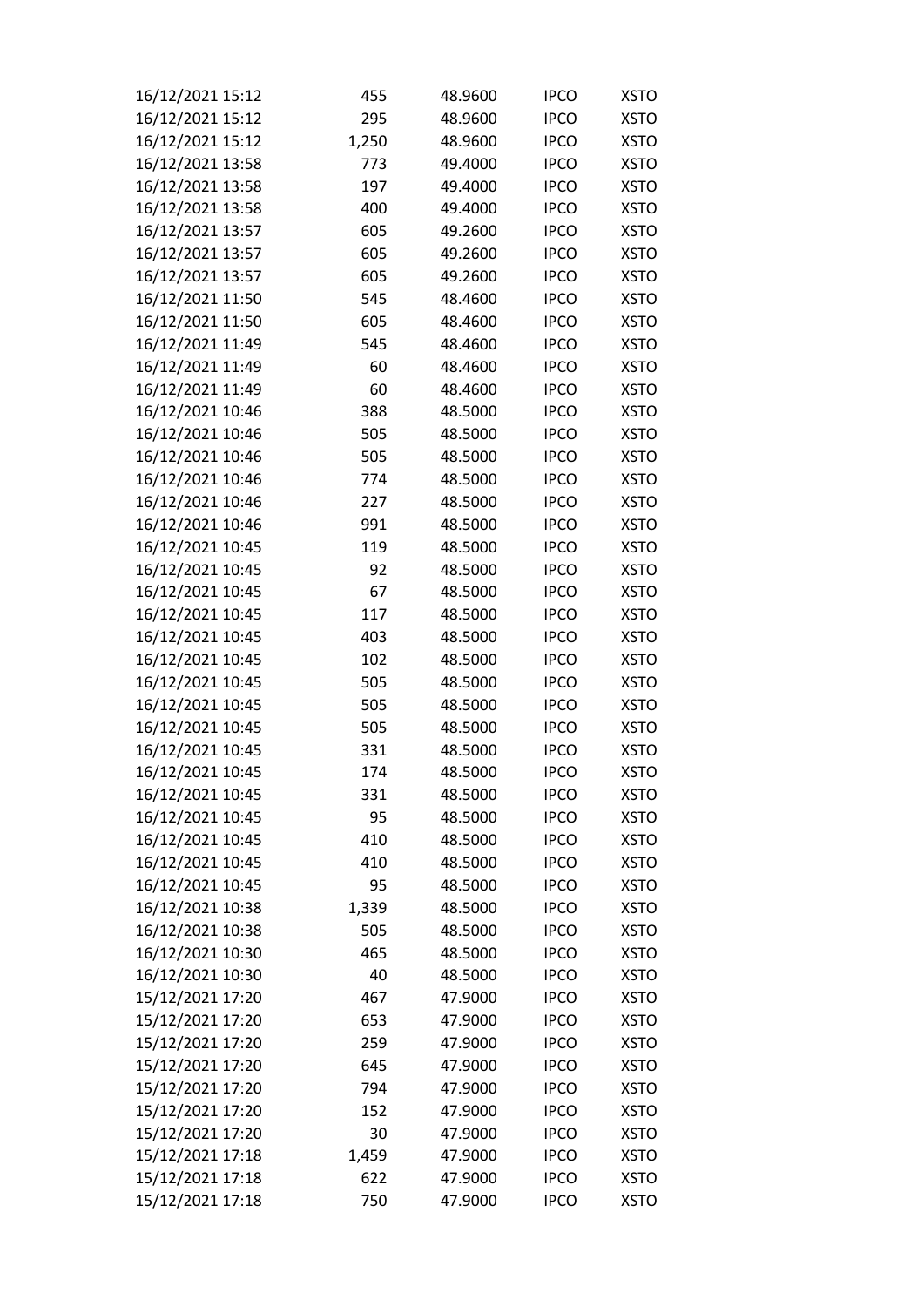| 15/12/2021 17:18 | 501   | 47.9000 | <b>IPCO</b> | <b>XSTO</b> |
|------------------|-------|---------|-------------|-------------|
| 15/12/2021 17:18 | 248   | 47.9200 | <b>IPCO</b> | <b>XSTO</b> |
| 15/12/2021 17:18 | 37    | 47.9200 | <b>IPCO</b> | <b>XSTO</b> |
| 15/12/2021 17:18 | 57    | 47.9200 | <b>IPCO</b> | <b>XSTO</b> |
| 15/12/2021 17:18 | 171   | 47.9200 | <b>IPCO</b> | <b>XSTO</b> |
| 15/12/2021 17:18 | 134   | 47.9200 | <b>IPCO</b> | <b>XSTO</b> |
| 15/12/2021 17:18 | 10    | 47.9200 | <b>IPCO</b> | <b>XSTO</b> |
| 15/12/2021 17:18 | 312   | 47.9200 | <b>IPCO</b> | <b>XSTO</b> |
| 15/12/2021 17:18 | 656   | 47.9200 | <b>IPCO</b> | <b>XSTO</b> |
| 15/12/2021 17:18 | 700   | 47.9200 | <b>IPCO</b> | <b>XSTO</b> |
| 15/12/2021 17:18 | 175   | 47.9200 | <b>IPCO</b> | <b>XSTO</b> |
| 15/12/2021 17:09 | 381   | 48.0600 | <b>IPCO</b> | <b>XSTO</b> |
| 15/12/2021 17:09 | 869   | 48.0400 | <b>IPCO</b> | <b>XSTO</b> |
| 15/12/2021 17:09 | 1,250 | 48.0200 | <b>IPCO</b> | <b>XSTO</b> |
| 15/12/2021 17:03 | 805   | 47.9800 | <b>IPCO</b> | <b>XSTO</b> |
| 15/12/2021 17:03 | 1,545 | 47.9800 | <b>IPCO</b> | <b>XSTO</b> |
| 15/12/2021 17:03 | 650   | 47.9800 | <b>IPCO</b> | <b>XSTO</b> |
| 15/12/2021 16:29 | 117   | 47.7400 | <b>IPCO</b> | <b>XSTO</b> |
| 15/12/2021 16:29 | 297   | 47.7400 | <b>IPCO</b> | <b>XSTO</b> |
| 15/12/2021 16:29 | 1,000 | 47.7400 | <b>IPCO</b> | <b>XSTO</b> |
| 15/12/2021 16:29 | 1,000 | 47.7400 | <b>IPCO</b> | <b>XSTO</b> |
| 15/12/2021 16:29 | 1,250 | 47.7200 | <b>IPCO</b> | <b>XSTO</b> |
| 15/12/2021 16:29 | 313   | 47.7000 | <b>IPCO</b> | <b>XSTO</b> |
| 15/12/2021 16:29 | 1,000 | 47.7000 | <b>IPCO</b> | <b>XSTO</b> |
| 15/12/2021 16:29 | 23    | 47.7000 | <b>IPCO</b> | <b>XSTO</b> |
| 15/12/2021 16:00 | 9     | 48.0000 | <b>IPCO</b> | <b>XSTO</b> |
| 15/12/2021 16:00 | 205   | 48.0000 | <b>IPCO</b> | <b>XSTO</b> |
| 15/12/2021 16:00 | 205   | 48.0000 | <b>IPCO</b> | <b>XSTO</b> |
| 15/12/2021 16:00 | 205   | 48.0000 | <b>IPCO</b> | <b>XSTO</b> |
| 15/12/2021 16:00 | 205   | 48.0000 | <b>IPCO</b> | <b>XSTO</b> |
| 15/12/2021 16:00 | 205   | 48.0000 | <b>IPCO</b> | <b>XSTO</b> |
| 15/12/2021 16:00 | 205   | 48.0000 | <b>IPCO</b> | <b>XSTO</b> |
| 15/12/2021 16:00 | 6     | 48.0000 | <b>IPCO</b> | <b>XSTO</b> |
| 15/12/2021 16:00 | 199   | 48.0000 | <b>IPCO</b> | <b>XSTO</b> |
| 15/12/2021 16:00 | 6     | 48.0000 | <b>IPCO</b> | <b>XSTO</b> |
| 15/12/2021 16:00 | 205   | 48.0000 | <b>IPCO</b> | <b>XSTO</b> |
| 15/12/2021 16:00 | 205   | 48.0000 | <b>IPCO</b> | <b>XSTO</b> |
| 15/12/2021 16:00 | 205   | 48.0000 | <b>IPCO</b> | <b>XSTO</b> |
| 15/12/2021 16:00 | 205   | 48.0000 | <b>IPCO</b> | <b>XSTO</b> |
| 15/12/2021 16:00 | 205   | 48.0000 | <b>IPCO</b> | <b>XSTO</b> |
| 15/12/2021 16:00 | 25    | 48.0000 | <b>IPCO</b> | <b>XSTO</b> |
| 15/12/2021 15:49 | 100   | 47.9600 | <b>IPCO</b> | <b>XSTO</b> |
| 15/12/2021 15:49 | 100   | 47.9600 | <b>IPCO</b> | <b>XSTO</b> |
| 15/12/2021 15:49 | 111   | 47.9600 | <b>IPCO</b> | <b>XSTO</b> |
| 15/12/2021 15:49 | 189   | 47.9600 | <b>IPCO</b> | <b>XSTO</b> |
| 15/12/2021 15:49 | 651   | 47.9600 | <b>IPCO</b> | <b>XSTO</b> |
| 15/12/2021 15:49 | 100   | 47.9600 | <b>IPCO</b> | <b>XSTO</b> |
| 15/12/2021 15:49 | 100   | 47.9600 | <b>IPCO</b> | <b>XSTO</b> |
| 15/12/2021 15:49 | 100   | 47.9600 | <b>IPCO</b> | <b>XSTO</b> |
| 15/12/2021 15:49 | 100   | 47.9600 | <b>IPCO</b> | <b>XSTO</b> |
|                  |       |         |             |             |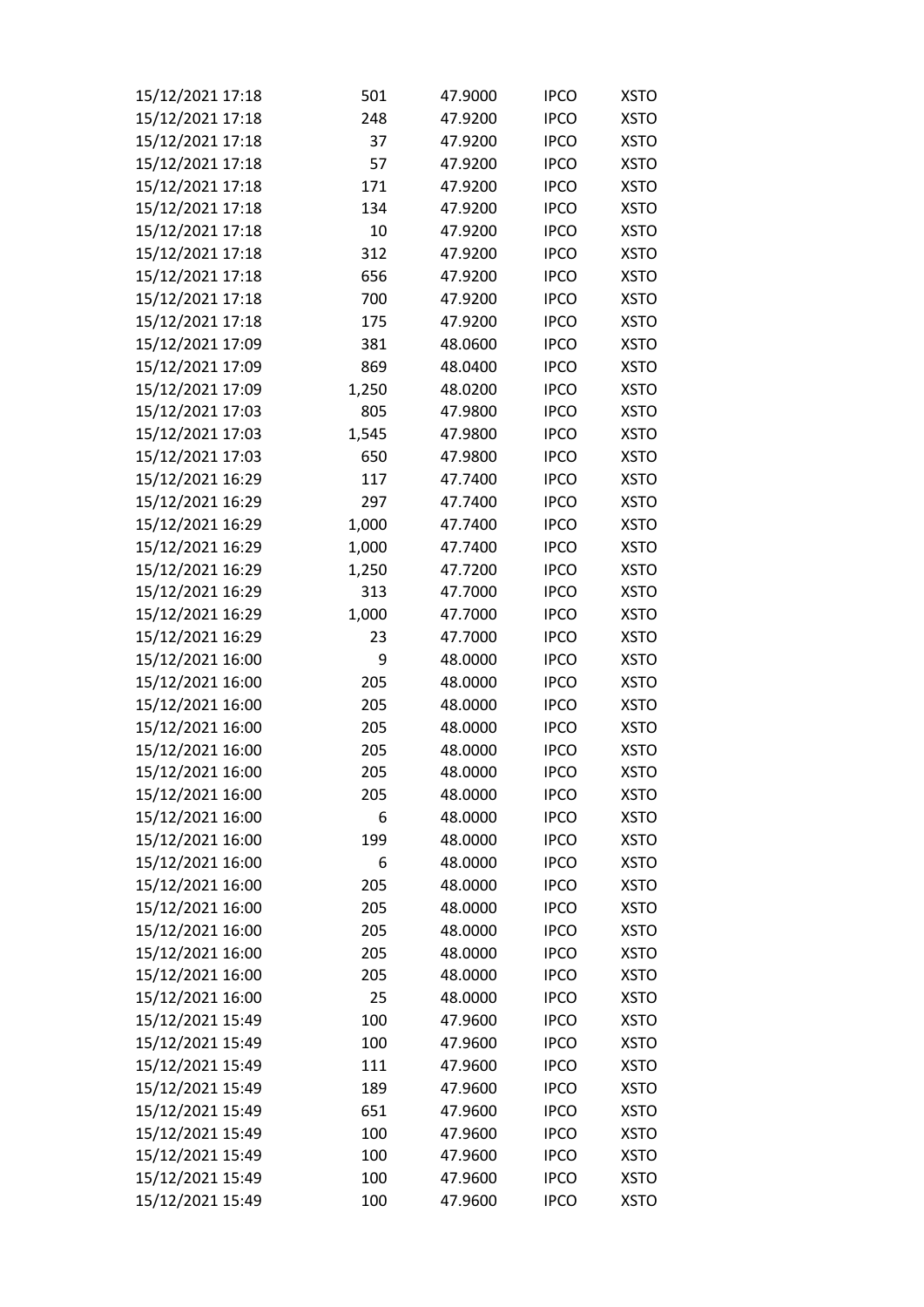| 15/12/2021 15:49 | 100   | 47.9600 | <b>IPCO</b> | <b>XSTO</b> |
|------------------|-------|---------|-------------|-------------|
| 15/12/2021 15:49 | 100   | 47.9600 | <b>IPCO</b> | <b>XSTO</b> |
| 15/12/2021 15:49 | 95    | 47.9600 | <b>IPCO</b> | <b>XSTO</b> |
| 15/12/2021 15:49 | 5     | 47.9600 | <b>IPCO</b> | <b>XSTO</b> |
| 15/12/2021 15:49 | 100   | 47.9600 | <b>IPCO</b> | <b>XSTO</b> |
| 15/12/2021 15:49 | 277   | 47.9600 | <b>IPCO</b> | <b>XSTO</b> |
| 15/12/2021 15:49 | 105   | 47.9600 | <b>IPCO</b> | <b>XSTO</b> |
| 15/12/2021 15:49 | 100   | 47.9600 | <b>IPCO</b> | <b>XSTO</b> |
| 15/12/2021 15:49 | 100   | 47.9600 | <b>IPCO</b> | <b>XSTO</b> |
| 15/12/2021 15:49 | 300   | 47.9600 | <b>IPCO</b> | <b>XSTO</b> |
| 15/12/2021 15:49 | 100   | 47.9600 | <b>IPCO</b> | <b>XSTO</b> |
| 15/12/2021 15:49 | 100   | 47.9600 | <b>IPCO</b> | <b>XSTO</b> |
| 15/12/2021 15:48 | 253   | 47.9600 | <b>IPCO</b> | <b>XSTO</b> |
| 15/12/2021 15:48 | 950   | 47.9600 | <b>IPCO</b> | <b>XSTO</b> |
| 15/12/2021 15:48 | 1,440 | 47.9600 | <b>IPCO</b> | <b>XSTO</b> |
| 15/12/2021 15:48 | 289   | 48.0200 | <b>IPCO</b> | <b>XSTO</b> |
| 15/12/2021 15:48 | 1,025 | 48.0200 | <b>IPCO</b> | <b>XSTO</b> |
| 15/12/2021 15:48 | 430   | 48.0200 | <b>IPCO</b> | <b>XSTO</b> |
| 15/12/2021 15:48 | 595   | 48.0200 | <b>IPCO</b> | <b>XSTO</b> |
| 15/12/2021 15:48 | 430   | 48.0200 | <b>IPCO</b> | <b>XSTO</b> |
| 15/12/2021 15:48 | 595   | 48.0200 | <b>IPCO</b> | <b>XSTO</b> |
| 15/12/2021 15:48 | 611   | 48.0200 | <b>IPCO</b> | <b>XSTO</b> |
| 15/12/2021 15:48 | 190   | 48.0200 | <b>IPCO</b> | <b>XSTO</b> |
| 15/12/2021 15:48 | 568   | 48.0200 | <b>IPCO</b> | <b>XSTO</b> |
| 15/12/2021 15:48 | 267   | 48.0200 | <b>IPCO</b> | <b>XSTO</b> |
| 15/12/2021 15:46 | 737   | 48.1400 | <b>IPCO</b> | <b>XSTO</b> |
| 15/12/2021 15:46 | 693   | 48.1400 | <b>IPCO</b> | <b>XSTO</b> |
| 15/12/2021 15:46 | 12    | 48.1400 | <b>IPCO</b> | <b>XSTO</b> |
| 15/12/2021 15:46 | 405   | 48.1400 | <b>IPCO</b> | <b>XSTO</b> |
| 15/12/2021 15:46 | 100   | 48.1400 | <b>IPCO</b> | <b>XSTO</b> |
| 15/12/2021 15:46 | 100   | 48.1400 | <b>IPCO</b> | <b>XSTO</b> |
| 15/12/2021 15:46 | 100   | 48.1400 | <b>IPCO</b> | <b>XSTO</b> |
| 15/12/2021 15:46 | 705   | 48.1400 | <b>IPCO</b> | <b>XSTO</b> |
| 15/12/2021 15:46 | 705   | 48.1400 | <b>IPCO</b> | <b>XSTO</b> |
| 15/12/2021 15:46 | 33    | 48.1400 | <b>IPCO</b> | <b>XSTO</b> |
| 15/12/2021 15:46 | 705   | 48.1400 | <b>IPCO</b> | <b>XSTO</b> |
| 15/12/2021 15:45 | 263   | 48.1400 | <b>IPCO</b> | <b>XSTO</b> |
| 15/12/2021 15:45 | 442   | 48.1400 | <b>IPCO</b> | <b>XSTO</b> |
| 15/12/2021 15:43 | 770   | 48.1200 | <b>IPCO</b> | <b>XSTO</b> |
| 15/12/2021 15:43 | 705   | 48.1200 | <b>IPCO</b> | <b>XSTO</b> |
| 15/12/2021 15:43 | 705   | 48.1200 | <b>IPCO</b> | <b>XSTO</b> |
| 15/12/2021 15:43 | 105   | 48.1200 | <b>IPCO</b> | <b>XSTO</b> |
| 15/12/2021 15:43 | 600   | 48.1200 | <b>IPCO</b> | <b>XSTO</b> |
| 15/12/2021 15:43 | 494   | 48.1200 | <b>IPCO</b> | <b>XSTO</b> |
| 15/12/2021 15:43 | 211   | 48.1200 | <b>IPCO</b> | <b>XSTO</b> |
| 15/12/2021 15:43 | 6     | 48.1200 | <b>IPCO</b> | <b>XSTO</b> |
| 15/12/2021 15:41 | 13    | 48.1200 | <b>IPCO</b> | <b>XSTO</b> |
| 15/12/2021 15:41 | 686   | 48.1200 | <b>IPCO</b> | <b>XSTO</b> |
| 15/12/2021 15:40 | 705   | 48.1200 | <b>IPCO</b> | <b>XSTO</b> |
| 15/12/2021 15:40 | 254   | 48.2000 | <b>IPCO</b> | <b>XSTO</b> |
|                  |       |         |             |             |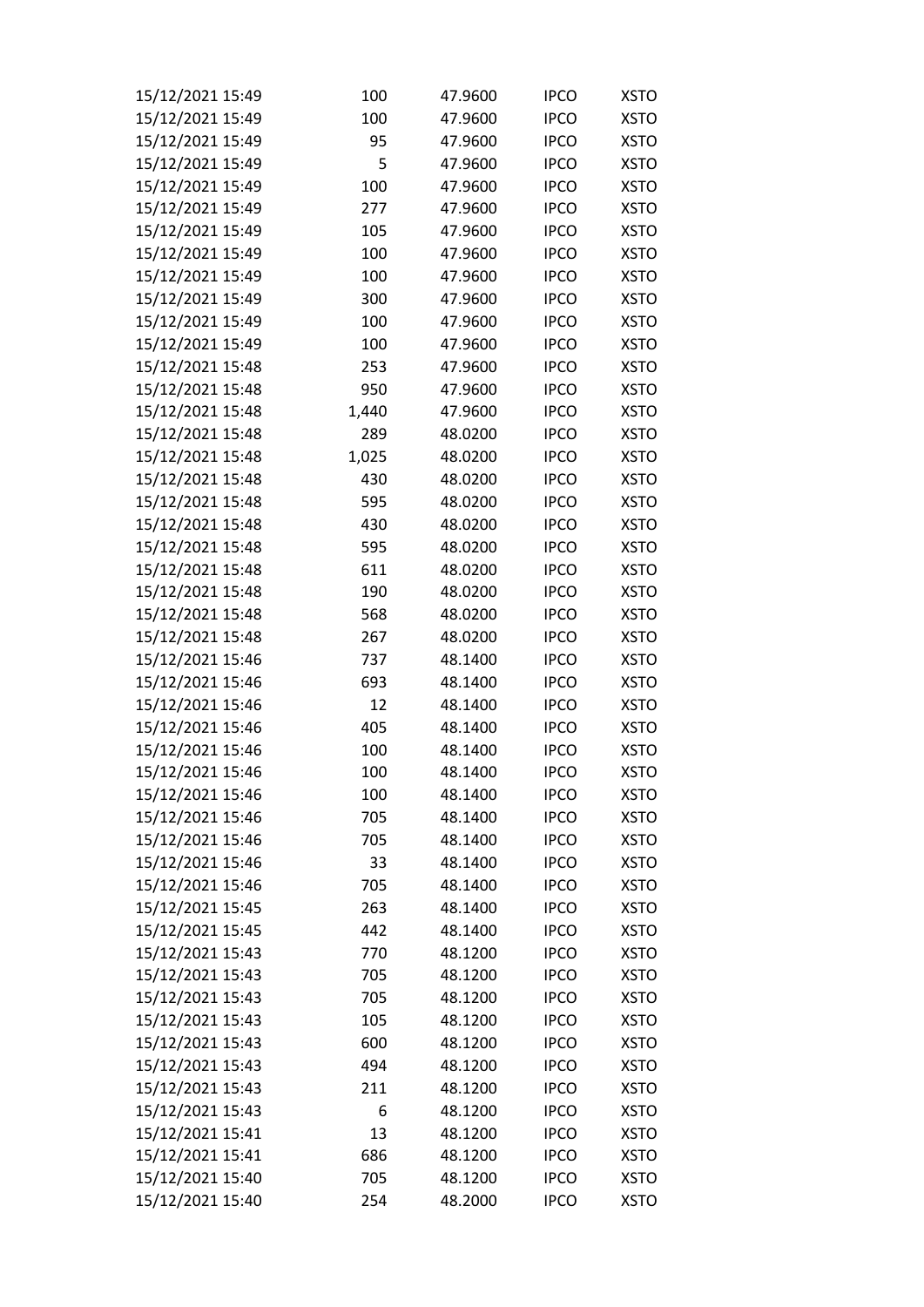| 15/12/2021 15:40 | 305   | 48.2000 | <b>IPCO</b> | <b>XSTO</b> |
|------------------|-------|---------|-------------|-------------|
| 15/12/2021 15:40 | 1,195 | 48.2000 | <b>IPCO</b> | <b>XSTO</b> |
| 15/12/2021 15:40 | 305   | 48.2000 | <b>IPCO</b> | <b>XSTO</b> |
| 15/12/2021 15:40 | 305   | 48.2000 | <b>IPCO</b> | <b>XSTO</b> |
| 15/12/2021 15:40 | 166   | 48.2000 | <b>IPCO</b> | <b>XSTO</b> |
| 15/12/2021 15:40 | 305   | 48.2000 | <b>IPCO</b> | <b>XSTO</b> |
| 15/12/2021 15:40 | 185   | 48.2000 | <b>IPCO</b> | <b>XSTO</b> |
| 15/12/2021 15:40 | 120   | 48.2000 | <b>IPCO</b> | <b>XSTO</b> |
| 15/12/2021 15:40 | 305   | 48.2000 | <b>IPCO</b> | <b>XSTO</b> |
| 15/12/2021 15:39 | 305   | 48.2000 | <b>IPCO</b> | <b>XSTO</b> |
| 15/12/2021 15:39 | 305   | 48.2000 | <b>IPCO</b> | <b>XSTO</b> |
| 15/12/2021 15:39 | 945   | 48.2000 | <b>IPCO</b> | <b>XSTO</b> |
| 15/12/2021 15:37 | 54    | 48.3000 | <b>IPCO</b> | <b>XSTO</b> |
| 15/12/2021 15:37 | 42    | 48.3000 | <b>IPCO</b> | <b>XSTO</b> |
| 15/12/2021 15:37 | 258   | 48.3000 | <b>IPCO</b> | <b>XSTO</b> |
| 15/12/2021 15:37 | 45    | 48.3000 | <b>IPCO</b> | <b>XSTO</b> |
| 15/12/2021 15:37 | 55    | 48.3000 | <b>IPCO</b> | <b>XSTO</b> |
| 15/12/2021 15:37 | 300   | 48.3000 | <b>IPCO</b> | <b>XSTO</b> |
| 15/12/2021 15:36 | 100   | 48.3000 | <b>IPCO</b> | <b>XSTO</b> |
| 15/12/2021 15:35 | 455   | 48.3000 | <b>IPCO</b> | <b>XSTO</b> |
| 15/12/2021 15:35 | 455   | 48.3000 | <b>IPCO</b> | <b>XSTO</b> |
| 15/12/2021 15:35 | 1,377 | 48.3000 | <b>IPCO</b> | <b>XSTO</b> |
| 15/12/2021 15:35 | 310   | 48.3000 | <b>IPCO</b> | <b>XSTO</b> |
| 15/12/2021 15:35 | 565   | 48.3000 | <b>IPCO</b> | <b>XSTO</b> |
| 15/12/2021 15:35 | 74    | 48.3000 | <b>IPCO</b> | <b>XSTO</b> |
| 15/12/2021 15:35 | 910   | 48.3000 | <b>IPCO</b> | <b>XSTO</b> |
|                  | 250   |         | <b>IPCO</b> |             |
| 15/12/2021 15:34 |       | 48.3800 | <b>IPCO</b> | <b>XSTO</b> |
| 15/12/2021 15:34 | 265   | 48.3800 |             | <b>XSTO</b> |
| 15/12/2021 15:34 | 205   | 48.3800 | <b>IPCO</b> | <b>XSTO</b> |
| 15/12/2021 15:34 | 400   | 48.3800 | <b>IPCO</b> | <b>XSTO</b> |
| 15/12/2021 15:34 | 605   | 48.3800 | <b>IPCO</b> | <b>XSTO</b> |
| 15/12/2021 15:34 | 496   | 48.3800 | <b>IPCO</b> | <b>XSTO</b> |
| 15/12/2021 15:34 | 75    | 48.3800 | <b>IPCO</b> | <b>XSTO</b> |
| 15/12/2021 15:34 | 34    | 48.3800 | <b>IPCO</b> | <b>XSTO</b> |
| 15/12/2021 15:34 | 250   | 48.3800 | <b>IPCO</b> | <b>XSTO</b> |
| 15/12/2021 15:34 | 255   | 48.3800 | <b>IPCO</b> | <b>XSTO</b> |
| 15/12/2021 15:34 | 42    | 48.3800 | <b>IPCO</b> | <b>XSTO</b> |
| 15/12/2021 15:34 | 102   | 48.3800 | <b>IPCO</b> | <b>XSTO</b> |
| 15/12/2021 15:34 | 100   | 48.3800 | <b>IPCO</b> | <b>XSTO</b> |
| 15/12/2021 15:34 | 106   | 48.3800 | <b>IPCO</b> | <b>XSTO</b> |
| 15/12/2021 15:34 | 370   | 48.3800 | <b>IPCO</b> | <b>XSTO</b> |
| 15/12/2021 15:34 | 100   | 48.3800 | <b>IPCO</b> | <b>XSTO</b> |
| 15/12/2021 15:34 | 35    | 48.3800 | <b>IPCO</b> | <b>XSTO</b> |
| 15/12/2021 15:34 | 100   | 48.3800 | <b>IPCO</b> | <b>XSTO</b> |
| 15/12/2021 15:34 | 605   | 48.3800 | <b>IPCO</b> | <b>XSTO</b> |
| 15/12/2021 15:34 | 105   | 48.3800 | <b>IPCO</b> | <b>XSTO</b> |
| 15/12/2021 15:32 | 200   | 48.3800 | <b>IPCO</b> | <b>XSTO</b> |
| 15/12/2021 15:32 | 100   | 48.3800 | <b>IPCO</b> | <b>XSTO</b> |
| 15/12/2021 15:32 | 100   | 48.3800 | <b>IPCO</b> | <b>XSTO</b> |
| 15/12/2021 15:32 | 100   | 48.3800 | <b>IPCO</b> | <b>XSTO</b> |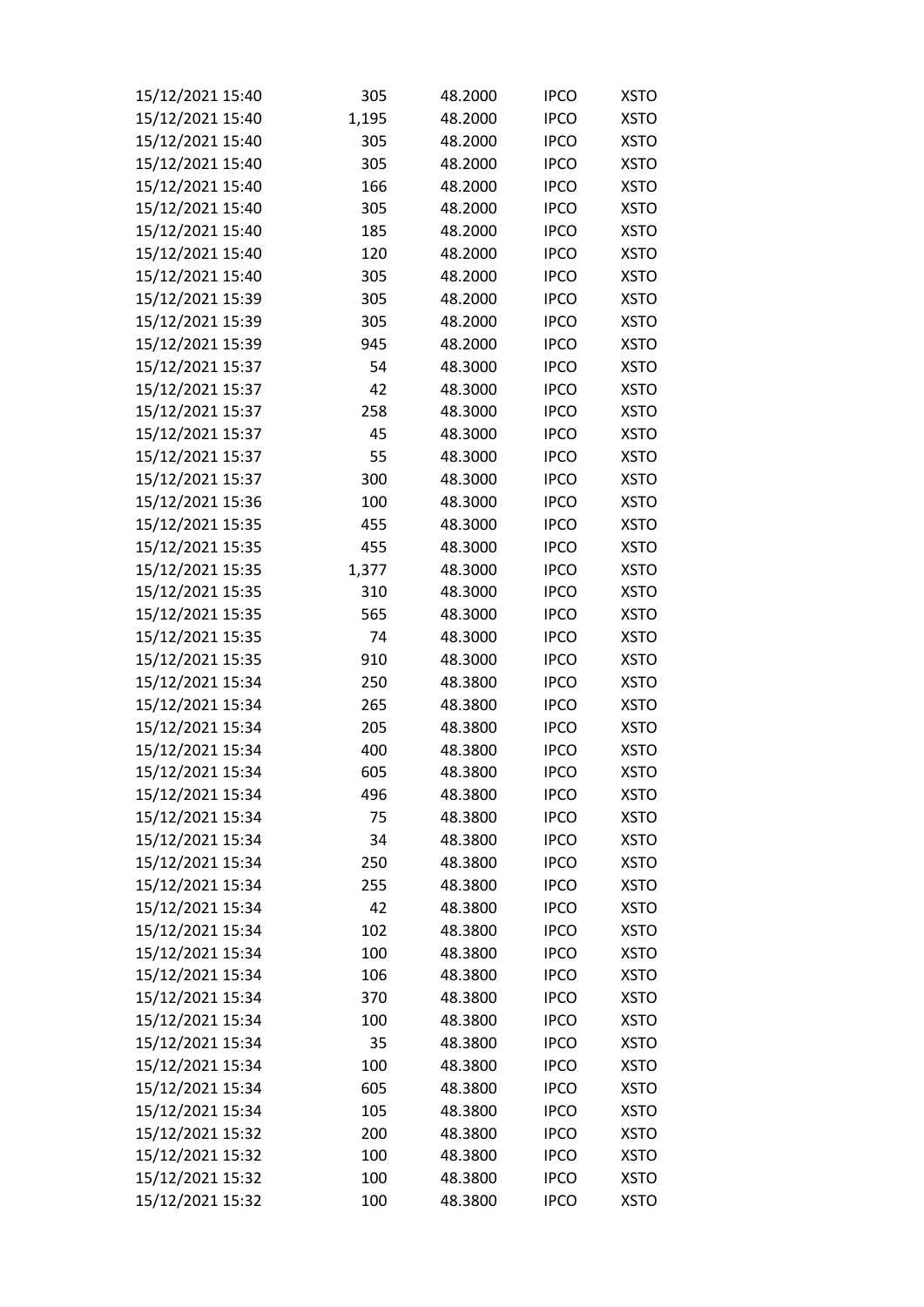| 15/12/2021 15:30 | 554   | 48.5600 | <b>IPCO</b> | <b>XSTO</b> |
|------------------|-------|---------|-------------|-------------|
| 15/12/2021 15:30 | 600   | 48.5600 | <b>IPCO</b> | <b>XSTO</b> |
| 15/12/2021 15:30 | 80    | 48.5600 | <b>IPCO</b> | <b>XSTO</b> |
| 15/12/2021 15:30 | 541   | 48.5600 | <b>IPCO</b> | <b>XSTO</b> |
| 15/12/2021 15:30 | 714   | 48.5600 | <b>IPCO</b> | <b>XSTO</b> |
| 15/12/2021 15:30 | 564   | 48.7600 | <b>IPCO</b> | <b>XSTO</b> |
| 15/12/2021 15:24 | 705   | 48.7600 | <b>IPCO</b> | <b>XSTO</b> |
| 15/12/2021 15:24 | 325   | 48.7600 | <b>IPCO</b> | <b>XSTO</b> |
| 15/12/2021 15:24 | 380   | 48.7600 | <b>IPCO</b> | <b>XSTO</b> |
| 15/12/2021 15:24 | 25    | 48.7600 | <b>IPCO</b> | <b>XSTO</b> |
| 15/12/2021 15:24 | 300   | 48.7600 | <b>IPCO</b> | <b>XSTO</b> |
| 15/12/2021 15:24 | 705   | 48.7600 | <b>IPCO</b> | <b>XSTO</b> |
| 15/12/2021 15:24 | 307   | 48.7600 | <b>IPCO</b> | <b>XSTO</b> |
| 15/12/2021 15:24 | 138   | 48.7600 | <b>IPCO</b> | <b>XSTO</b> |
| 15/12/2021 15:24 | 725   | 48.7600 | <b>IPCO</b> | <b>XSTO</b> |
| 15/12/2021 15:24 | 198   | 48.7600 | <b>IPCO</b> | <b>XSTO</b> |
| 15/12/2021 15:24 | 199   | 48.7600 | <b>IPCO</b> | <b>XSTO</b> |
| 15/12/2021 15:24 | 429   | 48.7600 | <b>IPCO</b> | <b>XSTO</b> |
| 15/12/2021 15:06 | 105   | 48.5600 | <b>IPCO</b> | <b>XSTO</b> |
| 15/12/2021 15:06 | 1,150 | 48.5600 | <b>IPCO</b> | <b>XSTO</b> |
| 15/12/2021 15:04 | 1,255 | 48.5600 | <b>IPCO</b> | <b>XSTO</b> |
| 15/12/2021 15:04 | 732   | 48.5600 | <b>IPCO</b> | <b>XSTO</b> |
| 15/12/2021 15:04 | 732   | 48.5600 | <b>IPCO</b> | <b>XSTO</b> |
| 15/12/2021 15:04 | 523   | 48.5600 | <b>IPCO</b> | <b>XSTO</b> |
| 15/12/2021 15:04 | 475   | 48.5600 | <b>IPCO</b> | <b>XSTO</b> |
| 15/12/2021 15:04 | 198   | 48.5600 | <b>IPCO</b> | <b>XSTO</b> |
| 15/12/2021 15:00 | 318   | 48.4600 | <b>IPCO</b> | <b>XSTO</b> |
| 15/12/2021 15:00 | 178   | 48.4600 | <b>IPCO</b> | <b>XSTO</b> |
| 15/12/2021 15:00 | 191   | 48.6000 | <b>IPCO</b> | <b>XSTO</b> |
| 15/12/2021 15:00 | 113   | 48.6000 | <b>IPCO</b> | <b>XSTO</b> |
| 15/12/2021 15:00 | 228   | 48.6000 | <b>IPCO</b> | <b>XSTO</b> |
| 15/12/2021 15:00 | 33    | 48.6000 | <b>IPCO</b> | <b>XSTO</b> |
| 15/12/2021 15:00 | 745   | 48.6000 | <b>IPCO</b> | <b>XSTO</b> |
| 15/12/2021 14:59 | 125   | 48.6000 | <b>IPCO</b> | <b>XSTO</b> |
| 15/12/2021 14:59 | 620   | 48.6000 | <b>IPCO</b> | <b>XSTO</b> |
| 15/12/2021 14:59 | 620   | 48.6000 | <b>IPCO</b> | <b>XSTO</b> |
| 15/12/2021 14:59 | 291   | 48.6000 | <b>IPCO</b> | <b>XSTO</b> |
| 15/12/2021 14:59 | 485   | 48.6000 | <b>IPCO</b> | <b>XSTO</b> |
| 15/12/2021 14:44 | 745   | 48.5400 | <b>IPCO</b> | <b>XSTO</b> |
| 15/12/2021 14:44 | 124   |         | <b>IPCO</b> | <b>XSTO</b> |
|                  |       | 48.5400 |             |             |
| 15/12/2021 14:44 | 59    | 48.5400 | <b>IPCO</b> | <b>XSTO</b> |
| 15/12/2021 14:39 | 420   | 48.5400 | <b>IPCO</b> | <b>XSTO</b> |
| 15/12/2021 14:30 | 201   | 48.5400 | <b>IPCO</b> | <b>XSTO</b> |
| 15/12/2021 14:24 | 55    | 48.4600 | <b>IPCO</b> | <b>XSTO</b> |
| 15/12/2021 14:23 | 21    | 48.4600 | <b>IPCO</b> | <b>XSTO</b> |
| 15/12/2021 14:23 | 514   | 48.4600 | <b>IPCO</b> | <b>XSTO</b> |
| 15/12/2021 14:23 | 160   | 48.4600 | <b>IPCO</b> | <b>XSTO</b> |
| 15/12/2021 14:21 | 1,095 | 48.4600 | <b>IPCO</b> | <b>XSTO</b> |
| 15/12/2021 14:21 | 963   | 48.6000 | <b>IPCO</b> | <b>XSTO</b> |
| 15/12/2021 14:21 | 1,035 | 48.6000 | <b>IPCO</b> | <b>XSTO</b> |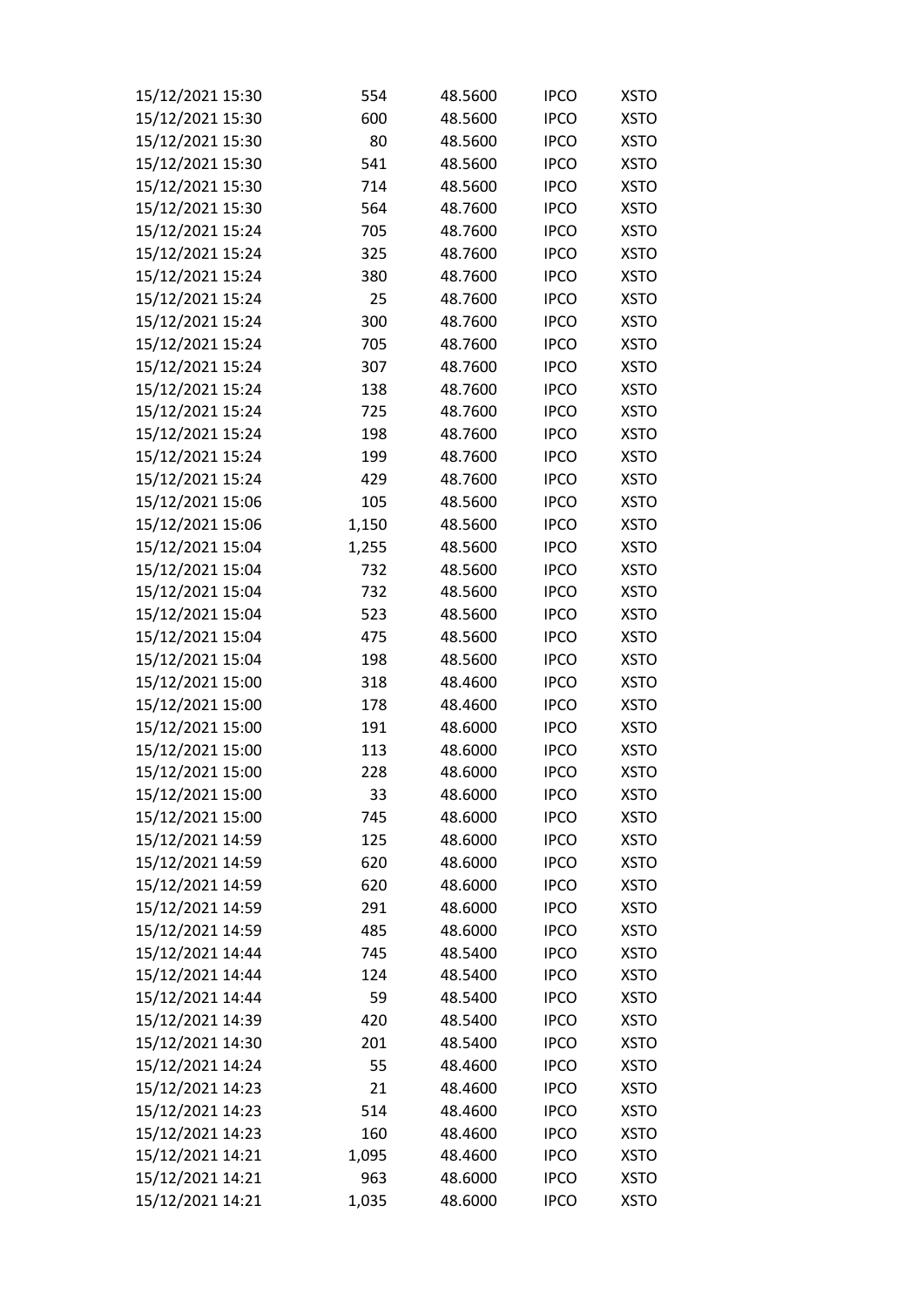| 15/12/2021 14:21 | 1,035      | 48.6000            | <b>IPCO</b> | <b>XSTO</b>                |
|------------------|------------|--------------------|-------------|----------------------------|
| 15/12/2021 14:21 | 429        | 48.6000            | <b>IPCO</b> | <b>XSTO</b>                |
| 15/12/2021 14:21 | 299        | 48.6000            | <b>IPCO</b> | <b>XSTO</b>                |
| 15/12/2021 14:21 | 200        | 48.6000            | <b>IPCO</b> | <b>XSTO</b>                |
| 15/12/2021 14:21 | 99         | 48.6000            | <b>IPCO</b> | <b>XSTO</b>                |
| 15/12/2021 14:21 | 307        | 48.6000            | <b>IPCO</b> | <b>XSTO</b>                |
| 15/12/2021 14:21 | 916        | 48.6000            | <b>IPCO</b> | <b>XSTO</b>                |
| 15/12/2021 14:21 | 324        | 48.6000            | <b>IPCO</b> | <b>XSTO</b>                |
| 15/12/2021 14:21 | 68         | 48.6000            | <b>IPCO</b> | <b>XSTO</b>                |
| 15/12/2021 14:21 | 324        | 48.6000            | <b>IPCO</b> | <b>XSTO</b>                |
| 15/12/2021 14:21 | 524        | 48.6000            | <b>IPCO</b> | <b>XSTO</b>                |
| 15/12/2021 14:21 | 119        | 48.6000            | <b>IPCO</b> | <b>XSTO</b>                |
| 15/12/2021 14:21 | 969        | 48.6000            | <b>IPCO</b> | <b>XSTO</b>                |
| 15/12/2021 14:20 | 66         | 48.6000            | <b>IPCO</b> | <b>XSTO</b>                |
| 15/12/2021 14:20 | 253        | 48.6000            | <b>IPCO</b> | <b>XSTO</b>                |
| 15/12/2021 14:20 | 222        | 48.6000            | <b>IPCO</b> | <b>XSTO</b>                |
| 15/12/2021 14:20 | 253        | 48.6000            | <b>IPCO</b> | <b>XSTO</b>                |
| 15/12/2021 14:20 | 560        | 48.6000            | <b>IPCO</b> | <b>XSTO</b>                |
| 15/12/2021 14:17 | 1,035      | 48.6000            | <b>IPCO</b> | <b>XSTO</b>                |
| 15/12/2021 14:15 | 244        | 48.7000            | <b>IPCO</b> | <b>XSTO</b>                |
| 15/12/2021 14:15 | 502        | 48.7000            | <b>IPCO</b> | <b>XSTO</b>                |
| 15/12/2021 14:15 | 523        | 48.7000            | <b>IPCO</b> | <b>XSTO</b>                |
| 15/12/2021 14:15 | 22         | 48.7000            | <b>IPCO</b> | <b>XSTO</b>                |
| 15/12/2021 14:15 | 1,025      | 48.7000            | <b>IPCO</b> | <b>XSTO</b>                |
| 15/12/2021 14:15 | 1,025      | 48.7000            | <b>IPCO</b> | <b>XSTO</b>                |
| 15/12/2021 14:15 | 6,420      | 48.7000            | <b>IPCO</b> | <b>XSTO</b>                |
| 15/12/2021 14:08 | 272        | 48.7800            | <b>IPCO</b> | <b>XSTO</b>                |
| 15/12/2021 14:08 | 1,200      | 48.7800            | <b>IPCO</b> | <b>XSTO</b>                |
| 15/12/2021 14:08 | 405        | 48.7800            | <b>IPCO</b> | <b>XSTO</b>                |
| 15/12/2021 14:07 |            |                    | <b>IPCO</b> |                            |
| 15/12/2021 14:07 | 405<br>693 | 48.7800<br>48.7800 | <b>IPCO</b> | <b>XSTO</b><br><b>XSTO</b> |
|                  |            |                    |             |                            |
| 15/12/2021 14:07 | 105        | 48.7800            | <b>IPCO</b> | <b>XSTO</b>                |
| 15/12/2021 14:07 | 300        | 48.7800            | <b>IPCO</b> | <b>XSTO</b>                |
| 15/12/2021 14:06 | 405        | 48.7800            | <b>IPCO</b> | <b>XSTO</b>                |
| 15/12/2021 14:06 | 172        | 48.7800            | <b>IPCO</b> | <b>XSTO</b>                |
| 15/12/2021 14:06 | 233        | 48.7800            | <b>IPCO</b> | <b>XSTO</b>                |
| 15/12/2021 14:06 | 405        | 48.7800            | <b>IPCO</b> | <b>XSTO</b>                |
| 15/12/2021 14:05 | 405        | 48.7800            | <b>IPCO</b> | <b>XSTO</b>                |
| 15/12/2021 14:02 | 645        | 48.9400            | <b>IPCO</b> | <b>XSTO</b>                |
| 15/12/2021 14:02 | 1,613      | 48.9400            | <b>IPCO</b> | <b>XSTO</b>                |
| 15/12/2021 14:02 | 45         | 48.9400            | <b>IPCO</b> | <b>XSTO</b>                |
| 15/12/2021 14:02 | 600        | 48.9400            | <b>IPCO</b> | <b>XSTO</b>                |
| 15/12/2021 14:02 | 600        | 48.9400            | <b>IPCO</b> | <b>XSTO</b>                |
| 15/12/2021 14:02 | 449        | 48.9400            | <b>IPCO</b> | <b>XSTO</b>                |
| 15/12/2021 13:57 | 196        | 48.9400            | <b>IPCO</b> | <b>XSTO</b>                |
| 15/12/2021 13:50 | 645        | 48.9400            | <b>IPCO</b> | <b>XSTO</b>                |
| 15/12/2021 13:50 | 497        | 48.9400            | <b>IPCO</b> | <b>XSTO</b>                |
| 15/12/2021 13:50 | 645        | 48.9400            | <b>IPCO</b> | <b>XSTO</b>                |
| 15/12/2021 13:32 | 88         | 48.9400            | <b>IPCO</b> | <b>XSTO</b>                |
| 15/12/2021 13:32 | 537        | 48.9400            | <b>IPCO</b> | <b>XSTO</b>                |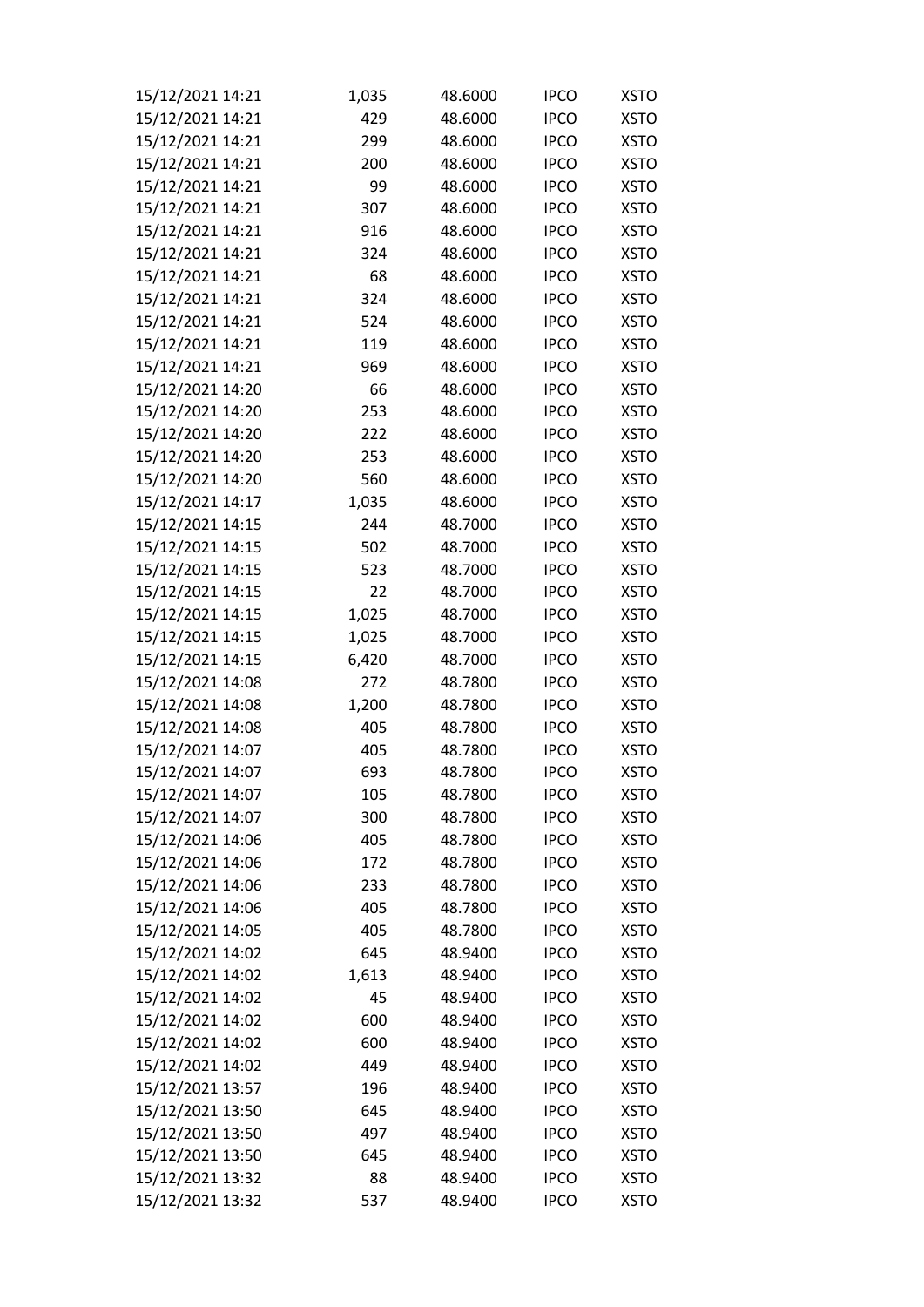| 15/12/2021 13:32 | 940        | 48.9400            | <b>IPCO</b> | <b>XSTO</b>                |
|------------------|------------|--------------------|-------------|----------------------------|
| 15/12/2021 12:56 | 268        | 48.8600            | <b>IPCO</b> | <b>XSTO</b>                |
| 15/12/2021 12:56 | 476        | 48.8600            | <b>IPCO</b> | <b>XSTO</b>                |
| 15/12/2021 12:56 | 233        | 48.8600            | <b>IPCO</b> | <b>XSTO</b>                |
| 15/12/2021 12:46 | 755        | 48.7600            | <b>IPCO</b> | <b>XSTO</b>                |
| 15/12/2021 12:46 | 657        | 48.7600            | <b>IPCO</b> | <b>XSTO</b>                |
| 15/12/2021 12:46 | 98         | 48.7600            | <b>IPCO</b> | <b>XSTO</b>                |
| 15/12/2021 12:43 | 462        | 48.7600            | <b>IPCO</b> | <b>XSTO</b>                |
| 15/12/2021 12:43 | 293        | 48.7600            | <b>IPCO</b> | <b>XSTO</b>                |
| 15/12/2021 12:43 | 1,250      | 48.7600            | <b>IPCO</b> | <b>XSTO</b>                |
| 15/12/2021 12:39 | 236        | 48.7000            | <b>IPCO</b> | <b>XSTO</b>                |
| 15/12/2021 12:34 | 3          | 48.5600            | <b>IPCO</b> | <b>XSTO</b>                |
| 15/12/2021 12:32 | 316        | 48.7400            | <b>IPCO</b> | <b>XSTO</b>                |
| 15/12/2021 12:32 | 955        | 48.7400            | <b>IPCO</b> | <b>XSTO</b>                |
| 15/12/2021 12:32 | 588        | 48.7400            | <b>IPCO</b> | <b>XSTO</b>                |
| 15/12/2021 12:32 | 112        | 48.7400            | <b>IPCO</b> | <b>XSTO</b>                |
| 15/12/2021 12:32 | 367        | 48.7400            | <b>IPCO</b> | <b>XSTO</b>                |
| 15/12/2021 12:32 | 244        | 48.7400            | <b>IPCO</b> | <b>XSTO</b>                |
| 15/12/2021 12:32 | 367        | 48.7400            | <b>IPCO</b> | <b>XSTO</b>                |
| 15/12/2021 12:32 | 367        | 48.7400            | <b>IPCO</b> | <b>XSTO</b>                |
| 15/12/2021 12:32 | 588        | 48.7400            | <b>IPCO</b> | <b>XSTO</b>                |
| 15/12/2021 12:32 | 253        | 48.7400            | <b>IPCO</b> | <b>XSTO</b>                |
| 15/12/2021 12:30 | 300        | 48.6800            | <b>IPCO</b> | <b>XSTO</b>                |
| 15/12/2021 12:29 | 8          | 48.6800            | <b>IPCO</b> | <b>XSTO</b>                |
| 15/12/2021 12:28 | 467        | 48.6800            | <b>IPCO</b> | <b>XSTO</b>                |
| 15/12/2021 12:24 | 13         | 48.6400            | <b>IPCO</b> | <b>XSTO</b>                |
| 15/12/2021 12:20 | 1,305      | 48.6400            | <b>IPCO</b> | <b>XSTO</b>                |
| 15/12/2021 12:20 | 1,250      | 48.6400            | <b>IPCO</b> | <b>XSTO</b>                |
| 15/12/2021 12:17 | 148        | 48.6800            | <b>IPCO</b> | <b>XSTO</b>                |
| 15/12/2021 12:17 | 305        | 48.6800            | <b>IPCO</b> | <b>XSTO</b>                |
| 15/12/2021 12:17 | 695        | 48.6800            | <b>IPCO</b> | <b>XSTO</b>                |
| 15/12/2021 12:17 | 305        | 48.6800            | <b>IPCO</b> | <b>XSTO</b>                |
| 15/12/2021 11:57 | 192        | 48.6800            | <b>IPCO</b> | <b>XSTO</b>                |
| 15/12/2021 11:57 |            |                    | <b>IPCO</b> |                            |
| 15/12/2021 11:57 | 113<br>192 | 48.6800<br>48.6800 | <b>IPCO</b> | <b>XSTO</b><br><b>XSTO</b> |
|                  |            |                    |             |                            |
| 15/12/2021 11:57 | 67         | 48.6800            | <b>IPCO</b> | <b>XSTO</b>                |
| 15/12/2021 11:57 | 171        | 48.6800            | <b>IPCO</b> | <b>XSTO</b>                |
| 15/12/2021 11:57 | 67         | 48.6800            | <b>IPCO</b> | <b>XSTO</b>                |
| 15/12/2021 11:57 | 305        | 48.6800            | <b>IPCO</b> | <b>XSTO</b>                |
| 15/12/2021 11:57 | 285        | 48.6800            | <b>IPCO</b> | <b>XSTO</b>                |
| 15/12/2021 11:56 | 20         | 48.6800            | <b>IPCO</b> | <b>XSTO</b>                |
| 15/12/2021 11:56 | 39         | 48.6800            | <b>IPCO</b> | <b>XSTO</b>                |
| 15/12/2021 11:56 | 266        | 48.6800            | <b>IPCO</b> | <b>XSTO</b>                |
| 15/12/2021 11:56 | 305        | 48.6800            | <b>IPCO</b> | <b>XSTO</b>                |
| 15/12/2021 11:56 | 305        | 48.6800            | <b>IPCO</b> | <b>XSTO</b>                |
| 15/12/2021 11:56 | 305        | 48.6800            | <b>IPCO</b> | <b>XSTO</b>                |
| 15/12/2021 11:56 | 305        | 48.6800            | <b>IPCO</b> | <b>XSTO</b>                |
| 15/12/2021 11:56 | 305        | 48.6800            | <b>IPCO</b> | <b>XSTO</b>                |
| 15/12/2021 11:56 | 305        | 48.6800            | <b>IPCO</b> | <b>XSTO</b>                |
| 15/12/2021 11:38 | 45         | 48.5400            | <b>IPCO</b> | <b>XSTO</b>                |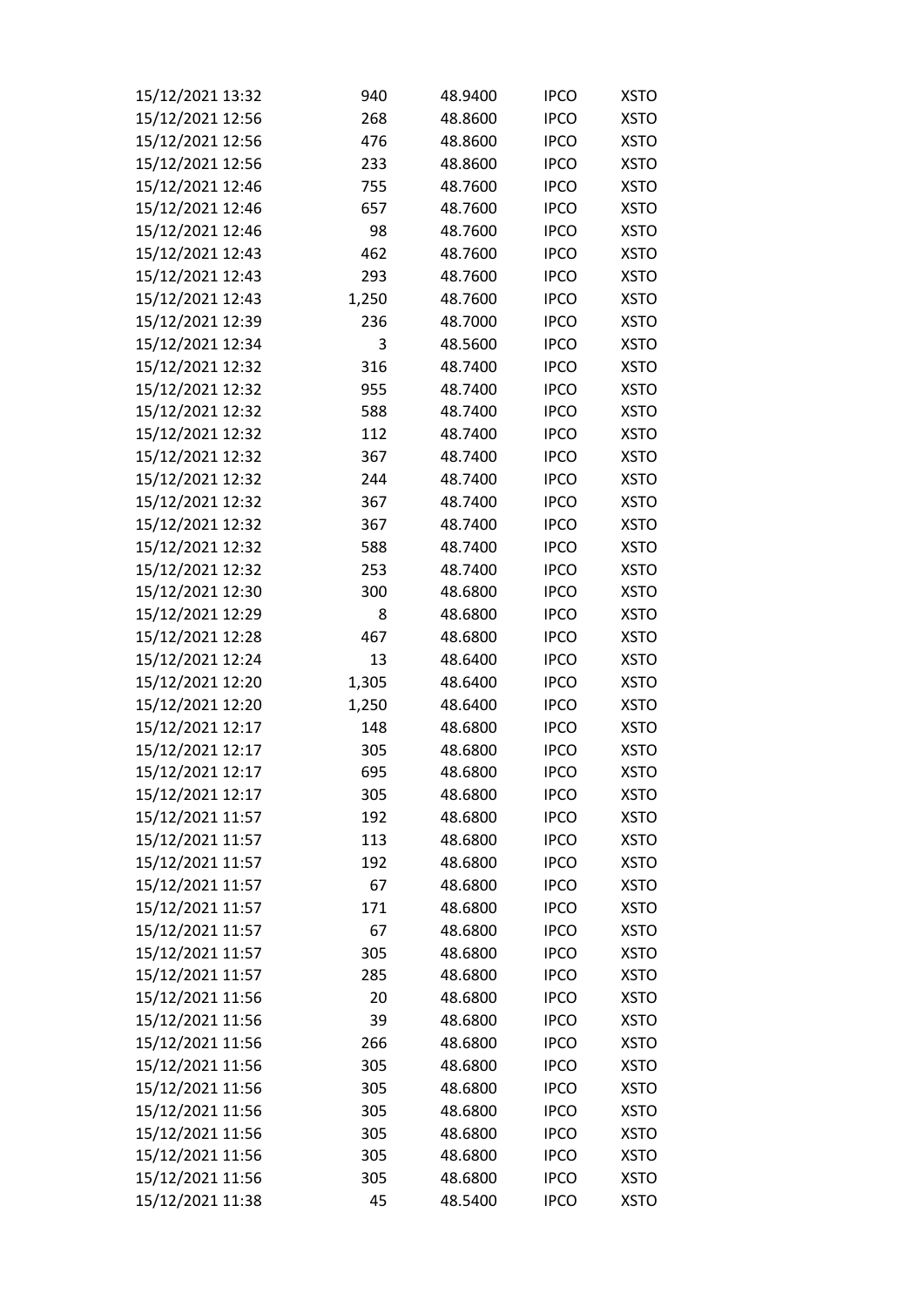| 15/12/2021 11:38 | 239            | 48.5600 | <b>IPCO</b> | <b>XSTO</b> |
|------------------|----------------|---------|-------------|-------------|
| 15/12/2021 11:37 | 71             | 48.5600 | <b>IPCO</b> | <b>XSTO</b> |
| 15/12/2021 11:37 | 195            | 48.5600 | <b>IPCO</b> | <b>XSTO</b> |
| 15/12/2021 11:37 | 505            | 48.5600 | <b>IPCO</b> | <b>XSTO</b> |
| 15/12/2021 11:37 | 92             | 48.5600 | <b>IPCO</b> | <b>XSTO</b> |
| 15/12/2021 11:37 | 162            | 48.5600 | <b>IPCO</b> | <b>XSTO</b> |
| 15/12/2021 11:37 | 251            | 48.5600 | <b>IPCO</b> | <b>XSTO</b> |
| 15/12/2021 11:37 | 102            | 48.5600 | <b>IPCO</b> | <b>XSTO</b> |
| 15/12/2021 11:37 | 1,250          | 48.5600 | <b>IPCO</b> | <b>XSTO</b> |
| 15/12/2021 11:37 | 505            | 48.5600 | <b>IPCO</b> | <b>XSTO</b> |
| 15/12/2021 11:37 | 1,250          | 48.5600 | <b>IPCO</b> | <b>XSTO</b> |
| 15/12/2021 11:37 | 4              | 48.5600 | <b>IPCO</b> | <b>XSTO</b> |
| 15/12/2021 11:37 | 645            | 48.5600 | <b>IPCO</b> | <b>XSTO</b> |
| 15/12/2021 11:37 | 35             | 48.5600 | <b>IPCO</b> | <b>XSTO</b> |
| 15/12/2021 11:37 | 165            | 48.5600 | <b>IPCO</b> | <b>XSTO</b> |
| 15/12/2021 11:37 | 301            | 48.5600 | <b>IPCO</b> | <b>XSTO</b> |
| 15/12/2021 11:35 | 505            | 48.5600 | <b>IPCO</b> | <b>XSTO</b> |
| 15/12/2021 11:35 | 505            | 48.5600 | <b>IPCO</b> | <b>XSTO</b> |
| 15/12/2021 11:35 | 505            | 48.5600 | <b>IPCO</b> | <b>XSTO</b> |
| 15/12/2021 11:35 | 505            | 48.5600 | <b>IPCO</b> | <b>XSTO</b> |
| 15/12/2021 11:35 | 372            | 48.5600 | <b>IPCO</b> | <b>XSTO</b> |
| 15/12/2021 11:35 | 505            | 48.5600 | <b>IPCO</b> | <b>XSTO</b> |
| 15/12/2021 11:35 | 1,286          | 48.5600 | <b>IPCO</b> | <b>XSTO</b> |
| 15/12/2021 11:14 | 37             | 48.6800 | <b>IPCO</b> | <b>XSTO</b> |
| 15/12/2021 11:14 | 188            | 48.6800 | <b>IPCO</b> | <b>XSTO</b> |
| 15/12/2021 11:14 | 37             | 48.6800 | <b>IPCO</b> | <b>XSTO</b> |
| 15/12/2021 11:14 | 405            | 48.6800 | <b>IPCO</b> | <b>XSTO</b> |
| 15/12/2021 11:14 | 405            | 48.6800 | <b>IPCO</b> | <b>XSTO</b> |
| 15/12/2021 11:14 | 405            | 48.6800 | <b>IPCO</b> | <b>XSTO</b> |
| 15/12/2021 11:14 | 405            | 48.6800 | <b>IPCO</b> | <b>XSTO</b> |
| 15/12/2021 11:14 | 405            | 48.6800 | <b>IPCO</b> | <b>XSTO</b> |
| 15/12/2021 11:12 | $\overline{2}$ | 48.6400 | <b>IPCO</b> | <b>XSTO</b> |
| 15/12/2021 11:02 | 405            | 48.6400 | <b>IPCO</b> | <b>XSTO</b> |
| 15/12/2021 10:59 | 13             | 48.6400 | <b>IPCO</b> | <b>XSTO</b> |
| 15/12/2021 10:59 | 100            | 48.6400 | <b>IPCO</b> | <b>XSTO</b> |
| 15/12/2021 10:59 | 292            | 48.6400 | <b>IPCO</b> | <b>XSTO</b> |
| 15/12/2021 10:59 | 405            | 48.6400 | <b>IPCO</b> | <b>XSTO</b> |
| 15/12/2021 10:59 | 405            | 48.6400 | <b>IPCO</b> | <b>XSTO</b> |
| 15/12/2021 10:59 | 405            | 48.6400 | <b>IPCO</b> | <b>XSTO</b> |
|                  |                |         | <b>IPCO</b> | <b>XSTO</b> |
| 15/12/2021 10:59 | 135            | 48.6400 |             |             |
| 15/12/2021 10:59 | 551            | 48.6400 | <b>IPCO</b> | <b>XSTO</b> |
| 15/12/2021 10:13 | 141            | 48.2600 | <b>IPCO</b> | <b>XSTO</b> |
| 15/12/2021 10:13 | 505            | 48.2600 | <b>IPCO</b> | <b>XSTO</b> |
| 15/12/2021 10:13 | 505            | 48.2600 | <b>IPCO</b> | <b>XSTO</b> |
| 15/12/2021 10:01 | 910            | 48.2600 | <b>IPCO</b> | <b>XSTO</b> |
| 15/12/2021 10:01 | 90             | 48.2600 | <b>IPCO</b> | <b>XSTO</b> |
| 15/12/2021 10:01 | 39             | 48.2600 | <b>IPCO</b> | <b>XSTO</b> |
| 15/12/2021 10:01 | 95             | 48.2600 | <b>IPCO</b> | <b>XSTO</b> |
| 15/12/2021 10:01 | 281            | 48.2600 | <b>IPCO</b> | <b>XSTO</b> |
| 15/12/2021 10:01 | 56             | 48.2600 | <b>IPCO</b> | <b>XSTO</b> |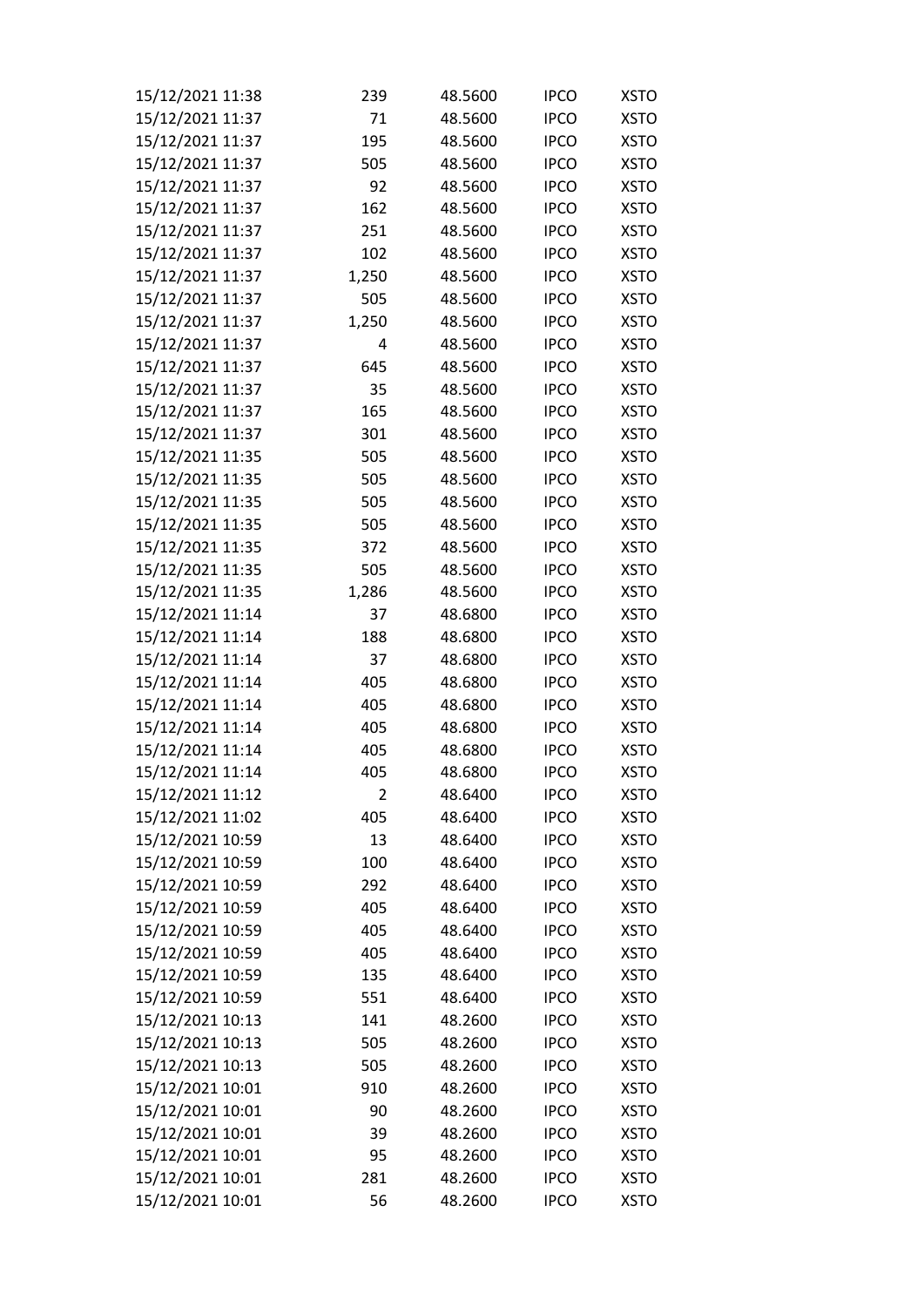| 15/12/2021 10:01 | 39             | 48.2600 | <b>IPCO</b> | <b>XSTO</b> |
|------------------|----------------|---------|-------------|-------------|
| 15/12/2021 10:01 | 466            | 48.2600 | <b>IPCO</b> | <b>XSTO</b> |
| 15/12/2021 10:01 | 505            | 48.2600 | <b>IPCO</b> | <b>XSTO</b> |
| 15/12/2021 10:01 | 291            | 48.2600 | <b>IPCO</b> | <b>XSTO</b> |
| 15/12/2021 10:01 | 490            | 48.2600 | <b>IPCO</b> | <b>XSTO</b> |
| 15/12/2021 10:01 | 587            | 48.2600 | <b>IPCO</b> | <b>XSTO</b> |
| 15/12/2021 09:44 | 425            | 48.1800 | <b>IPCO</b> | <b>XSTO</b> |
| 15/12/2021 09:43 | 501            | 48.1800 | <b>IPCO</b> | <b>XSTO</b> |
| 15/12/2021 09:43 | 100            | 48.1800 | <b>IPCO</b> | <b>XSTO</b> |
| 15/12/2021 09:43 | 84             | 48.1800 | <b>IPCO</b> | <b>XSTO</b> |
| 15/12/2021 09:43 | 683            | 48.1800 | <b>IPCO</b> | <b>XSTO</b> |
| 15/12/2021 09:43 | 683            | 48.1800 | <b>IPCO</b> | <b>XSTO</b> |
| 15/12/2021 09:43 | $\overline{2}$ | 48.1800 | <b>IPCO</b> | <b>XSTO</b> |
| 15/12/2021 09:43 | 246            | 48.1800 | <b>IPCO</b> | <b>XSTO</b> |
| 15/12/2021 09:43 | 107            | 48.1800 | <b>IPCO</b> | <b>XSTO</b> |
| 15/12/2021 09:43 | 6              | 48.1800 | <b>IPCO</b> | <b>XSTO</b> |
| 15/12/2021 09:43 | 22             | 48.1800 | <b>IPCO</b> | <b>XSTO</b> |
| 15/12/2021 09:43 | 32             | 48.1800 | <b>IPCO</b> | <b>XSTO</b> |
| 15/12/2021 09:43 | 18             | 48.1800 | <b>IPCO</b> | <b>XSTO</b> |
| 15/12/2021 09:43 | 36             | 48.1800 | <b>IPCO</b> | <b>XSTO</b> |
| 15/12/2021 09:43 | 25             | 48.1800 | <b>IPCO</b> | <b>XSTO</b> |
| 15/12/2021 09:43 | 41             | 48.1800 | <b>IPCO</b> | <b>XSTO</b> |
| 15/12/2021 09:43 | 36             | 48.1800 | <b>IPCO</b> | <b>XSTO</b> |
| 15/12/2021 09:43 | 35             | 48.1800 | <b>IPCO</b> | <b>XSTO</b> |
| 15/12/2021 09:43 | 17             | 48.1800 | <b>IPCO</b> | <b>XSTO</b> |
| 15/12/2021 09:43 | 92             | 48.1800 | <b>IPCO</b> | <b>XSTO</b> |
| 15/12/2021 09:43 | 17             | 48.1800 | <b>IPCO</b> | <b>XSTO</b> |
| 15/12/2021 09:43 | 92             | 48.1800 | <b>IPCO</b> | <b>XSTO</b> |
| 15/12/2021 09:43 | 17             | 48.1800 | <b>IPCO</b> | <b>XSTO</b> |
| 15/12/2021 09:43 | 92             | 48.1800 | <b>IPCO</b> | <b>XSTO</b> |
| 15/12/2021 09:43 | 576            | 48.1800 | <b>IPCO</b> | <b>XSTO</b> |
| 15/12/2021 09:43 | 17             | 48.1800 | <b>IPCO</b> | <b>XSTO</b> |
| 15/12/2021 09:43 | 92             | 48.1800 | <b>IPCO</b> | <b>XSTO</b> |
| 15/12/2021 09:43 | 17             | 48.1800 | <b>IPCO</b> | <b>XSTO</b> |
| 15/12/2021 09:43 | 634            | 48.1800 | <b>IPCO</b> | <b>XSTO</b> |
| 15/12/2021 09:43 | 255            | 48.1800 | <b>IPCO</b> | <b>XSTO</b> |
| 15/12/2021 09:35 | 168            | 48.4600 | <b>IPCO</b> | <b>XSTO</b> |
| 15/12/2021 09:35 | 405            | 48.4600 | <b>IPCO</b> | <b>XSTO</b> |
| 15/12/2021 09:35 | 405            | 48.4600 | <b>IPCO</b> | <b>XSTO</b> |
| 15/12/2021 09:34 | 405            | 48.4600 | <b>IPCO</b> | <b>XSTO</b> |
| 15/12/2021 09:34 | 405            | 48.4600 | <b>IPCO</b> | <b>XSTO</b> |
| 15/12/2021 09:34 | 405            | 48.4600 | <b>IPCO</b> | <b>XSTO</b> |
| 15/12/2021 09:33 | 405            | 48.4600 | <b>IPCO</b> | <b>XSTO</b> |
| 15/12/2021 09:33 | 405            | 48.4600 | <b>IPCO</b> | <b>XSTO</b> |
| 15/12/2021 09:31 | 405            | 48.4600 | <b>IPCO</b> | <b>XSTO</b> |
| 15/12/2021 09:31 | 405            | 48.4600 | <b>IPCO</b> | <b>XSTO</b> |
| 15/12/2021 09:31 | 1,187          | 48.4600 | <b>IPCO</b> | <b>XSTO</b> |
| 15/12/2021 09:24 | 605            | 48.4600 | <b>IPCO</b> | <b>XSTO</b> |
| 15/12/2021 09:24 | 411            | 48.4600 | <b>IPCO</b> | <b>XSTO</b> |
| 15/12/2021 09:24 | 5              | 48.4600 | <b>IPCO</b> | <b>XSTO</b> |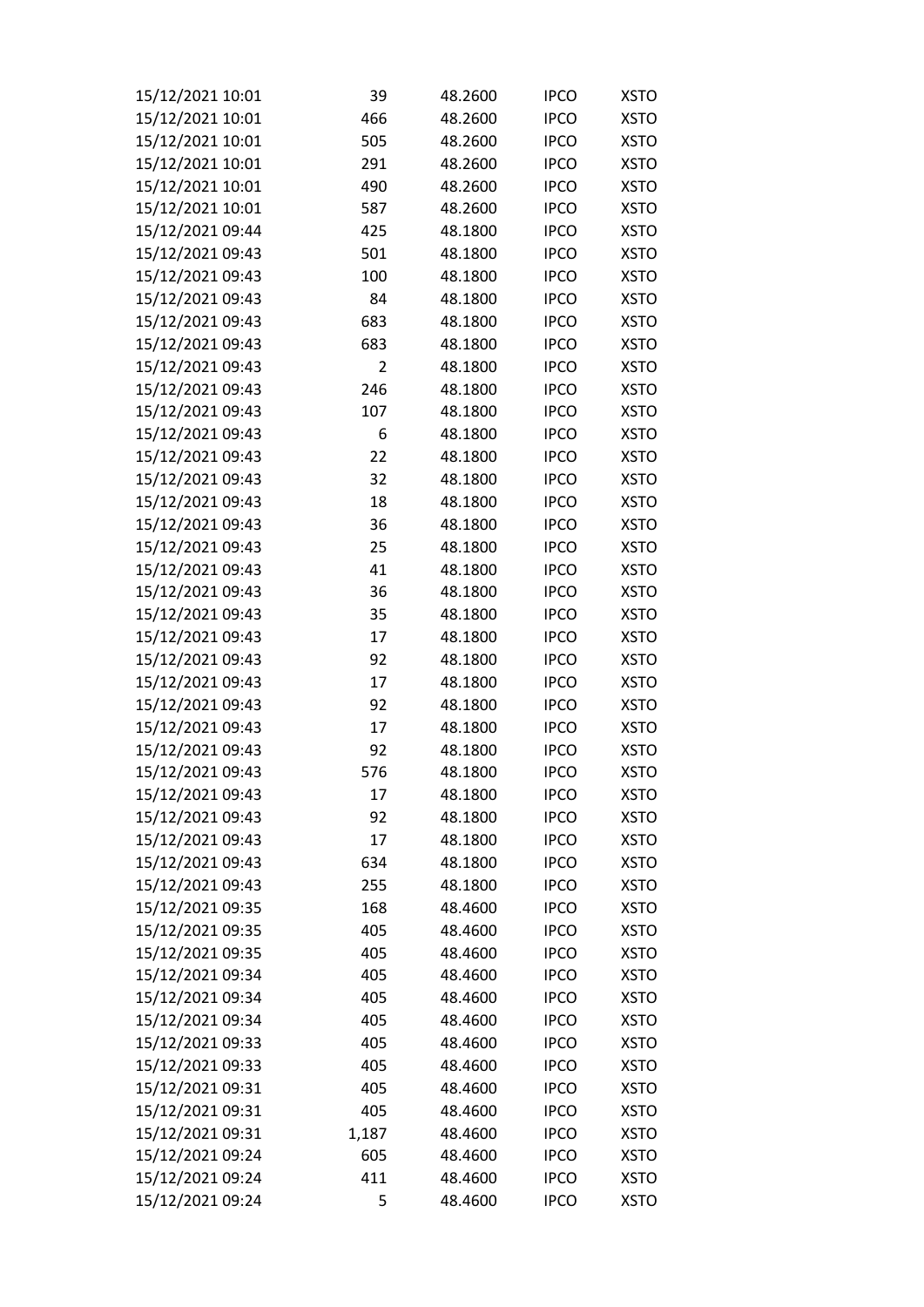| 15/12/2021 09:24 | 600   | 48.4600 | <b>IPCO</b> | <b>XSTO</b> |
|------------------|-------|---------|-------------|-------------|
| 15/12/2021 09:24 | 605   | 48.4600 | <b>IPCO</b> | <b>XSTO</b> |
| 15/12/2021 09:24 | 326   | 48.4600 | <b>IPCO</b> | <b>XSTO</b> |
| 15/12/2021 09:24 | 274   | 48.4600 | <b>IPCO</b> | <b>XSTO</b> |
| 15/12/2021 09:24 | 331   | 48.4600 | <b>IPCO</b> | <b>XSTO</b> |
| 15/12/2021 09:24 | 605   | 48.4600 | <b>IPCO</b> | <b>XSTO</b> |
| 15/12/2021 09:24 | 69    | 48.4600 | <b>IPCO</b> | <b>XSTO</b> |
| 15/12/2021 09:23 | 536   | 48.4600 | <b>IPCO</b> | <b>XSTO</b> |
| 15/12/2021 09:23 | 28    | 48.4600 | <b>IPCO</b> | <b>XSTO</b> |
| 15/12/2021 09:23 | 28    | 48.4600 | <b>IPCO</b> | <b>XSTO</b> |
| 15/12/2021 09:23 | 271   | 48.4600 | <b>IPCO</b> | <b>XSTO</b> |
| 15/12/2021 09:20 | 305   | 48.4600 | <b>IPCO</b> | <b>XSTO</b> |
| 15/12/2021 09:20 | 1     | 48.4600 | <b>IPCO</b> | <b>XSTO</b> |
| 15/12/2021 09:09 | 94    | 48.6800 | <b>IPCO</b> | <b>XSTO</b> |
| 15/12/2021 09:09 | 515   | 48.6800 | <b>IPCO</b> | <b>XSTO</b> |
| 15/12/2021 09:07 | 190   | 48.6800 | <b>IPCO</b> | <b>XSTO</b> |
| 15/12/2021 09:06 | 605   | 48.6800 | <b>IPCO</b> | <b>XSTO</b> |
| 15/12/2021 09:03 | 100   | 48.6800 | <b>IPCO</b> | <b>XSTO</b> |
| 15/12/2021 09:03 | 705   | 48.6800 | <b>IPCO</b> | <b>XSTO</b> |
| 15/12/2021 09:03 | 705   | 48.6800 | <b>IPCO</b> | <b>XSTO</b> |
| 15/12/2021 09:02 | 676   | 48.6800 | <b>IPCO</b> | <b>XSTO</b> |
| 15/12/2021 09:02 | 29    | 48.6800 | <b>IPCO</b> | <b>XSTO</b> |
| 15/12/2021 09:02 | 76    | 48.6800 | <b>IPCO</b> | <b>XSTO</b> |
| 15/12/2021 09:02 | 600   | 48.6800 | <b>IPCO</b> | <b>XSTO</b> |
| 15/12/2021 09:02 | 676   | 48.6800 | <b>IPCO</b> | <b>XSTO</b> |
| 15/12/2021 09:02 | 29    | 48.6800 | <b>IPCO</b> | <b>XSTO</b> |
| 14/12/2021 17:24 | 208   | 48.9400 | <b>IPCO</b> | <b>XSTO</b> |
| 14/12/2021 17:24 | 208   | 48.9400 | <b>IPCO</b> | <b>XSTO</b> |
| 14/12/2021 17:23 | 3,910 | 48.9800 | <b>IPCO</b> | <b>XSTO</b> |
| 14/12/2021 17:23 | 580   | 48.9800 | <b>IPCO</b> | <b>XSTO</b> |
| 14/12/2021 17:23 | 580   | 48.9800 | <b>IPCO</b> | <b>XSTO</b> |
| 14/12/2021 17:23 | 580   | 48.9800 | <b>IPCO</b> | <b>XSTO</b> |
| 14/12/2021 17:23 | 447   | 48.9800 | <b>IPCO</b> | <b>XSTO</b> |
| 14/12/2021 17:22 | 133   | 48.9800 | <b>IPCO</b> | <b>XSTO</b> |
| 14/12/2021 17:22 | 133   | 48.9800 | <b>IPCO</b> | <b>XSTO</b> |
| 14/12/2021 17:22 | 447   | 48.9800 | <b>IPCO</b> | <b>XSTO</b> |
| 14/12/2021 17:22 | 580   | 48.9800 | <b>IPCO</b> | <b>XSTO</b> |
| 14/12/2021 17:22 | 1,118 | 48.9800 | <b>IPCO</b> | <b>XSTO</b> |
| 14/12/2021 17:22 | 50    | 48.9800 | <b>IPCO</b> | <b>XSTO</b> |
| 14/12/2021 17:22 | 79    | 48.9800 | <b>IPCO</b> | <b>XSTO</b> |
| 14/12/2021 17:22 | 50    | 48.9800 | <b>IPCO</b> | <b>XSTO</b> |
| 14/12/2021 17:22 | 79    | 48.9800 | <b>IPCO</b> | <b>XSTO</b> |
| 14/12/2021 17:22 | 271   | 48.9800 | <b>IPCO</b> | <b>XSTO</b> |
| 14/12/2021 17:22 | 180   | 48.9800 | <b>IPCO</b> | <b>XSTO</b> |
| 14/12/2021 17:22 | 580   | 48.9800 | <b>IPCO</b> | <b>XSTO</b> |
| 14/12/2021 17:22 | 580   | 48.9800 | <b>IPCO</b> | <b>XSTO</b> |
| 14/12/2021 17:22 | 3,583 | 48.9800 | <b>IPCO</b> | <b>XSTO</b> |
| 14/12/2021 17:22 | 107   | 48.9800 | <b>IPCO</b> | <b>XSTO</b> |
|                  | 449   |         | <b>IPCO</b> | <b>XSTO</b> |
| 14/12/2021 17:21 | 24    | 48.9800 |             |             |
| 14/12/2021 17:20 |       | 48.9800 | <b>IPCO</b> | <b>XSTO</b> |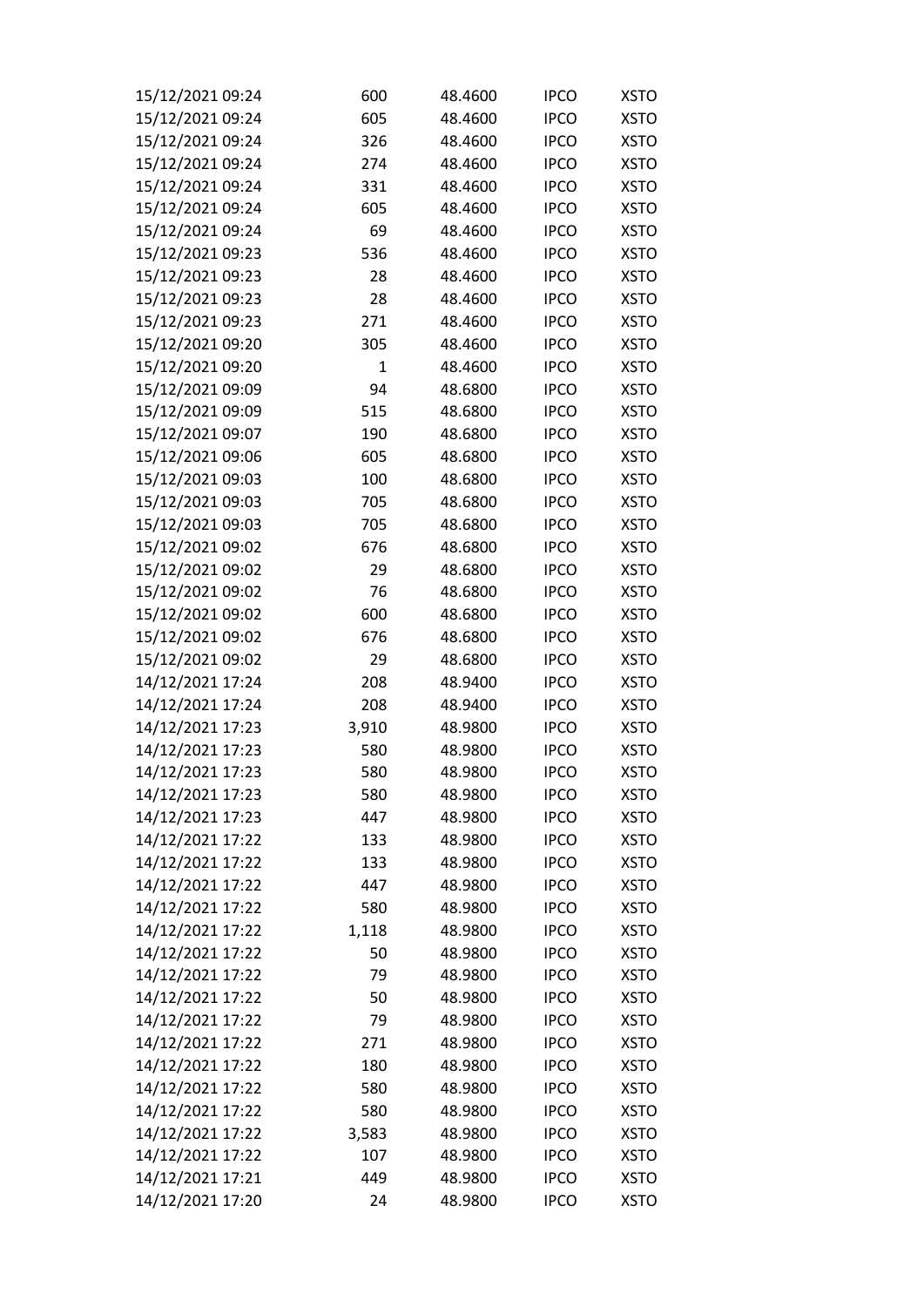| 14/12/2021 17:14 | 523   | 48.9400 | <b>IPCO</b> | <b>XSTO</b> |
|------------------|-------|---------|-------------|-------------|
| 14/12/2021 17:14 | 580   | 48.9400 | <b>IPCO</b> | <b>XSTO</b> |
| 14/12/2021 17:14 | 357   | 48.9400 | <b>IPCO</b> | <b>XSTO</b> |
| 14/12/2021 17:13 | 2,000 | 49.0000 | <b>IPCO</b> | <b>XSTO</b> |
| 14/12/2021 17:12 | 406   | 49.0200 | <b>IPCO</b> | <b>XSTO</b> |
| 14/12/2021 17:12 | 267   | 49.0200 | <b>IPCO</b> | <b>XSTO</b> |
| 14/12/2021 17:12 | 33    | 49.0200 | <b>IPCO</b> | <b>XSTO</b> |
| 14/12/2021 17:12 | 195   | 49.0200 | <b>IPCO</b> | <b>XSTO</b> |
| 14/12/2021 17:12 | 221   | 49.0200 | <b>IPCO</b> | <b>XSTO</b> |
| 14/12/2021 17:12 | 91    | 49.0200 | <b>IPCO</b> | <b>XSTO</b> |
| 14/12/2021 17:12 | 140   | 49.0200 | <b>IPCO</b> | <b>XSTO</b> |
| 14/12/2021 17:12 | 400   | 49.0200 | <b>IPCO</b> | <b>XSTO</b> |
| 14/12/2021 17:12 | 160   | 49.0200 | <b>IPCO</b> | <b>XSTO</b> |
| 14/12/2021 17:12 | 240   | 49.0200 | <b>IPCO</b> | <b>XSTO</b> |
| 14/12/2021 17:12 | 140   | 49.0200 | <b>IPCO</b> | <b>XSTO</b> |
| 14/12/2021 17:12 | 160   | 49.0200 | <b>IPCO</b> | <b>XSTO</b> |
| 14/12/2021 17:12 | 140   | 49.0200 | <b>IPCO</b> | <b>XSTO</b> |
| 14/12/2021 17:12 | 100   | 49.0200 | <b>IPCO</b> | <b>XSTO</b> |
| 14/12/2021 17:12 | 100   | 49.0200 | <b>IPCO</b> | <b>XSTO</b> |
| 14/12/2021 17:12 | 100   | 49.0200 | <b>IPCO</b> | <b>XSTO</b> |
| 14/12/2021 17:12 | 100   | 49.0200 | <b>IPCO</b> | <b>XSTO</b> |
| 14/12/2021 17:12 | 60    | 49.0200 | <b>IPCO</b> | <b>XSTO</b> |
| 14/12/2021 17:12 | 40    | 49.0200 | <b>IPCO</b> | <b>XSTO</b> |
| 14/12/2021 17:12 | 100   | 49.0200 | <b>IPCO</b> | <b>XSTO</b> |
| 14/12/2021 17:12 | 100   | 49.0200 | <b>IPCO</b> | <b>XSTO</b> |
| 14/12/2021 17:12 | 100   | 49.0200 | <b>IPCO</b> | <b>XSTO</b> |
| 14/12/2021 17:12 | 100   | 49.0200 | <b>IPCO</b> | <b>XSTO</b> |
| 14/12/2021 17:12 | 100   | 49.0200 | <b>IPCO</b> | <b>XSTO</b> |
| 14/12/2021 17:12 | 260   | 49.0200 | <b>IPCO</b> | <b>XSTO</b> |
| 14/12/2021 17:12 | 40    | 49.0200 | <b>IPCO</b> | <b>XSTO</b> |
| 14/12/2021 17:12 | 300   | 49.0200 | <b>IPCO</b> | <b>XSTO</b> |
| 14/12/2021 17:12 | 100   | 49.0200 | <b>IPCO</b> | <b>XSTO</b> |
| 14/12/2021 17:12 | 100   | 49.0200 | <b>IPCO</b> | <b>XSTO</b> |
| 14/12/2021 17:12 | 67    | 49.0200 | <b>IPCO</b> | <b>XSTO</b> |
| 14/12/2021 17:12 | 21    | 49.0200 | <b>IPCO</b> | <b>XSTO</b> |
| 14/12/2021 17:12 | 192   | 49.0200 | <b>IPCO</b> | <b>XSTO</b> |
| 14/12/2021 17:12 | 235   | 49.0200 | <b>IPCO</b> | <b>XSTO</b> |
| 14/12/2021 17:12 | 92    | 49.0200 | <b>IPCO</b> | <b>XSTO</b> |
| 14/12/2021 17:12 | 77    | 49.0400 | <b>IPCO</b> | <b>XSTO</b> |
| 14/12/2021 17:12 | 100   | 49.0400 | <b>IPCO</b> | <b>XSTO</b> |
| 14/12/2021 17:12 | 214   | 49.0600 |             | <b>XSTO</b> |
|                  |       | 49.0600 | <b>IPCO</b> |             |
| 14/12/2021 17:12 | 40    |         | <b>IPCO</b> | <b>XSTO</b> |
| 14/12/2021 17:12 | 160   | 49.0600 | <b>IPCO</b> | <b>XSTO</b> |
| 14/12/2021 17:12 | 80    | 49.0600 | <b>IPCO</b> | <b>XSTO</b> |
| 14/12/2021 17:12 | 80    | 49.0600 | <b>IPCO</b> | <b>XSTO</b> |
| 14/12/2021 17:12 | 4     | 49.0600 | <b>IPCO</b> | <b>XSTO</b> |
| 14/12/2021 17:12 | 100   | 49.0600 | <b>IPCO</b> | <b>XSTO</b> |
| 14/12/2021 17:12 | 100   | 49.0600 | <b>IPCO</b> | <b>XSTO</b> |
| 14/12/2021 17:12 | 116   | 49.0600 | <b>IPCO</b> | <b>XSTO</b> |
| 14/12/2021 17:12 | 64    | 49.0600 | <b>IPCO</b> | <b>XSTO</b> |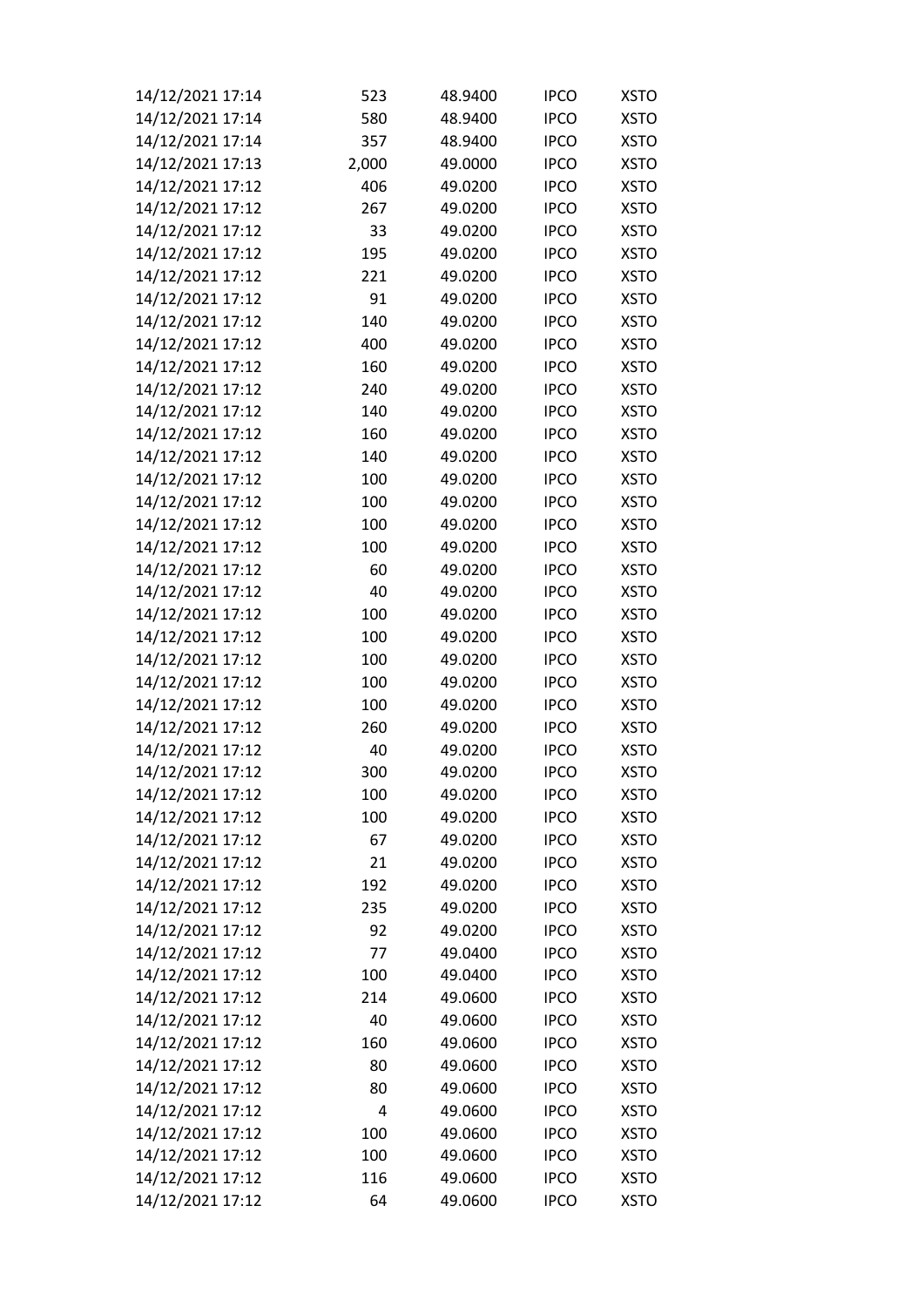| 14/12/2021 17:12 | 20           | 49.0600 | <b>IPCO</b> | <b>XSTO</b> |
|------------------|--------------|---------|-------------|-------------|
| 14/12/2021 17:12 | 100          | 49.0600 | <b>IPCO</b> | <b>XSTO</b> |
| 14/12/2021 17:12 | 100          | 49.0600 | <b>IPCO</b> | <b>XSTO</b> |
| 14/12/2021 17:12 | 100          | 49.0600 | <b>IPCO</b> | <b>XSTO</b> |
| 14/12/2021 17:12 | 202          | 49.0600 | <b>IPCO</b> | <b>XSTO</b> |
| 14/12/2021 17:12 | 38           | 49.0600 | <b>IPCO</b> | <b>XSTO</b> |
| 14/12/2021 17:12 | 80           | 49.0600 | <b>IPCO</b> | <b>XSTO</b> |
| 14/12/2021 17:12 | 70           | 49.0600 | <b>IPCO</b> | <b>XSTO</b> |
| 14/12/2021 17:12 | 12           | 49.0600 | <b>IPCO</b> | <b>XSTO</b> |
| 14/12/2021 17:12 | 100          | 49.0600 | <b>IPCO</b> | <b>XSTO</b> |
| 14/12/2021 17:12 | 100          | 49.0600 | <b>IPCO</b> | <b>XSTO</b> |
| 14/12/2021 17:12 | 28           | 49.0600 | <b>IPCO</b> | <b>XSTO</b> |
| 14/12/2021 17:12 | 80           | 49.0600 | <b>IPCO</b> | <b>XSTO</b> |
| 14/12/2021 17:12 | 64           | 49.0600 | <b>IPCO</b> | <b>XSTO</b> |
| 14/12/2021 17:12 | 28           | 49.0600 | <b>IPCO</b> | <b>XSTO</b> |
| 14/12/2021 17:12 | 100          | 49.0600 | <b>IPCO</b> | <b>XSTO</b> |
| 14/12/2021 17:12 | 100          | 49.0600 | <b>IPCO</b> | <b>XSTO</b> |
| 14/12/2021 17:12 | 28           | 49.0600 | <b>IPCO</b> | <b>XSTO</b> |
| 14/12/2021 17:12 | 28           | 49.0600 | <b>IPCO</b> | <b>XSTO</b> |
| 14/12/2021 17:12 | 240          | 49.0600 | <b>IPCO</b> | <b>XSTO</b> |
| 14/12/2021 17:12 | 80           | 49.0600 | <b>IPCO</b> | <b>XSTO</b> |
| 14/12/2021 17:12 | $\mathbf{1}$ | 49.0600 | <b>IPCO</b> | <b>XSTO</b> |
| 14/12/2021 17:12 | 173          | 49.0600 | <b>IPCO</b> | <b>XSTO</b> |
| 14/12/2021 17:12 | 147          | 49.0600 | <b>IPCO</b> | <b>XSTO</b> |
| 14/12/2021 17:12 | 270          | 49.0600 | <b>IPCO</b> | <b>XSTO</b> |
| 14/12/2021 17:12 | 20           | 49.0600 | <b>IPCO</b> | <b>XSTO</b> |
| 14/12/2021 17:12 | 100          | 49.0600 | <b>IPCO</b> | <b>XSTO</b> |
| 14/12/2021 17:12 | 100          | 49.0600 | <b>IPCO</b> | <b>XSTO</b> |
| 14/12/2021 17:12 | 100          | 49.0600 | <b>IPCO</b> | <b>XSTO</b> |
| 14/12/2021 17:12 | 20           | 49.0600 | <b>IPCO</b> | <b>XSTO</b> |
| 14/12/2021 17:12 | 80           | 49.0600 | <b>IPCO</b> | <b>XSTO</b> |
| 14/12/2021 17:12 | 300          | 49.0600 | <b>IPCO</b> | <b>XSTO</b> |
| 14/12/2021 17:12 | 93           | 49.0600 | <b>IPCO</b> | <b>XSTO</b> |
| 14/12/2021 17:12 | 227          | 49.0600 | <b>IPCO</b> | <b>XSTO</b> |
| 14/12/2021 17:12 | 393          | 49.0600 | <b>IPCO</b> | <b>XSTO</b> |
| 14/12/2021 17:12 | 320          | 49.0600 | <b>IPCO</b> | <b>XSTO</b> |
| 14/12/2021 17:01 | 80           | 49.0400 | <b>IPCO</b> | <b>XSTO</b> |
| 14/12/2021 17:01 | 80           | 49.0400 | <b>IPCO</b> | <b>XSTO</b> |
| 14/12/2021 17:01 | 20           | 49.0400 | <b>IPCO</b> | <b>XSTO</b> |
| 14/12/2021 17:01 | 100          | 49.0400 | <b>IPCO</b> | <b>XSTO</b> |
| 14/12/2021 17:01 | 120          | 49.0400 | <b>IPCO</b> | <b>XSTO</b> |
| 14/12/2021 17:01 | 80           | 49.0400 | <b>IPCO</b> | <b>XSTO</b> |
| 14/12/2021 17:01 | 100          | 49.0400 | <b>IPCO</b> | <b>XSTO</b> |
| 14/12/2021 17:01 | 80           | 49.0400 | <b>IPCO</b> | <b>XSTO</b> |
| 14/12/2021 17:01 | 44           | 49.0400 | <b>IPCO</b> | <b>XSTO</b> |
| 14/12/2021 17:01 | 100          | 49.0400 | <b>IPCO</b> | <b>XSTO</b> |
| 14/12/2021 17:01 | 100          | 49.0400 | <b>IPCO</b> | <b>XSTO</b> |
| 14/12/2021 17:01 | 80           | 49.0400 | <b>IPCO</b> | <b>XSTO</b> |
| 14/12/2021 17:01 | 137          | 49.0400 | <b>IPCO</b> | <b>XSTO</b> |
| 14/12/2021 17:01 | 80           | 49.0400 | <b>IPCO</b> | <b>XSTO</b> |
|                  |              |         |             |             |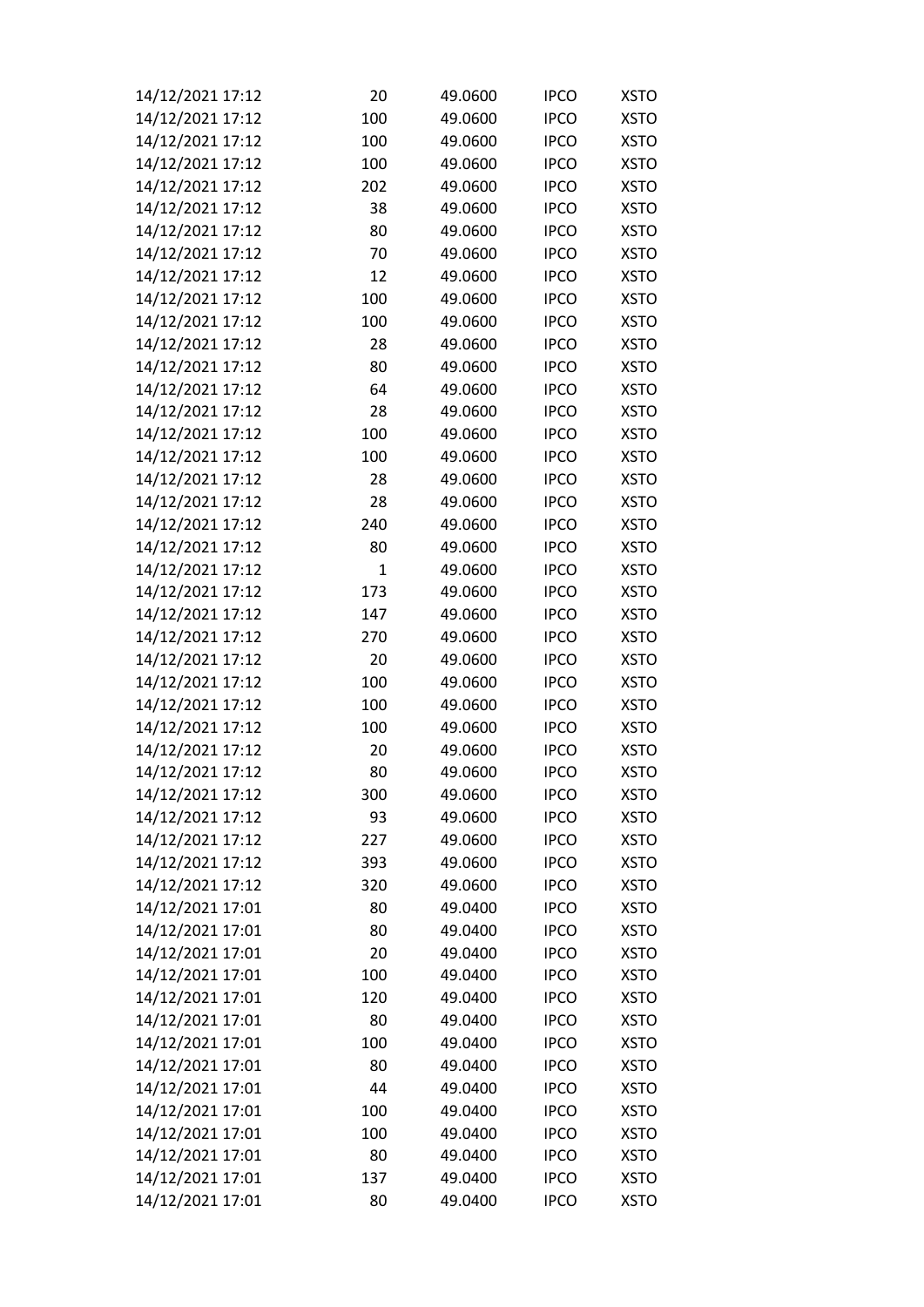| 14/12/2021 17:01 | 100   | 49.0400 | <b>IPCO</b> | <b>XSTO</b> |
|------------------|-------|---------|-------------|-------------|
| 14/12/2021 17:01 | 151   | 49.0400 | <b>IPCO</b> | <b>XSTO</b> |
| 14/12/2021 17:01 | 29    | 49.0400 | <b>IPCO</b> | <b>XSTO</b> |
| 14/12/2021 17:01 | 34    | 49.0400 | <b>IPCO</b> | <b>XSTO</b> |
| 14/12/2021 17:01 | 151   | 49.0400 | <b>IPCO</b> | <b>XSTO</b> |
| 14/12/2021 17:01 | 151   | 49.0400 | <b>IPCO</b> | <b>XSTO</b> |
| 14/12/2021 17:01 | 29    | 49.0400 | <b>IPCO</b> | <b>XSTO</b> |
| 14/12/2021 17:01 | 180   | 49.0400 | <b>IPCO</b> | <b>XSTO</b> |
| 14/12/2021 17:01 | 128   | 49.0400 | <b>IPCO</b> | <b>XSTO</b> |
| 14/12/2021 17:01 | 180   | 49.0400 | <b>IPCO</b> | <b>XSTO</b> |
| 14/12/2021 17:01 | 180   | 49.0400 | <b>IPCO</b> | <b>XSTO</b> |
| 14/12/2021 17:01 | 180   | 49.0400 | <b>IPCO</b> | <b>XSTO</b> |
| 14/12/2021 17:01 | 180   | 49.0400 | <b>IPCO</b> | <b>XSTO</b> |
| 14/12/2021 17:01 | 1,949 | 49.0400 | <b>IPCO</b> | <b>XSTO</b> |
| 14/12/2021 17:01 | 300   | 49.0600 | <b>IPCO</b> | <b>XSTO</b> |
| 14/12/2021 17:01 | 100   | 49.0600 | <b>IPCO</b> | <b>XSTO</b> |
| 14/12/2021 17:01 | 100   | 49.0600 | <b>IPCO</b> | <b>XSTO</b> |
| 14/12/2021 17:01 | 589   | 49.0600 | <b>IPCO</b> | <b>XSTO</b> |
| 14/12/2021 17:01 | 491   | 49.0600 | <b>IPCO</b> | <b>XSTO</b> |
| 14/12/2021 17:01 | 309   | 49.0600 | <b>IPCO</b> | <b>XSTO</b> |
| 14/12/2021 17:01 | 300   | 49.0600 | <b>IPCO</b> | <b>XSTO</b> |
| 14/12/2021 17:00 | 471   | 49.0600 | <b>IPCO</b> | <b>XSTO</b> |
| 14/12/2021 17:00 | 180   | 49.0600 | <b>IPCO</b> | <b>XSTO</b> |
| 14/12/2021 17:00 | 328   | 49.0600 | <b>IPCO</b> | <b>XSTO</b> |
| 14/12/2021 17:00 | 651   | 49.0600 | <b>IPCO</b> | <b>XSTO</b> |
| 14/12/2021 17:00 | 101   | 49.0600 | <b>IPCO</b> | <b>XSTO</b> |
| 14/12/2021 16:56 | 1,080 | 49.0600 | <b>IPCO</b> | <b>XSTO</b> |
| 14/12/2021 16:48 | 1,507 | 49.0400 | <b>IPCO</b> | <b>XSTO</b> |
| 14/12/2021 16:48 | 3,493 | 49.0400 | <b>IPCO</b> | <b>XSTO</b> |
| 14/12/2021 16:42 | 3,265 | 49.1400 | <b>IPCO</b> | <b>XSTO</b> |
| 14/12/2021 16:42 | 1,200 | 49.1400 | <b>IPCO</b> | <b>XSTO</b> |
| 14/12/2021 16:42 | 51    | 49.1400 | <b>IPCO</b> | <b>XSTO</b> |
| 14/12/2021 16:42 | 484   | 49.1400 | <b>IPCO</b> | <b>XSTO</b> |
| 14/12/2021 16:20 | 95    | 48.9000 | <b>IPCO</b> | <b>XSTO</b> |
| 14/12/2021 16:20 | 145   | 48.9000 | <b>IPCO</b> | <b>XSTO</b> |
| 14/12/2021 16:20 | 63    | 48.9000 | <b>IPCO</b> | <b>XSTO</b> |
| 14/12/2021 16:20 |       | 48.9000 |             | <b>XSTO</b> |
|                  | 208   |         | <b>IPCO</b> |             |
| 14/12/2021 16:20 | 208   | 48.9000 | <b>IPCO</b> | <b>XSTO</b> |
| 14/12/2021 16:20 | 208   | 48.9000 | <b>IPCO</b> | <b>XSTO</b> |
| 14/12/2021 16:20 | 392   | 48.9000 | <b>IPCO</b> | <b>XSTO</b> |
| 14/12/2021 16:20 | 208   | 48.9000 | <b>IPCO</b> | <b>XSTO</b> |
| 14/12/2021 16:20 | 208   | 48.9000 | <b>IPCO</b> | <b>XSTO</b> |
| 14/12/2021 16:05 | 1,400 | 48.9000 | <b>IPCO</b> | <b>XSTO</b> |
| 14/12/2021 16:05 | 600   | 48.9000 | <b>IPCO</b> | <b>XSTO</b> |
| 14/12/2021 15:58 | 1,532 | 49.0200 | <b>IPCO</b> | <b>XSTO</b> |
| 14/12/2021 15:58 | 468   | 49.0200 | <b>IPCO</b> | <b>XSTO</b> |
| 14/12/2021 15:35 | 350   | 48.5600 | <b>IPCO</b> | <b>XSTO</b> |
| 14/12/2021 15:35 | 2,643 | 48.5600 | <b>IPCO</b> | <b>XSTO</b> |
| 14/12/2021 15:35 | 400   | 48.5600 | <b>IPCO</b> | <b>XSTO</b> |
| 14/12/2021 15:34 | 257   | 48.5600 | <b>IPCO</b> | <b>XSTO</b> |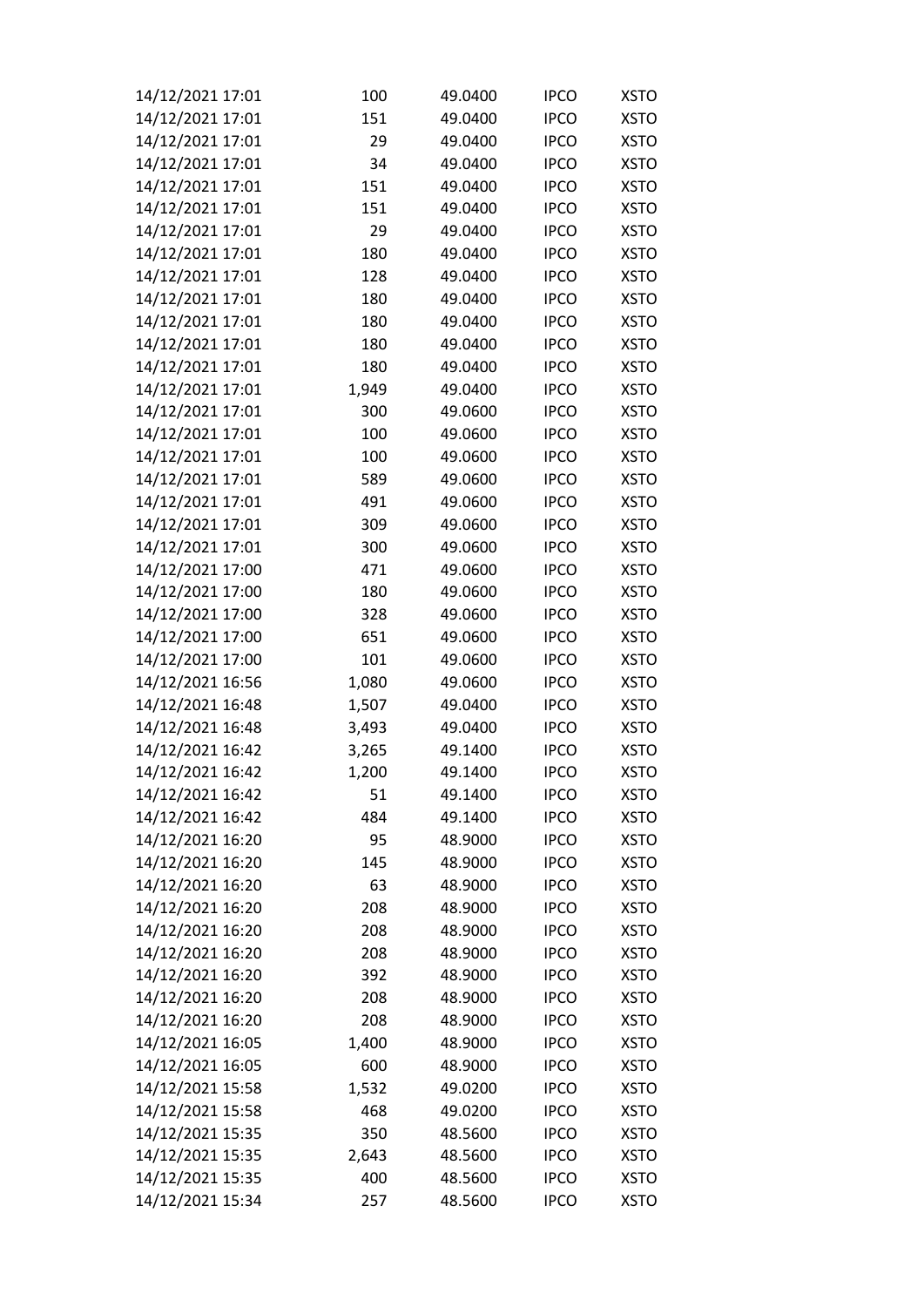| 14/12/2021 15:34 | 100   | 48.5600 | <b>IPCO</b> | <b>XSTO</b> |
|------------------|-------|---------|-------------|-------------|
| 14/12/2021 15:34 | 100   | 48.5600 | <b>IPCO</b> | <b>XSTO</b> |
| 14/12/2021 15:34 | 750   | 48.5600 | <b>IPCO</b> | <b>XSTO</b> |
| 14/12/2021 15:34 | 100   | 48.5600 | <b>IPCO</b> | <b>XSTO</b> |
| 14/12/2021 15:34 | 300   | 48.5600 | <b>IPCO</b> | <b>XSTO</b> |
| 14/12/2021 15:34 | 2,000 | 48.5600 | <b>IPCO</b> | <b>XSTO</b> |
| 14/12/2021 15:33 | 750   | 48.6200 | <b>IPCO</b> | <b>XSTO</b> |
| 14/12/2021 15:33 | 1,250 | 48.6200 | <b>IPCO</b> | <b>XSTO</b> |
| 14/12/2021 15:03 | 968   | 48.6800 | <b>IPCO</b> | <b>XSTO</b> |
| 14/12/2021 15:03 | 1,032 | 48.6800 | <b>IPCO</b> | <b>XSTO</b> |
| 14/12/2021 15:02 | 2,000 | 48.6800 | <b>IPCO</b> | <b>XSTO</b> |
| 14/12/2021 15:01 | 2,548 | 48.7600 | <b>IPCO</b> | <b>XSTO</b> |
| 14/12/2021 15:01 | 1,250 | 48.7600 | <b>IPCO</b> | <b>XSTO</b> |
| 14/12/2021 14:43 | 283   | 49.1000 | <b>IPCO</b> | <b>XSTO</b> |
| 14/12/2021 14:43 | 150   | 49.1000 | <b>IPCO</b> | <b>XSTO</b> |
| 14/12/2021 14:43 | 555   | 49.1000 | <b>IPCO</b> | <b>XSTO</b> |
| 14/12/2021 14:43 | 705   | 49.1000 | <b>IPCO</b> | <b>XSTO</b> |
| 14/12/2021 14:43 | 705   | 49.1000 | <b>IPCO</b> | <b>XSTO</b> |
| 14/12/2021 14:43 | 705   | 49.1000 | <b>IPCO</b> | <b>XSTO</b> |
| 14/12/2021 14:43 | 705   | 49.1000 | <b>IPCO</b> | <b>XSTO</b> |
| 14/12/2021 14:43 | 487   | 49.1000 | <b>IPCO</b> | <b>XSTO</b> |
| 14/12/2021 14:43 | 487   | 49.1000 | <b>IPCO</b> | <b>XSTO</b> |
| 14/12/2021 14:43 | 218   | 49.1000 | <b>IPCO</b> | <b>XSTO</b> |
| 14/12/2021 14:07 | 150   | 49.7800 | <b>IPCO</b> | <b>XSTO</b> |
| 14/12/2021 14:07 | 1,250 | 49.7800 | <b>IPCO</b> | <b>XSTO</b> |
| 14/12/2021 13:47 | 186   | 49.6800 | <b>IPCO</b> | <b>XSTO</b> |
| 14/12/2021 13:47 | 119   | 49.6800 | <b>IPCO</b> | <b>XSTO</b> |
| 14/12/2021 13:47 | 305   | 49.6800 | <b>IPCO</b> | <b>XSTO</b> |
| 14/12/2021 13:47 | 305   | 49.6800 | <b>IPCO</b> | <b>XSTO</b> |
| 14/12/2021 13:47 | 2,000 | 49.6800 | <b>IPCO</b> | <b>XSTO</b> |
| 14/12/2021 13:47 | 306   | 49.6800 | <b>IPCO</b> | <b>XSTO</b> |
| 14/12/2021 13:47 | 180   | 49.6800 | <b>IPCO</b> | <b>XSTO</b> |
| 14/12/2021 13:47 | 1,250 | 49.6800 | <b>IPCO</b> | <b>XSTO</b> |
| 14/12/2021 13:36 | 109   | 49.4800 | <b>IPCO</b> | <b>XSTO</b> |
| 14/12/2021 13:36 | 67    | 49.4800 | <b>IPCO</b> | <b>XSTO</b> |
| 14/12/2021 13:36 | 8     | 49.4800 | <b>IPCO</b> | <b>XSTO</b> |
| 14/12/2021 13:35 | 120   | 49.4800 | <b>IPCO</b> | <b>XSTO</b> |
| 14/12/2021 13:35 | 91    | 49.4800 | <b>IPCO</b> | <b>XSTO</b> |
| 14/12/2021 13:35 | 122   | 49.4800 | <b>IPCO</b> | <b>XSTO</b> |
| 14/12/2021 13:35 | 184   | 49.4800 | <b>IPCO</b> | <b>XSTO</b> |
| 14/12/2021 13:35 | 121   | 49.4800 | <b>IPCO</b> | <b>XSTO</b> |
| 14/12/2021 13:35 | 573   | 49.4800 | <b>IPCO</b> | <b>XSTO</b> |
| 14/12/2021 13:35 | 132   | 49.4800 | <b>IPCO</b> | <b>XSTO</b> |
| 14/12/2021 13:35 | 105   | 49.4800 | <b>IPCO</b> | <b>XSTO</b> |
| 14/12/2021 13:35 | 105   | 49.4800 | <b>IPCO</b> | <b>XSTO</b> |
|                  |       |         |             |             |
| 14/12/2021 13:35 | 600   | 49.4800 | <b>IPCO</b> | <b>XSTO</b> |
| 14/12/2021 13:35 | 105   | 49.4800 | <b>IPCO</b> | <b>XSTO</b> |
| 14/12/2021 13:35 | 600   | 49.4800 | <b>IPCO</b> | <b>XSTO</b> |
| 14/12/2021 13:35 | 705   | 49.4800 | <b>IPCO</b> | <b>XSTO</b> |
| 14/12/2021 13:35 | 705   | 49.4800 | <b>IPCO</b> | <b>XSTO</b> |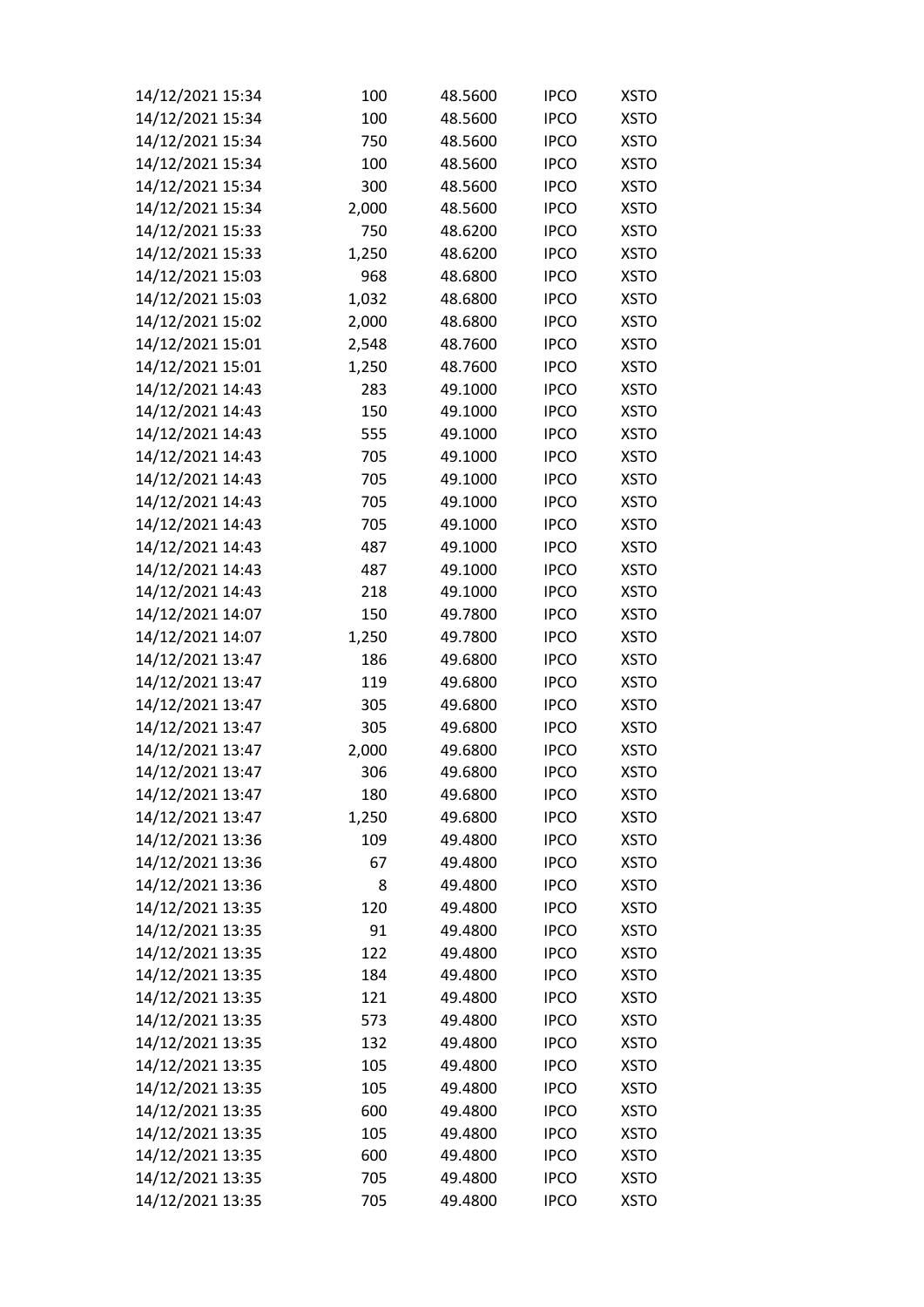| 14/12/2021 13:35 | 548   | 49.4800 | <b>IPCO</b> | <b>XSTO</b> |
|------------------|-------|---------|-------------|-------------|
| 14/12/2021 13:33 | 470   | 49.4400 | <b>IPCO</b> | <b>XSTO</b> |
| 14/12/2021 13:32 | 505   | 49.4200 | <b>IPCO</b> | <b>XSTO</b> |
| 14/12/2021 13:32 | 298   | 49.4200 | <b>IPCO</b> | <b>XSTO</b> |
| 14/12/2021 13:32 | 505   | 49.4200 | <b>IPCO</b> | <b>XSTO</b> |
| 14/12/2021 13:32 | 505   | 49.4200 | <b>IPCO</b> | <b>XSTO</b> |
| 14/12/2021 13:31 | 505   | 49.4200 | <b>IPCO</b> | <b>XSTO</b> |
| 14/12/2021 13:31 | 519   | 49.4200 | <b>IPCO</b> | <b>XSTO</b> |
| 14/12/2021 13:31 | 163   | 49.4200 | <b>IPCO</b> | <b>XSTO</b> |
| 14/12/2021 12:42 | 403   | 48.9000 | <b>IPCO</b> | <b>XSTO</b> |
| 14/12/2021 12:42 | 721   | 48.9000 | <b>IPCO</b> | <b>XSTO</b> |
| 14/12/2021 12:42 | 108   | 48.9000 | <b>IPCO</b> | <b>XSTO</b> |
| 14/12/2021 12:42 | 295   | 48.9000 | <b>IPCO</b> | <b>XSTO</b> |
| 14/12/2021 12:42 | 108   | 48.9000 | <b>IPCO</b> | <b>XSTO</b> |
| 14/12/2021 12:42 | 403   | 48.9000 | <b>IPCO</b> | <b>XSTO</b> |
| 14/12/2021 12:41 | 403   | 48.9000 | <b>IPCO</b> | <b>XSTO</b> |
| 14/12/2021 12:41 | 403   | 48.9000 | <b>IPCO</b> | <b>XSTO</b> |
| 14/12/2021 12:41 | 283   | 48.9000 | <b>IPCO</b> | <b>XSTO</b> |
| 14/12/2021 12:41 | 120   | 48.9000 | <b>IPCO</b> | <b>XSTO</b> |
| 14/12/2021 12:41 | 100   | 48.9000 | <b>IPCO</b> | <b>XSTO</b> |
| 14/12/2021 12:41 | 303   | 48.9000 | <b>IPCO</b> | <b>XSTO</b> |
| 14/12/2021 12:41 | 100   | 48.9000 | <b>IPCO</b> | <b>XSTO</b> |
| 14/12/2021 12:41 | 121   | 48.9000 | <b>IPCO</b> | <b>XSTO</b> |
| 14/12/2021 12:41 | 323   | 48.9000 | <b>IPCO</b> | <b>XSTO</b> |
| 14/12/2021 12:41 | 403   | 48.9000 | <b>IPCO</b> | <b>XSTO</b> |
| 14/12/2021 12:37 | 403   | 48.9000 | <b>IPCO</b> | <b>XSTO</b> |
| 14/12/2021 12:31 | 170   | 49.0000 | <b>IPCO</b> | <b>XSTO</b> |
| 14/12/2021 12:31 | 305   | 49.0000 | <b>IPCO</b> | <b>XSTO</b> |
| 14/12/2021 12:31 | 100   | 49.0000 | <b>IPCO</b> | <b>XSTO</b> |
| 14/12/2021 12:31 | 161   | 49.0000 | <b>IPCO</b> | <b>XSTO</b> |
| 14/12/2021 12:31 | 44    | 49.0000 | <b>IPCO</b> | <b>XSTO</b> |
| 14/12/2021 12:31 | 61    | 49.0000 | <b>IPCO</b> | <b>XSTO</b> |
| 14/12/2021 12:31 | 244   | 49.0000 | <b>IPCO</b> | <b>XSTO</b> |
| 14/12/2021 12:31 | 305   | 49.0000 | <b>IPCO</b> | <b>XSTO</b> |
| 14/12/2021 12:31 | 305   | 49.0000 | <b>IPCO</b> | <b>XSTO</b> |
| 14/12/2021 12:31 | 305   | 49.0000 | <b>IPCO</b> | <b>XSTO</b> |
| 14/12/2021 12:31 | 1,000 | 49.0000 | <b>IPCO</b> | <b>XSTO</b> |
| 14/12/2021 12:28 | 65    | 48.8800 | <b>IPCO</b> | <b>XSTO</b> |
| 14/12/2021 12:28 | 65    | 48.8800 | <b>IPCO</b> | <b>XSTO</b> |
| 14/12/2021 12:28 | 440   | 48.8800 | <b>IPCO</b> | <b>XSTO</b> |
| 14/12/2021 12:28 | 505   | 48.8800 | <b>IPCO</b> | <b>XSTO</b> |
| 14/12/2021 12:28 | 395   | 48.8800 | <b>IPCO</b> | <b>XSTO</b> |
| 14/12/2021 12:28 | 505   | 48.8800 | <b>IPCO</b> | <b>XSTO</b> |
| 14/12/2021 12:28 | 526   | 48.8800 | <b>IPCO</b> | <b>XSTO</b> |
| 14/12/2021 12:27 | 505   | 48.8000 | <b>IPCO</b> | <b>XSTO</b> |
| 14/12/2021 12:18 | 199   | 48.8000 | <b>IPCO</b> | <b>XSTO</b> |
| 14/12/2021 12:18 | 306   | 48.8000 | <b>IPCO</b> | <b>XSTO</b> |
| 14/12/2021 12:17 | 52    | 48.9800 | <b>IPCO</b> | <b>XSTO</b> |
| 14/12/2021 12:17 | 305   | 48.9800 | <b>IPCO</b> | <b>XSTO</b> |
| 14/12/2021 12:17 | 305   | 48.9800 | <b>IPCO</b> | <b>XSTO</b> |
|                  |       |         |             |             |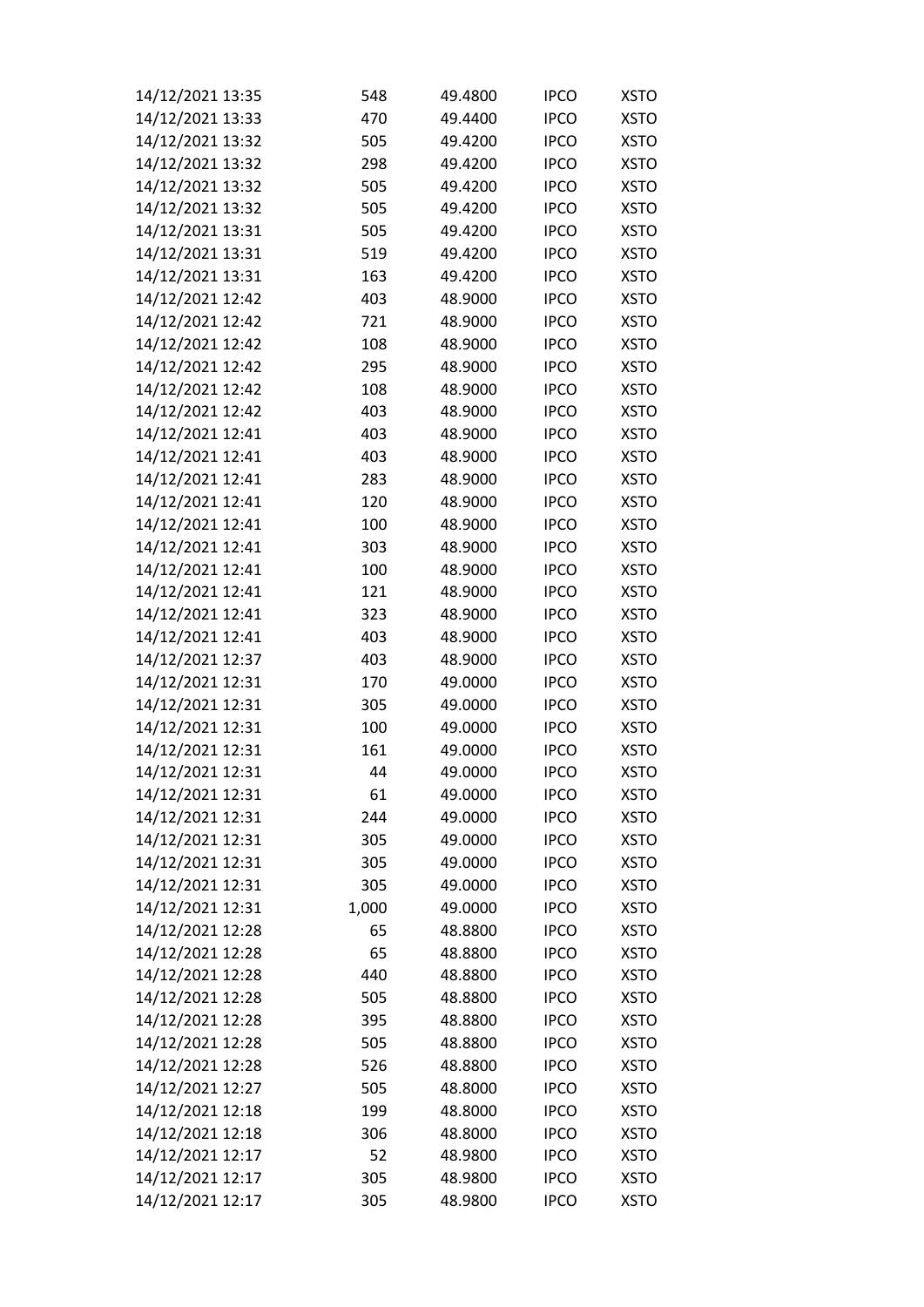| 14/12/2021 12:17 | 305   | 48.9800 | <b>IPCO</b> | <b>XSTO</b> |
|------------------|-------|---------|-------------|-------------|
| 14/12/2021 12:08 | 305   | 48.9800 | <b>IPCO</b> | <b>XSTO</b> |
| 14/12/2021 12:08 | 898   | 48.9800 | <b>IPCO</b> | <b>XSTO</b> |
| 14/12/2021 12:08 | 296   | 48.9800 | <b>IPCO</b> | <b>XSTO</b> |
| 14/12/2021 12:08 | 534   | 48.9800 | <b>IPCO</b> | <b>XSTO</b> |
| 14/12/2021 11:44 | 312   | 49.2600 | <b>IPCO</b> | <b>XSTO</b> |
| 14/12/2021 11:44 | 51    | 49.2600 | <b>IPCO</b> | <b>XSTO</b> |
| 14/12/2021 11:44 | 705   | 49.2600 | <b>IPCO</b> | <b>XSTO</b> |
| 14/12/2021 11:44 | 342   | 49.2600 | <b>IPCO</b> | <b>XSTO</b> |
| 14/12/2021 11:44 | 363   | 49.2600 | <b>IPCO</b> | <b>XSTO</b> |
| 14/12/2021 11:44 | 47    | 49.2600 | <b>IPCO</b> | <b>XSTO</b> |
| 14/12/2021 11:44 | 316   | 49.2600 | <b>IPCO</b> | <b>XSTO</b> |
| 14/12/2021 11:44 | 705   | 49.2600 | <b>IPCO</b> | <b>XSTO</b> |
| 14/12/2021 11:44 | 705   | 49.2600 | <b>IPCO</b> | <b>XSTO</b> |
| 14/12/2021 11:44 | 204   | 49.2600 | <b>IPCO</b> | <b>XSTO</b> |
| 14/12/2021 11:44 | 1,250 | 49.2600 | <b>IPCO</b> | <b>XSTO</b> |
| 14/12/2021 11:24 | 347   | 48.9800 | <b>IPCO</b> | <b>XSTO</b> |
| 14/12/2021 11:24 | 2,000 | 48.9800 | <b>IPCO</b> | <b>XSTO</b> |
| 14/12/2021 11:23 | 88    | 48.9000 | <b>IPCO</b> | <b>XSTO</b> |
| 14/12/2021 11:23 | 375   | 48.9000 | <b>IPCO</b> | <b>XSTO</b> |
| 14/12/2021 11:23 | 375   | 48.9000 | <b>IPCO</b> | <b>XSTO</b> |
| 14/12/2021 11:23 | 130   | 48.9000 | <b>IPCO</b> | <b>XSTO</b> |
| 14/12/2021 11:23 | 170   | 48.9000 | <b>IPCO</b> | <b>XSTO</b> |
| 14/12/2021 11:23 | 505   | 48.9000 | <b>IPCO</b> | <b>XSTO</b> |
| 14/12/2021 11:19 | 505   | 48.9000 | <b>IPCO</b> | <b>XSTO</b> |
| 14/12/2021 11:18 | 505   | 48.9000 | <b>IPCO</b> | <b>XSTO</b> |
|                  |       |         | <b>IPCO</b> |             |
| 14/12/2021 11:10 | 129   | 48.7600 |             | <b>XSTO</b> |
| 14/12/2021 11:10 | 129   | 48.7600 | <b>IPCO</b> | <b>XSTO</b> |
| 14/12/2021 11:10 | 176   | 48.7600 | <b>IPCO</b> | <b>XSTO</b> |
| 14/12/2021 11:10 | 305   | 48.7600 | <b>IPCO</b> | <b>XSTO</b> |
| 14/12/2021 11:09 | 401   | 48.7600 | <b>IPCO</b> | <b>XSTO</b> |
| 14/12/2021 11:07 | 245   | 48.5800 | <b>IPCO</b> | <b>XSTO</b> |
| 14/12/2021 11:07 | 755   | 48.5800 | <b>IPCO</b> | <b>XSTO</b> |
| 14/12/2021 11:07 | 265   | 48.5800 | <b>IPCO</b> | <b>XSTO</b> |
| 14/12/2021 11:07 | 755   | 48.5800 | <b>IPCO</b> | <b>XSTO</b> |
| 14/12/2021 11:07 | 755   | 48.5800 | <b>IPCO</b> | <b>XSTO</b> |
| 14/12/2021 11:07 | 82    | 48.5800 | <b>IPCO</b> | <b>XSTO</b> |
| 14/12/2021 11:07 | 573   | 48.5800 | <b>IPCO</b> | <b>XSTO</b> |
| 14/12/2021 10:59 | 100   | 48.5800 | <b>IPCO</b> | <b>XSTO</b> |
| 14/12/2021 10:57 | 575   | 48.7600 | <b>IPCO</b> | <b>XSTO</b> |
| 14/12/2021 10:57 | 300   | 48.7600 | <b>IPCO</b> | <b>XSTO</b> |
| 14/12/2021 10:57 | 375   | 48.7600 | <b>IPCO</b> | <b>XSTO</b> |
| 14/12/2021 10:57 | 500   | 48.7600 | <b>IPCO</b> | <b>XSTO</b> |
| 14/12/2021 10:56 | 875   | 48.7600 | <b>IPCO</b> | <b>XSTO</b> |
| 14/12/2021 10:56 | 75    | 48.7600 | <b>IPCO</b> | <b>XSTO</b> |
| 14/12/2021 10:56 | 800   | 48.7600 | <b>IPCO</b> | <b>XSTO</b> |
| 14/12/2021 10:56 | 875   | 48.7600 | <b>IPCO</b> | <b>XSTO</b> |
| 14/12/2021 10:55 | 201   | 48.7000 | <b>IPCO</b> | <b>XSTO</b> |
| 14/12/2021 10:55 | 424   | 48.7000 | <b>IPCO</b> | <b>XSTO</b> |
| 14/12/2021 10:31 | 229   | 48.5400 | <b>IPCO</b> | <b>XSTO</b> |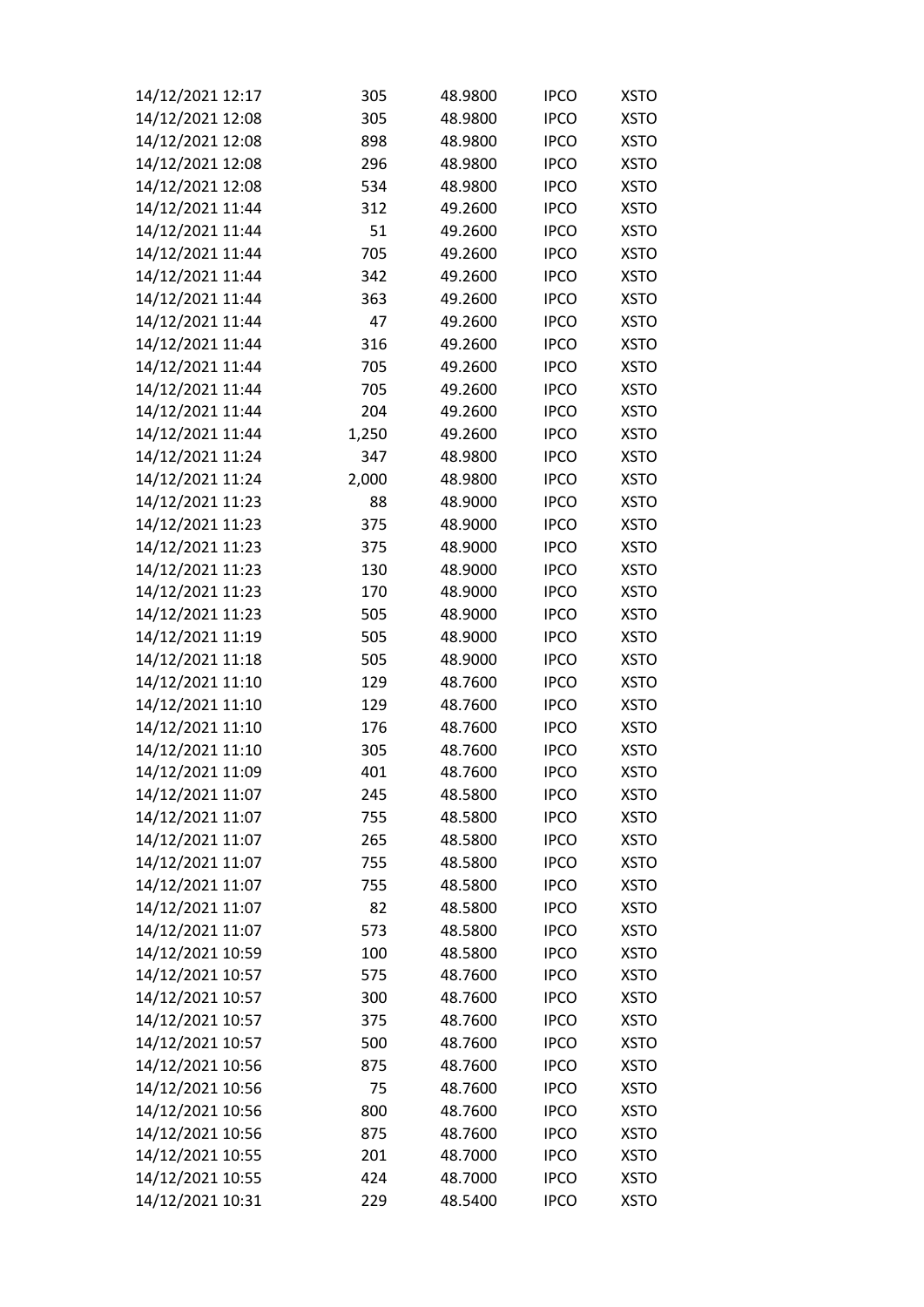| 14/12/2021 10:30 | 199   | 48.5400 | <b>IPCO</b> | <b>XSTO</b> |
|------------------|-------|---------|-------------|-------------|
| 14/12/2021 10:30 | 149   | 48.5400 | <b>IPCO</b> | <b>XSTO</b> |
| 14/12/2021 10:30 | 107   | 48.5400 | <b>IPCO</b> | <b>XSTO</b> |
| 14/12/2021 10:30 | 561   | 48.5400 | <b>IPCO</b> | <b>XSTO</b> |
| 14/12/2021 10:30 | 800   | 48.5400 | <b>IPCO</b> | <b>XSTO</b> |
| 14/12/2021 10:30 | 455   | 48.5400 | <b>IPCO</b> | <b>XSTO</b> |
| 14/12/2021 10:27 | 167   | 48.7000 | <b>IPCO</b> | <b>XSTO</b> |
| 14/12/2021 10:27 | 118   | 48.7000 | <b>IPCO</b> | <b>XSTO</b> |
| 14/12/2021 10:27 | 137   | 48.7000 | <b>IPCO</b> | <b>XSTO</b> |
| 14/12/2021 10:27 | 59    | 48.7000 | <b>IPCO</b> | <b>XSTO</b> |
| 14/12/2021 10:27 | 137   | 48.7000 | <b>IPCO</b> | <b>XSTO</b> |
| 14/12/2021 10:27 | 59    | 48.7000 | <b>IPCO</b> | <b>XSTO</b> |
| 14/12/2021 10:27 | 548   | 48.7000 | <b>IPCO</b> | <b>XSTO</b> |
| 14/12/2021 10:27 | 152   | 48.7000 | <b>IPCO</b> | <b>XSTO</b> |
| 14/12/2021 10:27 | 103   | 48.7000 | <b>IPCO</b> | <b>XSTO</b> |
| 14/12/2021 10:27 | 123   | 48.7000 | <b>IPCO</b> | <b>XSTO</b> |
| 14/12/2021 10:27 | 132   | 48.7000 | <b>IPCO</b> | <b>XSTO</b> |
| 14/12/2021 10:27 | 255   | 48.7000 | <b>IPCO</b> | <b>XSTO</b> |
| 14/12/2021 10:27 | 255   | 48.7000 | <b>IPCO</b> | <b>XSTO</b> |
| 14/12/2021 10:27 | 100   | 48.7000 | <b>IPCO</b> | <b>XSTO</b> |
| 14/12/2021 10:26 | 155   | 48.7000 | <b>IPCO</b> | <b>XSTO</b> |
| 14/12/2021 10:22 | 1,767 | 48.8800 | <b>IPCO</b> | <b>XSTO</b> |
| 14/12/2021 10:22 | 260   | 48.8800 | <b>IPCO</b> | <b>XSTO</b> |
| 14/12/2021 10:22 | 473   | 48.8800 | <b>IPCO</b> | <b>XSTO</b> |
| 14/12/2021 10:17 | 28    | 49.0000 | <b>IPCO</b> | <b>XSTO</b> |
| 14/12/2021 10:17 | 105   | 49.0000 | <b>IPCO</b> | <b>XSTO</b> |
| 14/12/2021 10:17 | 52    | 49.0000 | <b>IPCO</b> | <b>XSTO</b> |
| 14/12/2021 10:17 | 55    | 49.0000 | <b>IPCO</b> | <b>XSTO</b> |
| 14/12/2021 10:17 | 176   | 49.0000 | <b>IPCO</b> | <b>XSTO</b> |
| 14/12/2021 10:16 | 127   | 49.0000 | <b>IPCO</b> | <b>XSTO</b> |
| 14/12/2021 10:16 | 615   | 49.0000 | <b>IPCO</b> | <b>XSTO</b> |
| 14/12/2021 10:16 | 742   | 49.0000 | <b>IPCO</b> | <b>XSTO</b> |
| 14/12/2021 10:16 | 358   | 49.0000 | <b>IPCO</b> | <b>XSTO</b> |
| 14/12/2021 10:15 | 329   | 49.0000 | <b>IPCO</b> | <b>XSTO</b> |
| 14/12/2021 10:14 | 413   | 49.0000 | <b>IPCO</b> | <b>XSTO</b> |
| 14/12/2021 09:35 | 755   | 48.5000 | <b>IPCO</b> | <b>XSTO</b> |
| 14/12/2021 09:35 | 235   | 48.5000 | <b>IPCO</b> | <b>XSTO</b> |
| 14/12/2021 09:35 | 2,500 | 48.5000 | <b>IPCO</b> | <b>XSTO</b> |
|                  | 755   | 48.5000 | <b>IPCO</b> | <b>XSTO</b> |
| 14/12/2021 09:35 |       |         |             |             |
| 14/12/2021 09:35 | 755   | 48.5000 | <b>IPCO</b> | <b>XSTO</b> |
| 14/12/2021 09:24 | 557   | 48.9200 | <b>IPCO</b> | <b>XSTO</b> |
| 14/12/2021 09:24 | 194   | 48.9200 | <b>IPCO</b> | <b>XSTO</b> |
| 14/12/2021 09:24 | 611   | 48.9200 | <b>IPCO</b> | <b>XSTO</b> |
| 14/12/2021 09:24 | 244   | 48.9200 | <b>IPCO</b> | <b>XSTO</b> |
| 14/12/2021 09:24 | 840   | 48.9200 | <b>IPCO</b> | <b>XSTO</b> |
| 14/12/2021 09:24 | 15    | 48.9200 | <b>IPCO</b> | <b>XSTO</b> |
| 14/12/2021 09:24 | 433   | 48.9200 | <b>IPCO</b> | <b>XSTO</b> |
| 14/12/2021 09:24 | 25    | 48.9200 | <b>IPCO</b> | <b>XSTO</b> |
| 14/12/2021 09:24 | 287   | 48.9200 | <b>IPCO</b> | <b>XSTO</b> |
| 14/12/2021 09:24 | 110   | 48.9200 | <b>IPCO</b> | <b>XSTO</b> |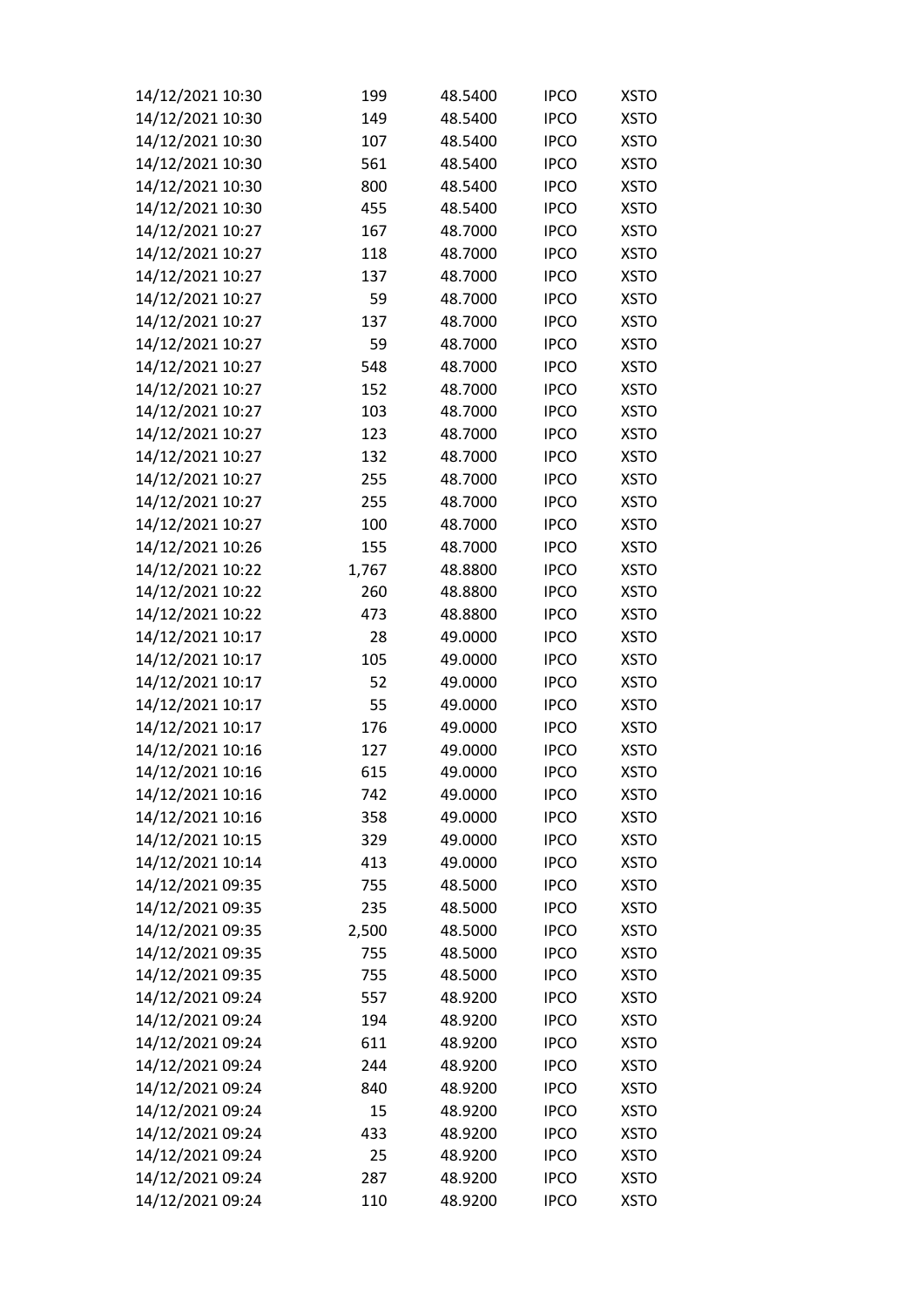| 14/12/2021 09:24 | 878   | 48.9200 | <b>IPCO</b> | <b>XSTO</b> |
|------------------|-------|---------|-------------|-------------|
| 14/12/2021 09:24 | 403   | 48.9200 | <b>IPCO</b> | <b>XSTO</b> |
| 14/12/2021 09:24 | 427   | 48.9200 | <b>IPCO</b> | <b>XSTO</b> |
| 14/12/2021 09:24 | 25    | 48.9200 | <b>IPCO</b> | <b>XSTO</b> |
| 14/12/2021 09:24 | 823   | 48.9200 | <b>IPCO</b> | <b>XSTO</b> |
| 14/12/2021 09:24 | 32    | 48.9200 | <b>IPCO</b> | <b>XSTO</b> |
| 14/12/2021 09:23 | 131   | 48.9200 | <b>IPCO</b> | <b>XSTO</b> |
| 14/12/2021 09:23 | 30    | 48.9200 | <b>IPCO</b> | <b>XSTO</b> |
| 14/12/2021 09:23 | 185   | 48.9200 | <b>IPCO</b> | <b>XSTO</b> |
| 14/12/2021 09:23 | 26    | 48.9200 | <b>IPCO</b> | <b>XSTO</b> |
| 14/12/2021 09:23 | 829   | 48.9200 | <b>IPCO</b> | <b>XSTO</b> |
| 14/12/2021 09:23 | 382   | 48.9200 | <b>IPCO</b> | <b>XSTO</b> |
| 14/12/2021 09:23 | 855   | 48.9200 | <b>IPCO</b> | <b>XSTO</b> |
| 14/12/2021 09:23 | 408   | 48.9200 | <b>IPCO</b> | <b>XSTO</b> |
| 14/12/2021 09:23 | 1,250 | 48.9200 | <b>IPCO</b> | <b>XSTO</b> |
| 14/12/2021 09:16 | 522   | 49.3000 | <b>IPCO</b> | <b>XSTO</b> |
| 14/12/2021 09:16 | 21    | 49.3000 | <b>IPCO</b> | <b>XSTO</b> |
| 14/12/2021 09:16 | 600   | 49.3000 | <b>IPCO</b> | <b>XSTO</b> |
| 14/12/2021 09:16 | 36    | 49.3000 | <b>IPCO</b> | <b>XSTO</b> |
| 14/12/2021 09:16 | 132   | 49.3000 | <b>IPCO</b> | <b>XSTO</b> |
| 14/12/2021 09:16 | 789   | 49.3000 | <b>IPCO</b> | <b>XSTO</b> |
| 14/12/2021 09:15 | 789   | 49.3000 | <b>IPCO</b> | <b>XSTO</b> |
| 14/12/2021 09:15 | 311   | 49.3000 | <b>IPCO</b> | <b>XSTO</b> |
| 14/12/2021 09:13 | 505   | 49.5600 | <b>IPCO</b> | <b>XSTO</b> |
| 14/12/2021 09:13 | 215   | 49.5600 | <b>IPCO</b> | <b>XSTO</b> |
| 14/12/2021 09:13 | 505   | 49.5600 | <b>IPCO</b> | <b>XSTO</b> |
| 14/12/2021 09:13 | 505   | 49.5600 | <b>IPCO</b> | <b>XSTO</b> |
| 14/12/2021 09:13 | 505   | 49.5600 | <b>IPCO</b> | <b>XSTO</b> |
| 14/12/2021 09:13 | 505   | 49.5600 | <b>IPCO</b> | <b>XSTO</b> |
| 14/12/2021 09:13 | 505   | 49.5600 | <b>IPCO</b> | <b>XSTO</b> |
| 14/12/2021 09:13 | 505   | 49.5600 | <b>IPCO</b> | <b>XSTO</b> |
| 14/12/2021 09:13 | 1,250 | 49.5600 | <b>IPCO</b> | <b>XSTO</b> |
| 14/12/2021 09:13 | 567   | 49.3000 | <b>IPCO</b> | <b>XSTO</b> |
| 14/12/2021 09:13 | 222   | 49.3000 | <b>IPCO</b> | <b>XSTO</b> |
| 14/12/2021 09:13 | 222   | 49.3000 | <b>IPCO</b> | <b>XSTO</b> |
| 14/12/2021 09:13 | 200   | 49.3000 | <b>IPCO</b> | <b>XSTO</b> |
| 14/12/2021 09:13 | 589   | 49.3000 | <b>IPCO</b> | <b>XSTO</b> |
| 14/12/2021 09:09 | 230   | 49.9400 | <b>IPCO</b> | <b>XSTO</b> |
| 14/12/2021 09:09 | 433   | 49.9400 | <b>IPCO</b> | <b>XSTO</b> |
|                  |       |         | <b>IPCO</b> |             |
| 14/12/2021 09:09 | 55    | 49.9400 |             | <b>XSTO</b> |
| 14/12/2021 09:09 | 54    | 49.9400 | <b>IPCO</b> | <b>XSTO</b> |
| 14/12/2021 09:09 | 63    | 49.9400 | <b>IPCO</b> | <b>XSTO</b> |
| 14/12/2021 09:09 | 50    | 49.9400 | <b>IPCO</b> | <b>XSTO</b> |
| 14/12/2021 09:08 | 149   | 49.9400 | <b>IPCO</b> | <b>XSTO</b> |
| 14/12/2021 09:08 | 52    | 49.9400 | <b>IPCO</b> | <b>XSTO</b> |
| 14/12/2021 09:08 | 59    | 49.9400 | <b>IPCO</b> | <b>XSTO</b> |
| 14/12/2021 09:08 | 77    | 49.9400 | <b>IPCO</b> | <b>XSTO</b> |
| 14/12/2021 09:08 | 73    | 49.9400 | <b>IPCO</b> | <b>XSTO</b> |
| 14/12/2021 09:08 | 25    | 49.9400 | <b>IPCO</b> | <b>XSTO</b> |
| 14/12/2021 09:08 | 220   | 49.9400 | <b>IPCO</b> | <b>XSTO</b> |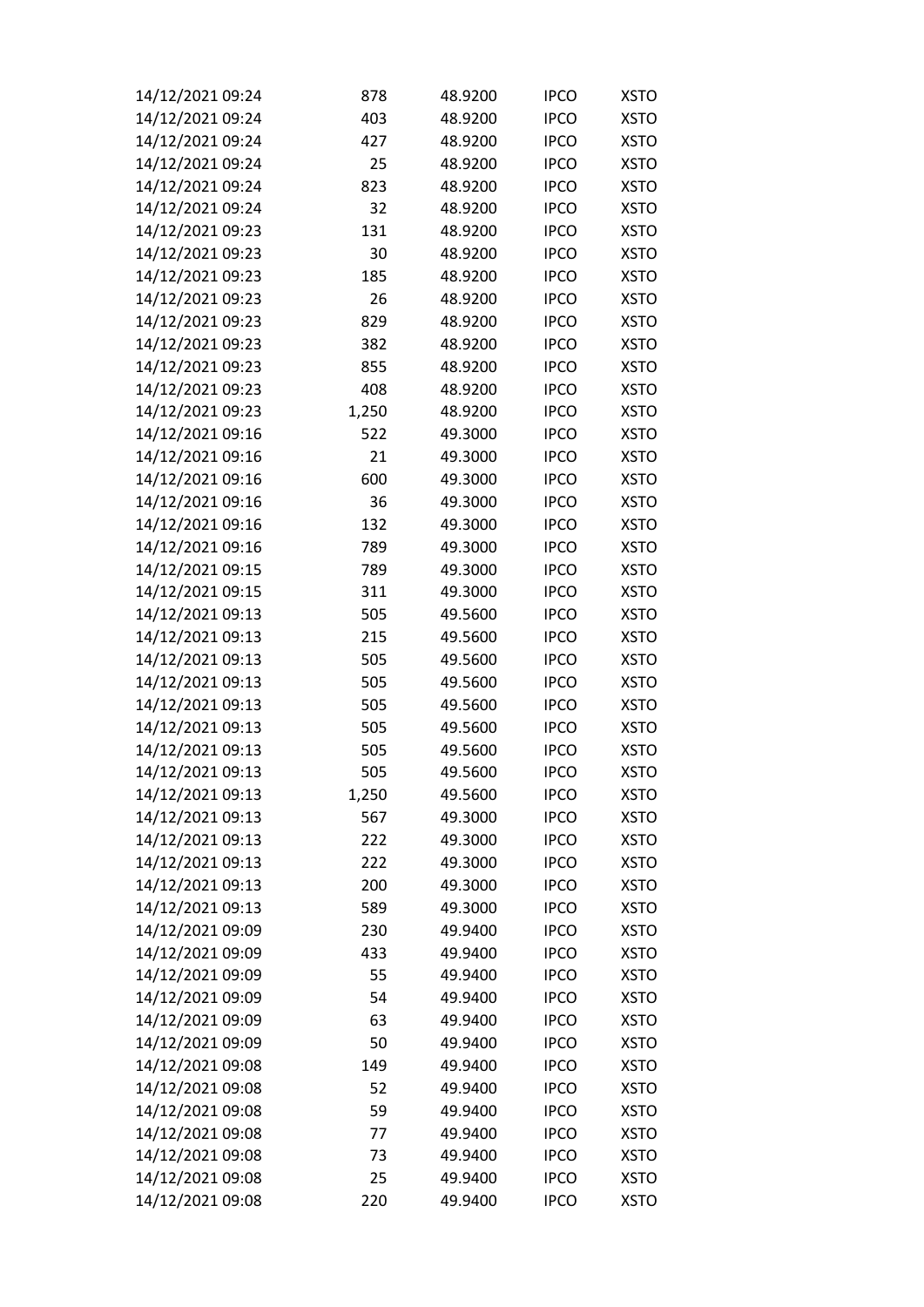| 14/12/2021 09:07 | 995   | 49.9400 | <b>IPCO</b> | <b>XSTO</b> |
|------------------|-------|---------|-------------|-------------|
| 14/12/2021 09:07 | 5     | 49.9400 | <b>IPCO</b> | <b>XSTO</b> |
| 14/12/2021 09:07 | 600   | 49.9400 | <b>IPCO</b> | <b>XSTO</b> |
| 14/12/2021 09:07 | 50    | 49.9400 | <b>IPCO</b> | <b>XSTO</b> |
| 14/12/2021 09:07 | 423   | 49.9400 | <b>IPCO</b> | <b>XSTO</b> |
| 14/12/2021 09:07 | 423   | 49.9400 | <b>IPCO</b> | <b>XSTO</b> |
| 14/12/2021 09:07 | 232   | 49.9400 | <b>IPCO</b> | <b>XSTO</b> |
| 14/12/2021 09:07 | 77    | 49.9400 | <b>IPCO</b> | <b>XSTO</b> |
| 14/12/2021 09:07 | 655   | 49.9400 | <b>IPCO</b> | <b>XSTO</b> |
| 13/12/2021 17:23 | 431   | 51.1000 | <b>IPCO</b> | <b>XSTO</b> |
| 13/12/2021 17:23 | 205   | 51.1000 | <b>IPCO</b> | <b>XSTO</b> |
| 13/12/2021 17:23 | 100   | 51.1000 | <b>IPCO</b> | <b>XSTO</b> |
| 13/12/2021 17:23 | 100   | 51.1000 | <b>IPCO</b> | <b>XSTO</b> |
| 13/12/2021 17:23 | 100   | 51.1000 | <b>IPCO</b> | <b>XSTO</b> |
| 13/12/2021 17:23 | 100   | 51.1000 | <b>IPCO</b> | <b>XSTO</b> |
| 13/12/2021 17:23 | 100   | 51.1000 | <b>IPCO</b> | <b>XSTO</b> |
| 13/12/2021 17:22 | 605   | 51.1000 | <b>IPCO</b> | <b>XSTO</b> |
| 13/12/2021 17:22 | 100   | 51.1000 | <b>IPCO</b> | <b>XSTO</b> |
| 13/12/2021 17:22 | 595   | 51.1000 | <b>IPCO</b> | <b>XSTO</b> |
| 13/12/2021 17:22 | 705   | 51.1000 | <b>IPCO</b> | <b>XSTO</b> |
| 13/12/2021 17:22 | 324   | 51.1000 | <b>IPCO</b> | <b>XSTO</b> |
| 13/12/2021 17:22 | 705   | 51.1000 | <b>IPCO</b> | <b>XSTO</b> |
| 13/12/2021 17:22 | 14    | 51.1000 | <b>IPCO</b> | <b>XSTO</b> |
| 13/12/2021 17:22 | 168   | 51.1000 | <b>IPCO</b> | <b>XSTO</b> |
| 13/12/2021 17:22 | 14    | 51.1000 | <b>IPCO</b> | <b>XSTO</b> |
| 13/12/2021 17:22 | 523   | 51.1000 | <b>IPCO</b> | <b>XSTO</b> |
| 13/12/2021 17:22 | 100   | 51.0500 | <b>IPCO</b> | <b>XSTO</b> |
| 13/12/2021 17:22 | 11    | 51.0500 | <b>IPCO</b> | <b>XSTO</b> |
| 13/12/2021 17:18 | 674   | 51.2500 | <b>IPCO</b> | <b>XSTO</b> |
| 13/12/2021 17:18 | 789   | 51.2500 | <b>IPCO</b> | <b>XSTO</b> |
| 13/12/2021 17:18 | 789   | 51.2500 | <b>IPCO</b> | <b>XSTO</b> |
| 13/12/2021 17:18 | 100   | 51.2000 | <b>IPCO</b> | <b>XSTO</b> |
| 13/12/2021 17:16 | 201   | 51.1000 | <b>IPCO</b> | <b>XSTO</b> |
| 13/12/2021 17:16 | 188   | 51.1000 | <b>IPCO</b> | <b>XSTO</b> |
| 13/12/2021 17:15 | 2,783 | 51.2000 | <b>IPCO</b> | <b>XSTO</b> |
| 13/12/2021 17:15 | 55    | 51.2000 | <b>IPCO</b> | <b>XSTO</b> |
| 13/12/2021 17:15 | 2,162 | 51.2000 | <b>IPCO</b> | <b>XSTO</b> |
| 13/12/2021 17:15 | 100   | 51.1000 | <b>IPCO</b> | <b>XSTO</b> |
| 13/12/2021 17:15 | 100   | 51.1000 | <b>IPCO</b> | <b>XSTO</b> |
| 13/12/2021 17:14 | 100   | 51.1000 | <b>IPCO</b> | <b>XSTO</b> |
|                  |       |         |             |             |
| 13/12/2021 17:14 | 100   | 51.1000 | <b>IPCO</b> | <b>XSTO</b> |
| 13/12/2021 17:14 | 489   | 51.1000 | <b>IPCO</b> | <b>XSTO</b> |
| 13/12/2021 17:14 | 100   | 51.1000 | <b>IPCO</b> | <b>XSTO</b> |
| 13/12/2021 17:14 | 100   | 51.1000 | <b>IPCO</b> | <b>XSTO</b> |
| 13/12/2021 17:14 | 100   | 51.1000 | <b>IPCO</b> | <b>XSTO</b> |
| 13/12/2021 17:14 | 289   | 51.1000 | <b>IPCO</b> | <b>XSTO</b> |
| 13/12/2021 17:14 | 281   | 51.1000 | <b>IPCO</b> | <b>XSTO</b> |
| 13/12/2021 17:13 | 100   | 51.1000 | <b>IPCO</b> | <b>XSTO</b> |
| 13/12/2021 17:13 | 100   | 51.1000 | <b>IPCO</b> | <b>XSTO</b> |
| 13/12/2021 17:13 | 100   | 51.1000 | <b>IPCO</b> | <b>XSTO</b> |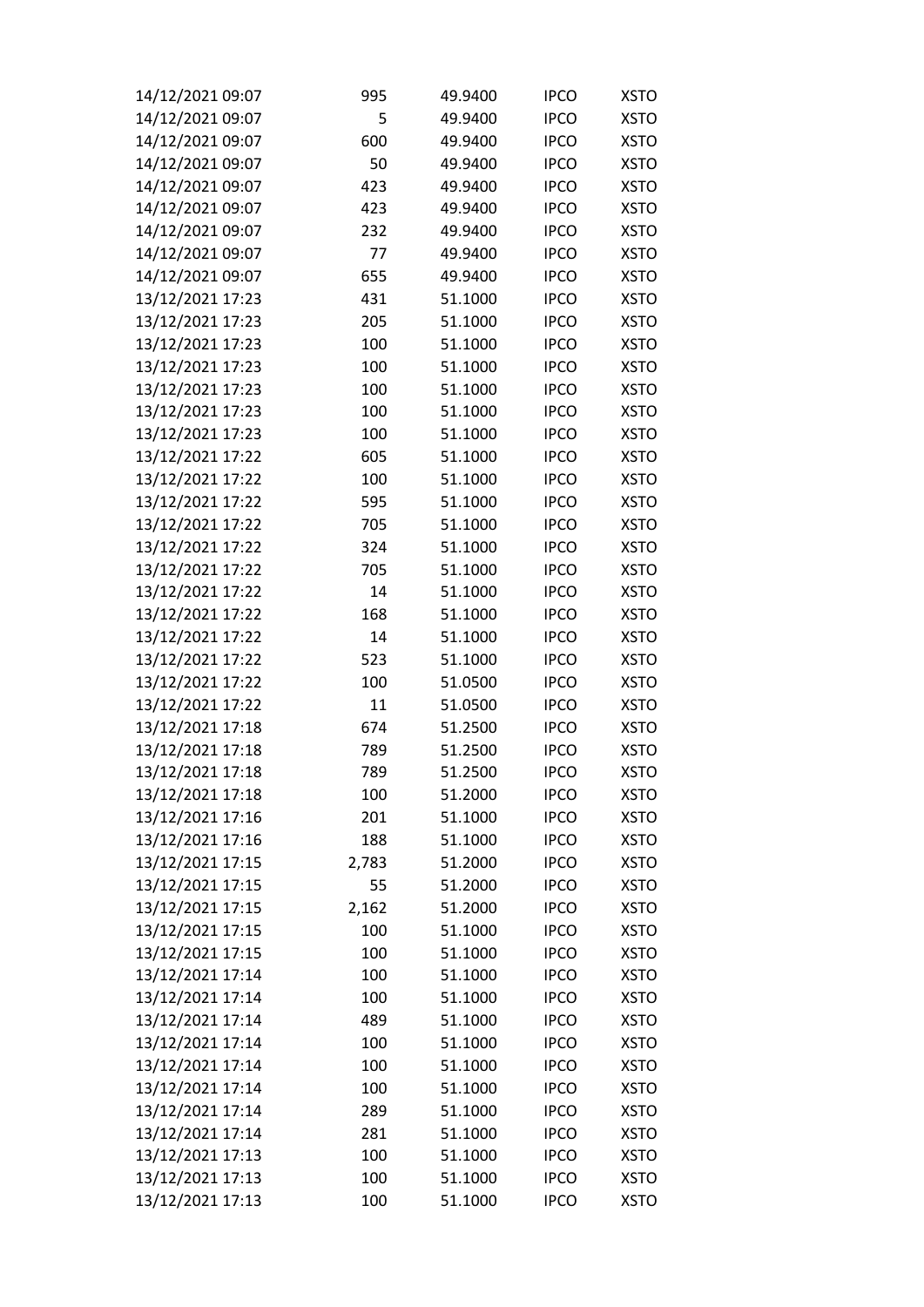| 13/12/2021 17:13 | 100   | 51.1000 | <b>IPCO</b> | <b>XSTO</b> |
|------------------|-------|---------|-------------|-------------|
| 13/12/2021 17:13 | 100   | 51.1000 | <b>IPCO</b> | <b>XSTO</b> |
| 13/12/2021 17:12 | 60    | 51.1500 | <b>IPCO</b> | <b>XSTO</b> |
| 13/12/2021 17:12 | 190   | 51.1000 | <b>IPCO</b> | <b>XSTO</b> |
| 13/12/2021 17:12 | 100   | 51.1000 | <b>IPCO</b> | <b>XSTO</b> |
| 13/12/2021 17:11 | 100   | 51.1000 | <b>IPCO</b> | <b>XSTO</b> |
| 13/12/2021 17:11 | 100   | 51.1000 | <b>IPCO</b> | <b>XSTO</b> |
| 13/12/2021 17:11 | 701   | 51.1000 | <b>IPCO</b> | <b>XSTO</b> |
| 13/12/2021 17:11 | 4     | 51.1000 | <b>IPCO</b> | <b>XSTO</b> |
| 13/12/2021 17:11 | 58    | 51.1000 | <b>IPCO</b> | <b>XSTO</b> |
| 13/12/2021 17:11 | 643   | 51.1000 | <b>IPCO</b> | <b>XSTO</b> |
| 13/12/2021 17:11 | 139   | 51.1000 | <b>IPCO</b> | <b>XSTO</b> |
| 13/12/2021 17:11 | 705   | 51.1000 | <b>IPCO</b> | <b>XSTO</b> |
| 13/12/2021 17:11 | 705   | 51.1000 | <b>IPCO</b> | <b>XSTO</b> |
| 13/12/2021 17:11 | 705   | 51.1000 | <b>IPCO</b> | <b>XSTO</b> |
| 13/12/2021 17:11 | 850   | 51.1000 | <b>IPCO</b> | <b>XSTO</b> |
| 13/12/2021 17:10 | 240   | 51.0000 | <b>IPCO</b> | <b>XSTO</b> |
| 13/12/2021 17:10 | 1,100 | 51.0000 | <b>IPCO</b> | <b>XSTO</b> |
| 13/12/2021 17:10 | 298   | 51.0000 | <b>IPCO</b> | <b>XSTO</b> |
| 13/12/2021 17:10 | 300   | 51.0000 | <b>IPCO</b> | <b>XSTO</b> |
| 13/12/2021 17:10 | 300   | 51.0000 | <b>IPCO</b> | <b>XSTO</b> |
| 13/12/2021 17:10 | 100   | 51.0000 | <b>IPCO</b> | <b>XSTO</b> |
| 13/12/2021 17:10 | 95    | 51.0000 | <b>IPCO</b> | <b>XSTO</b> |
| 13/12/2021 17:10 | 100   | 51.0000 | <b>IPCO</b> | <b>XSTO</b> |
| 13/12/2021 17:10 | 100   | 51.0000 | <b>IPCO</b> | <b>XSTO</b> |
| 13/12/2021 17:10 | 100   | 51.0000 | <b>IPCO</b> | <b>XSTO</b> |
| 13/12/2021 17:09 | 100   | 51.0000 | <b>IPCO</b> | <b>XSTO</b> |
| 13/12/2021 17:09 | 100   | 51.0000 | <b>IPCO</b> | <b>XSTO</b> |
| 13/12/2021 17:08 | 505   | 51.0500 | <b>IPCO</b> | <b>XSTO</b> |
| 13/12/2021 17:08 | 55    | 51.0500 | <b>IPCO</b> | <b>XSTO</b> |
| 13/12/2021 17:07 | 100   | 51.0500 | <b>IPCO</b> | <b>XSTO</b> |
| 13/12/2021 17:07 | 100   | 51.0500 | <b>IPCO</b> | <b>XSTO</b> |
| 13/12/2021 17:07 | 200   | 51.0500 | <b>IPCO</b> | <b>XSTO</b> |
| 13/12/2021 17:07 | 100   | 51.0500 | <b>IPCO</b> | <b>XSTO</b> |
| 13/12/2021 17:06 | 100   | 51.0500 | <b>IPCO</b> | <b>XSTO</b> |
| 13/12/2021 17:06 | 100   | 51.0500 | <b>IPCO</b> | <b>XSTO</b> |
| 13/12/2021 17:06 | 655   | 51.0500 | <b>IPCO</b> | <b>XSTO</b> |
| 13/12/2021 17:06 | 100   | 51.0500 | <b>IPCO</b> | <b>XSTO</b> |
| 13/12/2021 17:06 | 655   | 51.0500 | <b>IPCO</b> | <b>XSTO</b> |
| 13/12/2021 17:06 | 100   | 51.0500 | <b>IPCO</b> | <b>XSTO</b> |
| 13/12/2021 17:06 | 655   | 51.0500 | <b>IPCO</b> | <b>XSTO</b> |
| 13/12/2021 17:06 | 100   | 51.0500 | <b>IPCO</b> | <b>XSTO</b> |
| 13/12/2021 17:05 | 655   | 51.0500 | <b>IPCO</b> | <b>XSTO</b> |
| 13/12/2021 17:05 | 100   | 51.0500 | <b>IPCO</b> | <b>XSTO</b> |
| 13/12/2021 17:05 | 511   | 51.0500 | <b>IPCO</b> | <b>XSTO</b> |
| 13/12/2021 17:05 | 100   | 51.0500 | <b>IPCO</b> | <b>XSTO</b> |
| 13/12/2021 17:05 | 144   | 51.0500 | <b>IPCO</b> | <b>XSTO</b> |
| 13/12/2021 17:05 | 155   | 51.0500 | <b>IPCO</b> | <b>XSTO</b> |
| 13/12/2021 17:05 | 300   | 51.0500 | <b>IPCO</b> | <b>XSTO</b> |
| 13/12/2021 17:05 | 300   | 51.0500 | <b>IPCO</b> | <b>XSTO</b> |
|                  |       |         |             |             |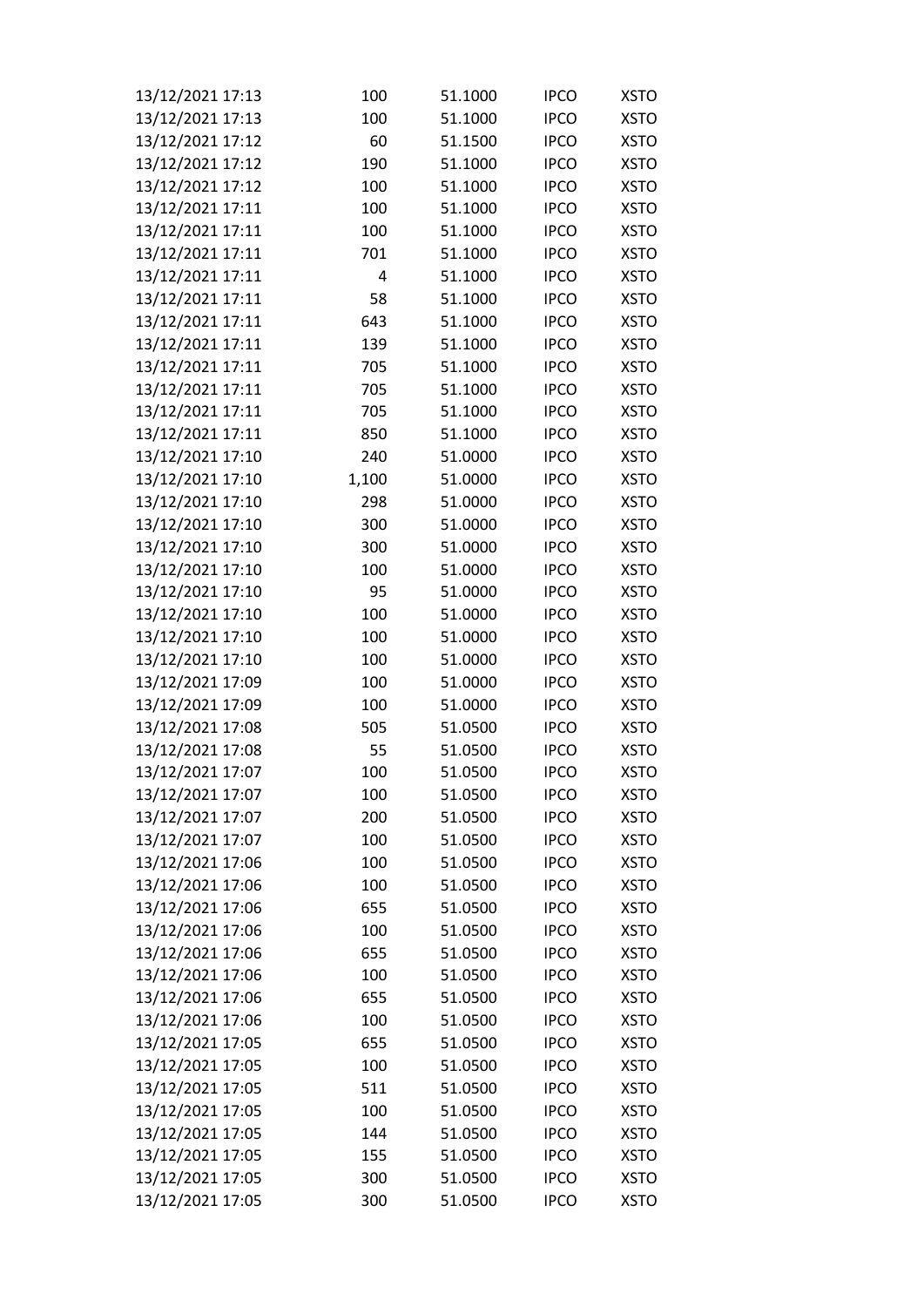| 13/12/2021 17:05 | 755   | 51.0500 | <b>IPCO</b>                | <b>XSTO</b> |
|------------------|-------|---------|----------------------------|-------------|
| 13/12/2021 17:05 | 200   | 51.0000 | <b>IPCO</b>                | <b>XSTO</b> |
| 13/12/2021 17:05 | 655   | 51.0000 | <b>IPCO</b>                | <b>XSTO</b> |
| 13/12/2021 17:05 | 100   | 51.0000 | <b>IPCO</b>                | <b>XSTO</b> |
| 13/12/2021 16:57 | 319   | 51.4500 | <b>IPCO</b>                | <b>XSTO</b> |
| 13/12/2021 16:57 | 205   | 51.4500 | <b>IPCO</b>                | <b>XSTO</b> |
|                  | 100   | 51.4500 | <b>IPCO</b>                | <b>XSTO</b> |
| 13/12/2021 16:57 | 100   |         |                            | <b>XSTO</b> |
| 13/12/2021 16:57 |       | 51.4500 | <b>IPCO</b><br><b>IPCO</b> |             |
| 13/12/2021 16:57 | 100   | 51.4500 |                            | <b>XSTO</b> |
| 13/12/2021 16:57 | 195   | 51.4500 | <b>IPCO</b>                | <b>XSTO</b> |
| 13/12/2021 16:57 | 5     | 51.4500 | <b>IPCO</b>                | <b>XSTO</b> |
| 13/12/2021 16:57 | 100   | 51.4500 | <b>IPCO</b>                | <b>XSTO</b> |
| 13/12/2021 16:57 | 100   | 51.4500 | <b>IPCO</b>                | <b>XSTO</b> |
| 13/12/2021 16:56 | 100   | 51.4500 | <b>IPCO</b>                | <b>XSTO</b> |
| 13/12/2021 16:56 | 100   | 51.4500 | <b>IPCO</b>                | <b>XSTO</b> |
| 13/12/2021 16:56 | 100   | 51.4500 | <b>IPCO</b>                | <b>XSTO</b> |
| 13/12/2021 16:56 | 505   | 51.4500 | <b>IPCO</b>                | <b>XSTO</b> |
| 13/12/2021 16:56 | 405   | 51.4500 | <b>IPCO</b>                | <b>XSTO</b> |
| 13/12/2021 16:56 | 100   | 51.4500 | <b>IPCO</b>                | <b>XSTO</b> |
| 13/12/2021 16:56 | 505   | 51.4500 | <b>IPCO</b>                | <b>XSTO</b> |
| 13/12/2021 16:56 | 329   | 51.4500 | <b>IPCO</b>                | <b>XSTO</b> |
| 13/12/2021 16:56 | 200   | 51.4500 | <b>IPCO</b>                | <b>XSTO</b> |
| 13/12/2021 16:56 | 201   | 51.4500 | <b>IPCO</b>                | <b>XSTO</b> |
| 13/12/2021 16:56 | 13    | 51.4500 | <b>IPCO</b>                | <b>XSTO</b> |
| 13/12/2021 16:55 | 100   | 51.4000 | <b>IPCO</b>                | <b>XSTO</b> |
| 13/12/2021 16:55 | 100   | 51.4000 | <b>IPCO</b>                | <b>XSTO</b> |
| 13/12/2021 16:55 | 331   | 51.4000 | <b>IPCO</b>                | <b>XSTO</b> |
| 13/12/2021 16:55 | 100   | 51.4000 | <b>IPCO</b>                | <b>XSTO</b> |
| 13/12/2021 16:55 | 74    | 51.4000 | <b>IPCO</b>                | <b>XSTO</b> |
| 13/12/2021 16:55 | 5     | 51.4000 | <b>IPCO</b>                | <b>XSTO</b> |
| 13/12/2021 16:54 | 100   | 51.4000 | <b>IPCO</b>                | <b>XSTO</b> |
| 13/12/2021 16:54 | 100   | 51.4000 | <b>IPCO</b>                | <b>XSTO</b> |
| 13/12/2021 16:54 | 100   | 51.4000 | <b>IPCO</b>                | <b>XSTO</b> |
| 13/12/2021 16:54 | 100   | 51.4000 | <b>IPCO</b>                | <b>XSTO</b> |
| 13/12/2021 16:54 | 100   | 51.4000 | <b>IPCO</b>                | <b>XSTO</b> |
| 13/12/2021 16:54 | 192   | 51.4000 | <b>IPCO</b>                | <b>XSTO</b> |
| 13/12/2021 16:54 | 192   | 51.4000 | <b>IPCO</b>                | <b>XSTO</b> |
| 13/12/2021 16:54 | 100   | 51.4000 | <b>IPCO</b>                | <b>XSTO</b> |
| 13/12/2021 16:54 | 213   | 51.4000 | <b>IPCO</b>                | <b>XSTO</b> |
| 13/12/2021 16:54 | 26    | 51.4000 | <b>IPCO</b>                | <b>XSTO</b> |
| 13/12/2021 16:54 | 100   | 51.4000 | <b>IPCO</b>                | <b>XSTO</b> |
| 13/12/2021 16:54 | 300   | 51.4000 | <b>IPCO</b>                | <b>XSTO</b> |
| 13/12/2021 16:54 | 79    | 51.4000 | <b>IPCO</b>                | <b>XSTO</b> |
| 13/12/2021 16:54 | 1,250 | 51.4000 | <b>IPCO</b>                | <b>XSTO</b> |
| 13/12/2021 16:54 | 56    | 51.4000 | <b>IPCO</b>                | <b>XSTO</b> |
| 13/12/2021 16:51 | 58    | 51.4000 | <b>IPCO</b>                | <b>XSTO</b> |
| 13/12/2021 16:51 | 100   | 51.4000 | <b>IPCO</b>                | <b>XSTO</b> |
| 13/12/2021 16:51 | 104   | 51.4000 | <b>IPCO</b>                | <b>XSTO</b> |
| 13/12/2021 16:51 |       |         |                            |             |
|                  | 100   | 51.4000 | <b>IPCO</b>                | <b>XSTO</b> |
| 13/12/2021 16:51 | 93    | 51.4000 | <b>IPCO</b>                | <b>XSTO</b> |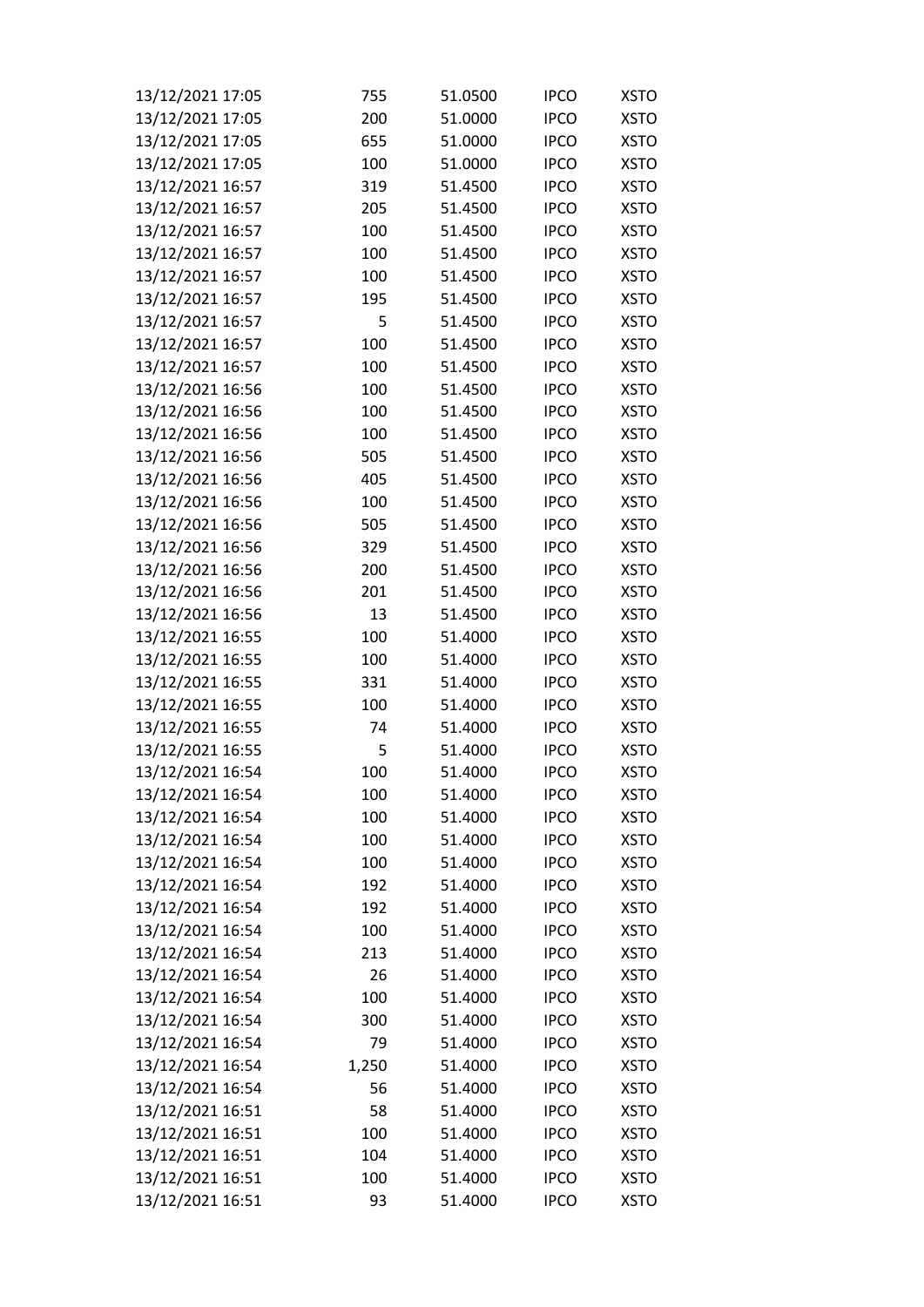| 13/12/2021 16:51 | 505   | 51.4000 | <b>IPCO</b> | <b>XSTO</b> |
|------------------|-------|---------|-------------|-------------|
| 13/12/2021 16:51 | 205   | 51.4000 | <b>IPCO</b> | <b>XSTO</b> |
| 13/12/2021 16:51 | 100   | 51.4000 | <b>IPCO</b> | <b>XSTO</b> |
| 13/12/2021 16:51 | 100   | 51.4000 | <b>IPCO</b> | <b>XSTO</b> |
| 13/12/2021 16:51 | 100   | 51.4000 | <b>IPCO</b> | <b>XSTO</b> |
| 13/12/2021 16:50 | 205   | 51.4000 | <b>IPCO</b> | <b>XSTO</b> |
| 13/12/2021 16:50 | 100   | 51.4000 | <b>IPCO</b> | <b>XSTO</b> |
| 13/12/2021 16:50 | 100   | 51.4000 | <b>IPCO</b> | <b>XSTO</b> |
| 13/12/2021 16:50 | 100   | 51.4000 | <b>IPCO</b> | <b>XSTO</b> |
| 13/12/2021 16:50 | 143   | 51.4000 | <b>IPCO</b> | <b>XSTO</b> |
| 13/12/2021 16:50 | 100   | 51.4000 | <b>IPCO</b> | <b>XSTO</b> |
| 13/12/2021 16:50 | 100   | 51.4000 | <b>IPCO</b> | <b>XSTO</b> |
| 13/12/2021 16:50 | 100   | 51.4000 | <b>IPCO</b> | <b>XSTO</b> |
| 13/12/2021 16:50 | 62    | 51.4000 | <b>IPCO</b> | <b>XSTO</b> |
| 13/12/2021 16:48 | 405   | 51.4000 | <b>IPCO</b> | <b>XSTO</b> |
| 13/12/2021 16:48 | 100   | 51.4000 | <b>IPCO</b> | <b>XSTO</b> |
| 13/12/2021 16:48 | 405   | 51.4000 | <b>IPCO</b> | <b>XSTO</b> |
| 13/12/2021 16:48 | 100   | 51.4000 | <b>IPCO</b> | <b>XSTO</b> |
| 13/12/2021 16:48 | 276   | 51.4000 | <b>IPCO</b> | <b>XSTO</b> |
| 13/12/2021 16:48 | 229   | 51.4000 | <b>IPCO</b> | <b>XSTO</b> |
| 13/12/2021 16:48 | 218   | 51.4000 | <b>IPCO</b> | <b>XSTO</b> |
| 13/12/2021 16:48 | 78    | 51.4000 | <b>IPCO</b> | <b>XSTO</b> |
| 13/12/2021 16:45 | 209   | 51.4000 | <b>IPCO</b> | <b>XSTO</b> |
| 13/12/2021 16:45 | 209   | 51.4000 | <b>IPCO</b> | <b>XSTO</b> |
| 13/12/2021 16:45 | 296   | 51.4000 | <b>IPCO</b> | <b>XSTO</b> |
| 13/12/2021 16:45 | 273   | 51.5000 | <b>IPCO</b> | <b>XSTO</b> |
| 13/12/2021 16:45 | 505   | 51.5000 | <b>IPCO</b> | <b>XSTO</b> |
| 13/12/2021 16:44 | 505   | 51.5000 | <b>IPCO</b> | <b>XSTO</b> |
| 13/12/2021 16:44 | 163   | 51.5000 | <b>IPCO</b> | <b>XSTO</b> |
| 13/12/2021 16:44 | 505   | 51.5000 | <b>IPCO</b> | <b>XSTO</b> |
| 13/12/2021 16:44 | 505   | 51.5000 | <b>IPCO</b> | <b>XSTO</b> |
| 13/12/2021 16:44 | 505   | 51.5000 | <b>IPCO</b> | <b>XSTO</b> |
| 13/12/2021 16:44 | 505   | 51.5000 | <b>IPCO</b> | <b>XSTO</b> |
| 13/12/2021 16:44 | 505   | 51.5000 | <b>IPCO</b> | <b>XSTO</b> |
| 13/12/2021 16:44 | 505   | 51.5000 | <b>IPCO</b> | <b>XSTO</b> |
| 13/12/2021 16:44 | 524   | 51.5000 | <b>IPCO</b> | <b>XSTO</b> |
| 13/12/2021 16:37 | 524   | 51.7500 | <b>IPCO</b> | <b>XSTO</b> |
| 13/12/2021 16:37 | 131   | 51.7500 | <b>IPCO</b> | <b>XSTO</b> |
| 13/12/2021 16:37 | 484   | 51.7500 | <b>IPCO</b> | <b>XSTO</b> |
|                  | 100   |         | <b>IPCO</b> | <b>XSTO</b> |
| 13/12/2021 16:37 |       | 51.7500 |             |             |
| 13/12/2021 16:37 | 879   | 51.7500 | <b>IPCO</b> | <b>XSTO</b> |
| 13/12/2021 16:31 | 100   | 51.7500 | <b>IPCO</b> | <b>XSTO</b> |
| 13/12/2021 16:31 | 1,010 | 51.7500 | <b>IPCO</b> | <b>XSTO</b> |
| 13/12/2021 16:31 | 912   | 51.7500 | <b>IPCO</b> | <b>XSTO</b> |
| 13/12/2021 16:31 | 198   | 51.7500 | <b>IPCO</b> | <b>XSTO</b> |
| 13/12/2021 16:31 | 912   | 51.7500 | <b>IPCO</b> | <b>XSTO</b> |
| 13/12/2021 16:31 | 912   | 51.7500 | <b>IPCO</b> | <b>XSTO</b> |
| 13/12/2021 16:31 | 198   | 51.7500 | <b>IPCO</b> | <b>XSTO</b> |
| 13/12/2021 16:29 | 57    | 51.9500 | <b>IPCO</b> | <b>XSTO</b> |
| 13/12/2021 16:29 | 200   | 51.9500 | <b>IPCO</b> | <b>XSTO</b> |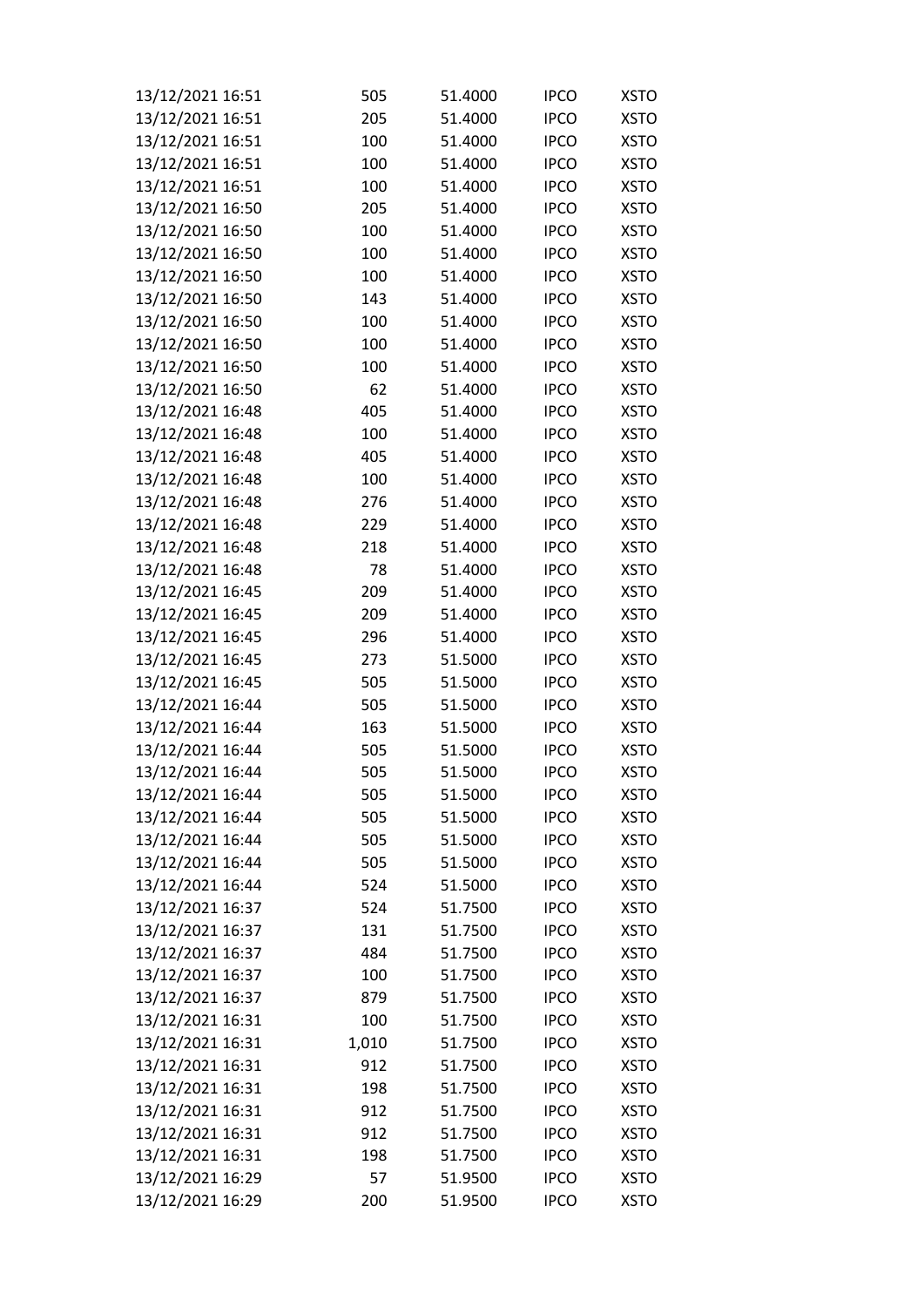| 13/12/2021 16:29 | 504   | 51.9500 | <b>IPCO</b> | <b>XSTO</b> |
|------------------|-------|---------|-------------|-------------|
| 13/12/2021 16:29 | 23    | 51.9500 | <b>IPCO</b> | <b>XSTO</b> |
| 13/12/2021 16:29 | 504   | 51.9500 | <b>IPCO</b> | <b>XSTO</b> |
| 13/12/2021 16:29 | 100   | 51.9500 | <b>IPCO</b> | <b>XSTO</b> |
| 13/12/2021 16:29 | 100   | 51.9500 | <b>IPCO</b> | <b>XSTO</b> |
| 13/12/2021 16:29 | 293   | 51.9500 | <b>IPCO</b> | <b>XSTO</b> |
| 13/12/2021 16:29 | 704   | 51.9500 | <b>IPCO</b> | <b>XSTO</b> |
| 13/12/2021 16:29 | 291   | 51.9500 | <b>IPCO</b> | <b>XSTO</b> |
| 13/12/2021 16:29 | 220   | 51.9500 | <b>IPCO</b> | <b>XSTO</b> |
| 13/12/2021 16:29 | 93    | 51.9500 | <b>IPCO</b> | <b>XSTO</b> |
| 13/12/2021 16:29 | 221   | 51.9500 | <b>IPCO</b> | <b>XSTO</b> |
| 13/12/2021 16:29 | 1,690 | 51.9500 | <b>IPCO</b> | <b>XSTO</b> |
| 13/12/2021 16:08 | 88    | 52.0000 | <b>IPCO</b> | <b>XSTO</b> |
| 13/12/2021 16:08 | 1,283 | 52.0000 | <b>IPCO</b> | <b>XSTO</b> |
| 13/12/2021 16:08 | 739   | 52.0000 | <b>IPCO</b> | <b>XSTO</b> |
| 13/12/2021 16:08 | 265   | 52.0000 | <b>IPCO</b> | <b>XSTO</b> |
| 13/12/2021 16:02 | 142   | 51.8500 | <b>IPCO</b> | <b>XSTO</b> |
| 13/12/2021 16:02 | 100   | 51.8500 | <b>IPCO</b> | <b>XSTO</b> |
| 13/12/2021 16:02 | 100   | 51.8500 | <b>IPCO</b> | <b>XSTO</b> |
| 13/12/2021 16:02 | 33    | 51.8500 | <b>IPCO</b> | <b>XSTO</b> |
| 13/12/2021 16:02 | 105   | 51.8500 | <b>IPCO</b> | <b>XSTO</b> |
| 13/12/2021 16:02 | 100   | 51.8500 | <b>IPCO</b> | <b>XSTO</b> |
| 13/12/2021 16:02 | 300   | 51.8500 | <b>IPCO</b> | <b>XSTO</b> |
| 13/12/2021 16:02 | 100   | 51.8500 | <b>IPCO</b> | <b>XSTO</b> |
| 13/12/2021 16:01 | 100   | 51.8500 | <b>IPCO</b> | <b>XSTO</b> |
| 13/12/2021 16:01 | 135   | 51.8500 | <b>IPCO</b> | <b>XSTO</b> |
| 13/12/2021 16:01 | 65    | 51.8500 | <b>IPCO</b> | <b>XSTO</b> |
| 13/12/2021 16:01 | 540   | 51.8500 | <b>IPCO</b> | <b>XSTO</b> |
| 13/12/2021 16:01 | 100   | 51.8500 | <b>IPCO</b> | <b>XSTO</b> |
| 13/12/2021 16:01 | 205   | 51.8500 | <b>IPCO</b> | <b>XSTO</b> |
| 13/12/2021 16:01 | 100   | 51.8500 | <b>IPCO</b> | <b>XSTO</b> |
| 13/12/2021 15:59 | 100   | 51.8500 | <b>IPCO</b> | <b>XSTO</b> |
| 13/12/2021 15:59 | 300   | 51.8500 | <b>IPCO</b> | <b>XSTO</b> |
| 13/12/2021 15:50 | 210   | 51.7500 | <b>IPCO</b> | <b>XSTO</b> |
| 13/12/2021 15:50 | 110   | 51.7500 | <b>IPCO</b> | <b>XSTO</b> |
| 13/12/2021 15:50 | 100   | 51.7500 | <b>IPCO</b> | <b>XSTO</b> |
| 13/12/2021 15:50 | 100   | 51.7500 | <b>IPCO</b> | <b>XSTO</b> |
| 13/12/2021 15:50 | 300   | 51.7500 | <b>IPCO</b> | <b>XSTO</b> |
| 13/12/2021 15:50 | 100   | 51.7500 | <b>IPCO</b> | <b>XSTO</b> |
|                  |       |         |             |             |
| 13/12/2021 15:50 | 100   | 51.7500 | <b>IPCO</b> | <b>XSTO</b> |
| 13/12/2021 15:50 | 100   | 51.7500 | <b>IPCO</b> | <b>XSTO</b> |
| 13/12/2021 15:50 | 300   | 51.7500 | <b>IPCO</b> | <b>XSTO</b> |
| 13/12/2021 15:50 | 1,010 | 51.7500 | <b>IPCO</b> | <b>XSTO</b> |
| 13/12/2021 15:50 | 100   | 51.7500 | <b>IPCO</b> | <b>XSTO</b> |
| 13/12/2021 15:50 | 1,110 | 51.7500 | <b>IPCO</b> | <b>XSTO</b> |
| 13/12/2021 15:49 | 1,922 | 51.8500 | <b>IPCO</b> | <b>XSTO</b> |
| 13/12/2021 15:49 | 103   | 51.8500 | <b>IPCO</b> | <b>XSTO</b> |
| 13/12/2021 15:39 | 1,330 | 51.8500 | <b>IPCO</b> | <b>XSTO</b> |
| 13/12/2021 15:39 | 1,665 | 51.8500 | <b>IPCO</b> | <b>XSTO</b> |
| 13/12/2021 15:39 | 360   | 51.8500 | <b>IPCO</b> | <b>XSTO</b> |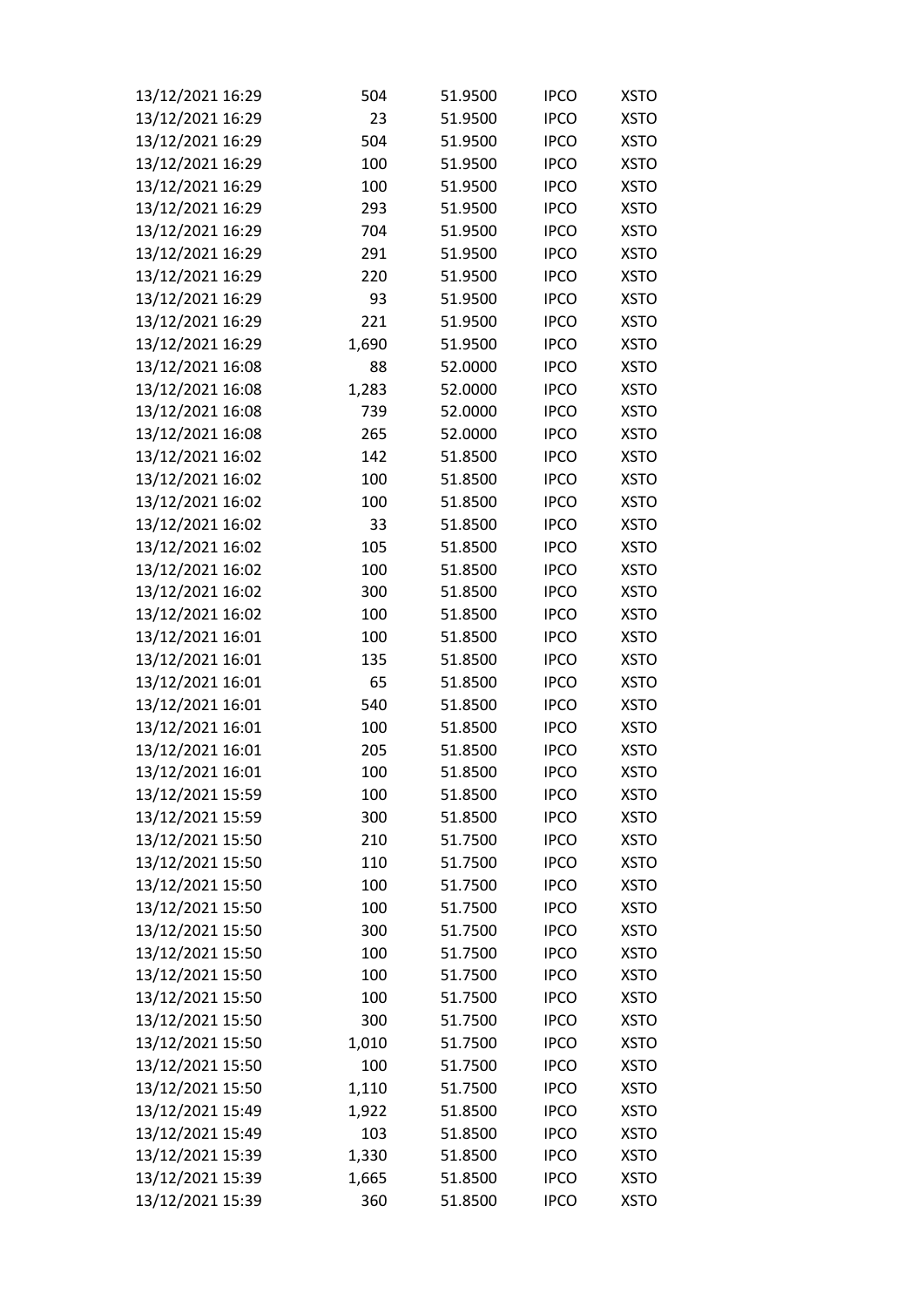| 13/12/2021 15:38 | 1,400 | 51.8500 | <b>IPCO</b> | <b>XSTO</b> |
|------------------|-------|---------|-------------|-------------|
| 13/12/2021 15:38 | 343   | 51.8500 | <b>IPCO</b> | <b>XSTO</b> |
| 13/12/2021 15:37 | 282   | 51.8500 | <b>IPCO</b> | <b>XSTO</b> |
| 13/12/2021 15:36 | 273   | 51.8500 | <b>IPCO</b> | <b>XSTO</b> |
| 13/12/2021 15:36 | 1,839 | 51.8500 | <b>IPCO</b> | <b>XSTO</b> |
| 13/12/2021 15:36 | 43    | 51.8500 | <b>IPCO</b> | <b>XSTO</b> |
| 13/12/2021 15:36 | 143   | 51.8500 | <b>IPCO</b> | <b>XSTO</b> |
| 13/12/2021 15:36 | 2,025 | 51.8500 | <b>IPCO</b> | <b>XSTO</b> |
| 13/12/2021 15:35 | 121   | 51.8500 | <b>IPCO</b> | <b>XSTO</b> |
| 13/12/2021 15:35 | 402   | 51.8500 | <b>IPCO</b> | <b>XSTO</b> |
| 13/12/2021 15:34 | 543   | 52.0000 | <b>IPCO</b> | <b>XSTO</b> |
| 13/12/2021 15:34 | 409   | 51.9500 | <b>IPCO</b> | <b>XSTO</b> |
| 13/12/2021 15:34 | 162   | 51.9500 | <b>IPCO</b> | <b>XSTO</b> |
| 13/12/2021 15:34 | 343   | 51.9500 | <b>IPCO</b> | <b>XSTO</b> |
| 13/12/2021 15:34 | 8     | 51.9500 | <b>IPCO</b> | <b>XSTO</b> |
| 13/12/2021 15:34 | 5     | 51.9500 | <b>IPCO</b> | <b>XSTO</b> |
| 13/12/2021 15:33 | 500   | 51.9500 | <b>IPCO</b> | <b>XSTO</b> |
| 13/12/2021 15:33 | 505   | 51.9500 | <b>IPCO</b> | <b>XSTO</b> |
| 13/12/2021 15:33 | 505   | 51.9500 | <b>IPCO</b> | <b>XSTO</b> |
| 13/12/2021 15:33 | 5     | 51.9500 | <b>IPCO</b> | <b>XSTO</b> |
| 13/12/2021 15:33 | 500   | 51.9500 | <b>IPCO</b> | <b>XSTO</b> |
| 13/12/2021 15:33 | 505   | 51.9500 | <b>IPCO</b> | <b>XSTO</b> |
| 13/12/2021 15:33 | 505   | 51.9500 | <b>IPCO</b> | <b>XSTO</b> |
| 13/12/2021 15:33 | 505   | 51.9500 | <b>IPCO</b> | <b>XSTO</b> |
| 13/12/2021 15:32 | 160   | 51.8500 | <b>IPCO</b> | <b>XSTO</b> |
| 13/12/2021 15:32 | 192   | 51.8500 | <b>IPCO</b> | <b>XSTO</b> |
| 13/12/2021 15:32 | 100   | 51.8500 | <b>IPCO</b> | <b>XSTO</b> |
| 13/12/2021 15:32 | 200   | 51.8500 | <b>IPCO</b> | <b>XSTO</b> |
| 13/12/2021 15:32 | 100   | 51.8500 | <b>IPCO</b> | <b>XSTO</b> |
| 13/12/2021 15:32 | 535   | 51.8500 | <b>IPCO</b> | <b>XSTO</b> |
| 13/12/2021 15:31 | 215   | 51.8500 | <b>IPCO</b> | <b>XSTO</b> |
| 13/12/2021 15:31 | 172   | 51.8500 | <b>IPCO</b> | <b>XSTO</b> |
| 13/12/2021 15:31 | 1,265 | 51.8500 | <b>IPCO</b> | <b>XSTO</b> |
| 13/12/2021 15:31 | 17    | 51.8500 | <b>IPCO</b> | <b>XSTO</b> |
| 13/12/2021 15:31 | 743   | 51.8500 | <b>IPCO</b> | <b>XSTO</b> |
| 13/12/2021 15:31 | 2,025 | 51.8500 | <b>IPCO</b> | <b>XSTO</b> |
| 13/12/2021 15:30 | 1,256 | 51.8500 | <b>IPCO</b> | <b>XSTO</b> |
| 13/12/2021 15:30 | 769   | 51.8500 | <b>IPCO</b> | <b>XSTO</b> |
| 13/12/2021 15:30 | 648   | 51.9500 | <b>IPCO</b> | <b>XSTO</b> |
| 13/12/2021 15:30 |       |         | <b>IPCO</b> | <b>XSTO</b> |
|                  | 985   | 51.9500 |             |             |
| 13/12/2021 15:22 | 265   | 51.9500 | <b>IPCO</b> | <b>XSTO</b> |
| 13/12/2021 15:22 | 735   | 51.9500 | <b>IPCO</b> | <b>XSTO</b> |
| 13/12/2021 15:17 | 250   | 51.9500 | <b>IPCO</b> | <b>XSTO</b> |
| 13/12/2021 15:13 | 985   | 51.9500 | <b>IPCO</b> | <b>XSTO</b> |
| 13/12/2021 15:12 | 985   | 51.9500 | <b>IPCO</b> | <b>XSTO</b> |
| 13/12/2021 15:11 | 351   | 51.9500 | <b>IPCO</b> | <b>XSTO</b> |
| 13/12/2021 15:11 | 634   | 51.9500 | <b>IPCO</b> | <b>XSTO</b> |
| 13/12/2021 15:11 | 985   | 51.9500 | <b>IPCO</b> | <b>XSTO</b> |
| 13/12/2021 15:11 | 214   | 51.9500 | <b>IPCO</b> | <b>XSTO</b> |
| 13/12/2021 15:11 | 476   | 51.9500 | <b>IPCO</b> | <b>XSTO</b> |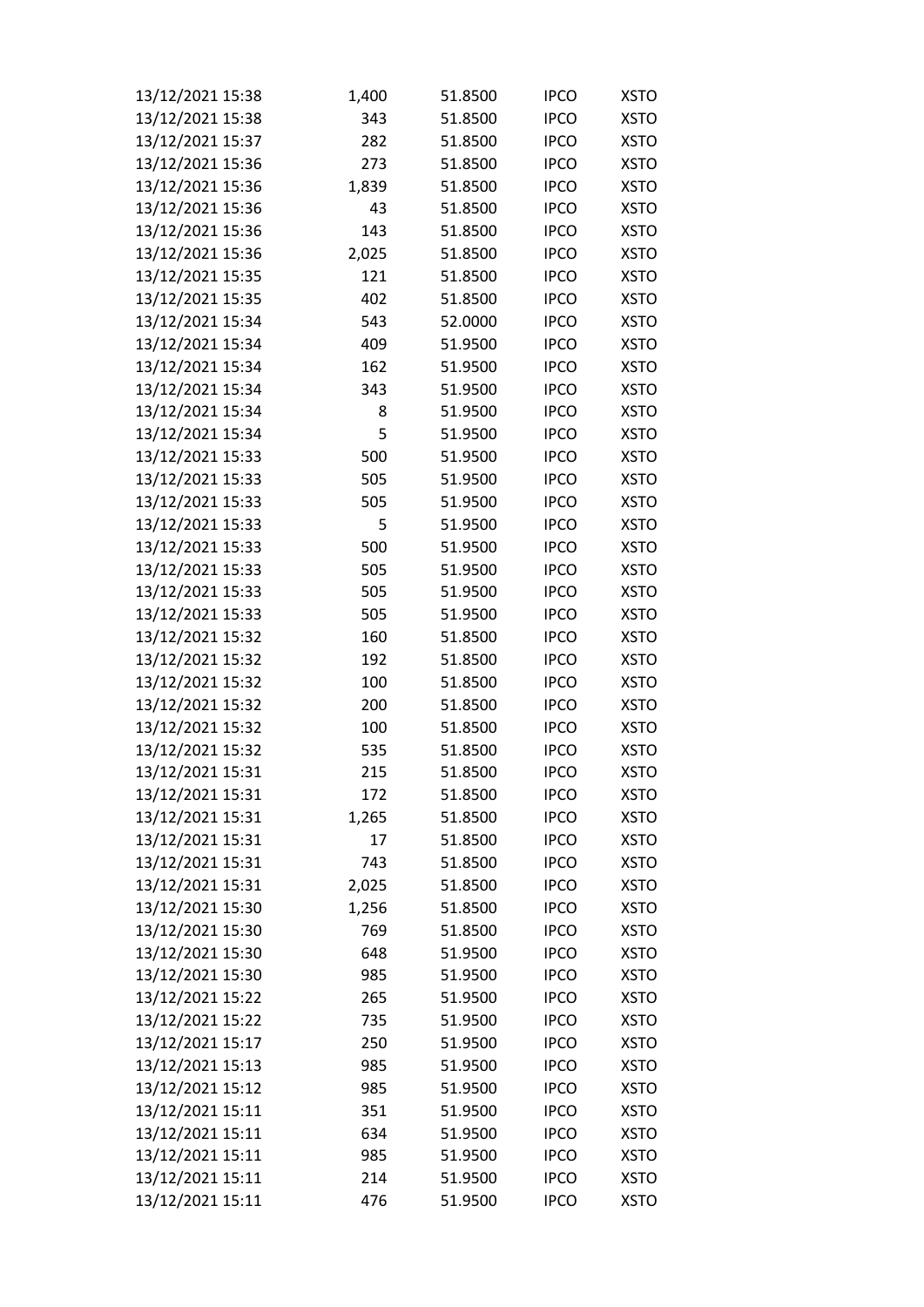| 13/12/2021 15:11                     | 509   | 51.9500 | <b>IPCO</b> | <b>XSTO</b> |
|--------------------------------------|-------|---------|-------------|-------------|
| 13/12/2021 15:11                     | 476   | 51.9500 | <b>IPCO</b> | <b>XSTO</b> |
| 13/12/2021 15:11                     | 985   | 51.9500 | <b>IPCO</b> | <b>XSTO</b> |
| 13/12/2021 15:10                     | 263   | 51.9500 | <b>IPCO</b> | <b>XSTO</b> |
| 13/12/2021 15:10                     | 254   | 51.9500 | <b>IPCO</b> | <b>XSTO</b> |
| 13/12/2021 15:07                     | 238   | 51.9500 | <b>IPCO</b> | <b>XSTO</b> |
| 13/12/2021 15:07                     | 3     | 51.9000 | <b>IPCO</b> | <b>XSTO</b> |
| 13/12/2021 15:06                     | 646   | 51.9000 | <b>IPCO</b> | <b>XSTO</b> |
| 13/12/2021 15:06                     | 705   | 51.9000 | <b>IPCO</b> | <b>XSTO</b> |
| 13/12/2021 15:06                     | 88    | 51.9000 | <b>IPCO</b> | <b>XSTO</b> |
| 13/12/2021 15:06                     | 630   | 51.9000 | <b>IPCO</b> | <b>XSTO</b> |
| 13/12/2021 15:06                     | 75    | 51.9000 | <b>IPCO</b> | <b>XSTO</b> |
| 13/12/2021 15:05                     | 382   | 51.9000 | <b>IPCO</b> | <b>XSTO</b> |
| 13/12/2021 15:05                     | 705   | 51.9000 | <b>IPCO</b> | <b>XSTO</b> |
| 13/12/2021 15:05                     | 612   | 51.9000 | <b>IPCO</b> | <b>XSTO</b> |
| 13/12/2021 15:05                     | 93    | 51.9000 | <b>IPCO</b> | <b>XSTO</b> |
| 13/12/2021 15:05                     | 705   | 51.9000 | <b>IPCO</b> | <b>XSTO</b> |
| 13/12/2021 15:05                     | 2,387 | 51.9000 | <b>IPCO</b> | <b>XSTO</b> |
| 13/12/2021 15:04                     | 103   | 51.9000 | <b>IPCO</b> | <b>XSTO</b> |
| 13/12/2021 15:04                     | 602   | 51.9000 | <b>IPCO</b> | <b>XSTO</b> |
| 13/12/2021 15:04                     | 422   | 51.9000 | <b>IPCO</b> | <b>XSTO</b> |
| 13/12/2021 15:02                     | 268   | 51.9000 | <b>IPCO</b> | <b>XSTO</b> |
| 13/12/2021 15:02                     | 12    | 51.9000 | <b>IPCO</b> | <b>XSTO</b> |
| 13/12/2021 15:01                     | 3     | 51.9000 | <b>IPCO</b> | <b>XSTO</b> |
| 13/12/2021 15:01                     | 537   | 51.9000 | <b>IPCO</b> | <b>XSTO</b> |
| 13/12/2021 15:01                     | 94    | 51.9000 | <b>IPCO</b> | <b>XSTO</b> |
| 13/12/2021 14:55                     | 69    | 52.0000 | <b>IPCO</b> | <b>XSTO</b> |
| 13/12/2021 14:55                     | 437   | 52.0000 | <b>IPCO</b> | <b>XSTO</b> |
| 13/12/2021 14:55                     | 265   | 52.0000 | <b>IPCO</b> | <b>XSTO</b> |
| 13/12/2021 14:55                     | 200   | 52.0000 | <b>IPCO</b> | <b>XSTO</b> |
| 13/12/2021 14:55                     | 221   | 52.0000 | <b>IPCO</b> | <b>XSTO</b> |
| 13/12/2021 14:55                     | 808   | 52.0000 | <b>IPCO</b> | <b>XSTO</b> |
| 13/12/2021 14:53                     | 74    | 51.9000 | <b>IPCO</b> | <b>XSTO</b> |
| 13/12/2021 14:52                     | 275   | 51.9000 | <b>IPCO</b> | <b>XSTO</b> |
| 13/12/2021 14:46                     | 265   | 51.9000 | <b>IPCO</b> | <b>XSTO</b> |
| 13/12/2021 14:45                     | 153   | 51.9000 | <b>IPCO</b> | <b>XSTO</b> |
| 13/12/2021 14:45                     | 12    | 51.9000 | <b>IPCO</b> | <b>XSTO</b> |
| 13/12/2021 14:45                     | 288   | 51.9000 | <b>IPCO</b> | <b>XSTO</b> |
|                                      | 417   |         |             |             |
| 13/12/2021 14:44<br>13/12/2021 14:44 |       | 51.9000 | <b>IPCO</b> | <b>XSTO</b> |
|                                      | 225   | 52.0000 | <b>IPCO</b> | <b>XSTO</b> |
| 13/12/2021 14:44                     | 251   | 52.0000 | <b>IPCO</b> | <b>XSTO</b> |
| 13/12/2021 14:44                     | 51    | 52.0000 | <b>IPCO</b> | <b>XSTO</b> |
| 13/12/2021 14:44                     | 251   | 52.0000 | <b>IPCO</b> | <b>XSTO</b> |
| 13/12/2021 14:44                     | 302   | 52.0000 | <b>IPCO</b> | <b>XSTO</b> |
| 13/12/2021 14:44                     | 150   | 52.0000 | <b>IPCO</b> | <b>XSTO</b> |
| 13/12/2021 14:44                     | 53    | 52.0000 | <b>IPCO</b> | <b>XSTO</b> |
| 13/12/2021 14:44                     | 293   | 52.0000 | <b>IPCO</b> | <b>XSTO</b> |
| 13/12/2021 14:44                     | 348   | 52.0000 | <b>IPCO</b> | <b>XSTO</b> |
| 13/12/2021 14:44                     | 265   | 52.0000 | <b>IPCO</b> | <b>XSTO</b> |
| 13/12/2021 14:44                     | 281   | 52.0000 | <b>IPCO</b> | <b>XSTO</b> |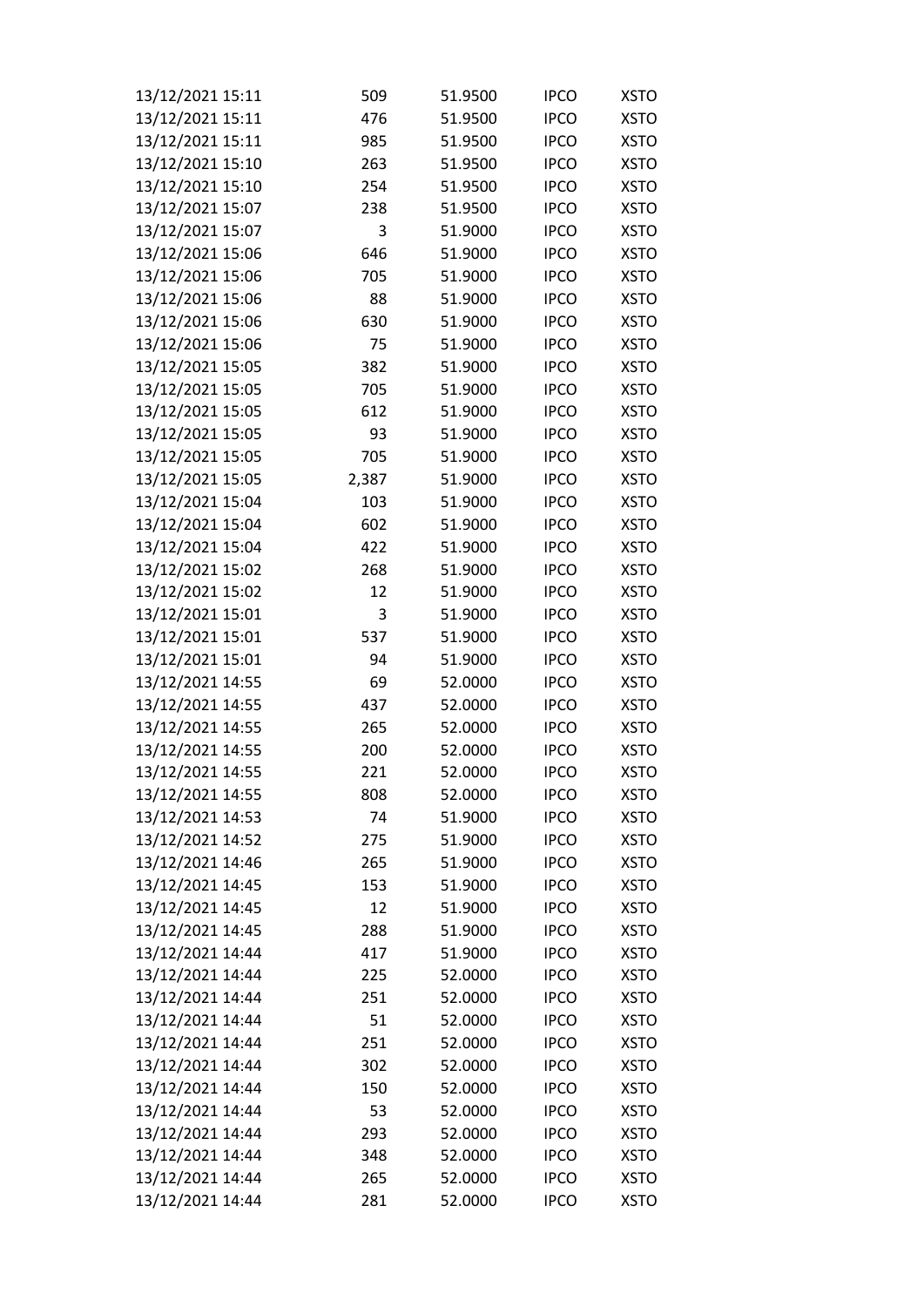| 13/12/2021 14:44 | 330   | 52.0000 | <b>IPCO</b> | <b>XSTO</b> |
|------------------|-------|---------|-------------|-------------|
| 13/12/2021 14:44 | 200   | 52.0000 | <b>IPCO</b> | <b>XSTO</b> |
| 13/12/2021 14:37 | 223   | 52.0000 | <b>IPCO</b> | <b>XSTO</b> |
| 13/12/2021 14:37 | 265   | 52.0000 | <b>IPCO</b> | <b>XSTO</b> |
| 13/12/2021 14:37 | 1,162 | 52.0000 | <b>IPCO</b> | <b>XSTO</b> |
| 13/12/2021 14:37 | 283   | 51.9500 | <b>IPCO</b> | <b>XSTO</b> |
| 13/12/2021 14:37 | 23    | 51.9500 | <b>IPCO</b> | <b>XSTO</b> |
| 13/12/2021 14:35 | 322   | 51.9500 | <b>IPCO</b> | <b>XSTO</b> |
| 13/12/2021 14:35 | 1,423 | 51.9500 | <b>IPCO</b> | <b>XSTO</b> |
| 13/12/2021 14:35 | 309   | 51.9500 | <b>IPCO</b> | <b>XSTO</b> |
| 13/12/2021 14:34 | 1,139 | 51.9500 | <b>IPCO</b> | <b>XSTO</b> |
| 13/12/2021 14:34 | 208   | 51.9500 | <b>IPCO</b> | <b>XSTO</b> |
| 13/12/2021 14:33 | 284   | 51.9500 | <b>IPCO</b> | <b>XSTO</b> |
| 13/12/2021 14:33 | 1,423 | 51.9500 | <b>IPCO</b> | <b>XSTO</b> |
| 13/12/2021 14:33 | 90    | 51.9500 | <b>IPCO</b> | <b>XSTO</b> |
| 13/12/2021 14:33 | 717   | 51.9500 | <b>IPCO</b> | <b>XSTO</b> |
| 13/12/2021 14:33 | 616   | 51.9500 | <b>IPCO</b> | <b>XSTO</b> |
| 13/12/2021 14:33 | 90    | 51.9500 | <b>IPCO</b> | <b>XSTO</b> |
| 13/12/2021 14:21 | 1,423 | 51.9500 | <b>IPCO</b> | <b>XSTO</b> |
| 13/12/2021 14:15 | 705   | 52.0000 | <b>IPCO</b> | <b>XSTO</b> |
| 13/12/2021 14:15 | 705   | 52.0000 | <b>IPCO</b> | <b>XSTO</b> |
| 13/12/2021 14:15 | 705   | 52.0000 | <b>IPCO</b> | <b>XSTO</b> |
| 13/12/2021 14:15 | 705   | 52.0000 | <b>IPCO</b> | <b>XSTO</b> |
| 13/12/2021 14:15 | 265   | 52.0000 | <b>IPCO</b> | <b>XSTO</b> |
| 13/12/2021 14:05 | 150   | 51.9000 | <b>IPCO</b> | <b>XSTO</b> |
| 13/12/2021 14:01 | 247   | 51.9000 | <b>IPCO</b> | <b>XSTO</b> |
| 13/12/2021 13:58 | 19    | 51.9000 | <b>IPCO</b> | <b>XSTO</b> |
| 13/12/2021 13:55 | 705   | 51.9000 | <b>IPCO</b> | <b>XSTO</b> |
| 13/12/2021 13:45 | 763   | 52.0000 | <b>IPCO</b> | <b>XSTO</b> |
| 13/12/2021 13:45 | 265   | 52.0000 | <b>IPCO</b> | <b>XSTO</b> |
| 13/12/2021 13:45 | 200   | 52.0000 | <b>IPCO</b> | <b>XSTO</b> |
| 13/12/2021 13:45 | 219   | 52.0000 | <b>IPCO</b> | <b>XSTO</b> |
| 13/12/2021 13:45 | 560   | 52.0000 | <b>IPCO</b> | <b>XSTO</b> |
| 13/12/2021 12:58 | 321   | 51.9500 | <b>IPCO</b> | <b>XSTO</b> |
| 13/12/2021 12:58 | 2,084 | 51.9500 | <b>IPCO</b> | <b>XSTO</b> |
| 13/12/2021 12:57 | 30    | 51.9500 | <b>IPCO</b> | <b>XSTO</b> |
| 13/12/2021 12:57 | 40    | 51.9500 | <b>IPCO</b> | <b>XSTO</b> |
| 13/12/2021 12:55 | 105   | 51.9500 | <b>IPCO</b> | <b>XSTO</b> |
| 13/12/2021 12:55 | 176   | 51.9500 | <b>IPCO</b> | <b>XSTO</b> |
| 13/12/2021 12:55 | 321   | 51.9500 | <b>IPCO</b> | <b>XSTO</b> |
| 13/12/2021 12:55 | 673   | 51.9500 | <b>IPCO</b> | <b>XSTO</b> |
| 13/12/2021 12:55 | 1,250 | 51.9500 | <b>IPCO</b> | <b>XSTO</b> |
| 13/12/2021 12:47 | 436   | 51.9500 | <b>IPCO</b> | <b>XSTO</b> |
| 13/12/2021 12:42 | 241   | 51.9500 | <b>IPCO</b> | <b>XSTO</b> |
| 13/12/2021 12:42 | 264   | 51.9500 | <b>IPCO</b> | <b>XSTO</b> |
| 13/12/2021 12:42 | 505   | 51.9500 | <b>IPCO</b> | <b>XSTO</b> |
| 13/12/2021 12:42 | 505   | 51.9500 | <b>IPCO</b> | <b>XSTO</b> |
| 13/12/2021 12:42 | 1,024 | 51.9500 | <b>IPCO</b> | <b>XSTO</b> |
| 13/12/2021 12:42 | 505   | 51.9500 | <b>IPCO</b> | <b>XSTO</b> |
| 13/12/2021 12:42 | 301   | 51.9500 | <b>IPCO</b> | <b>XSTO</b> |
|                  |       |         |             |             |